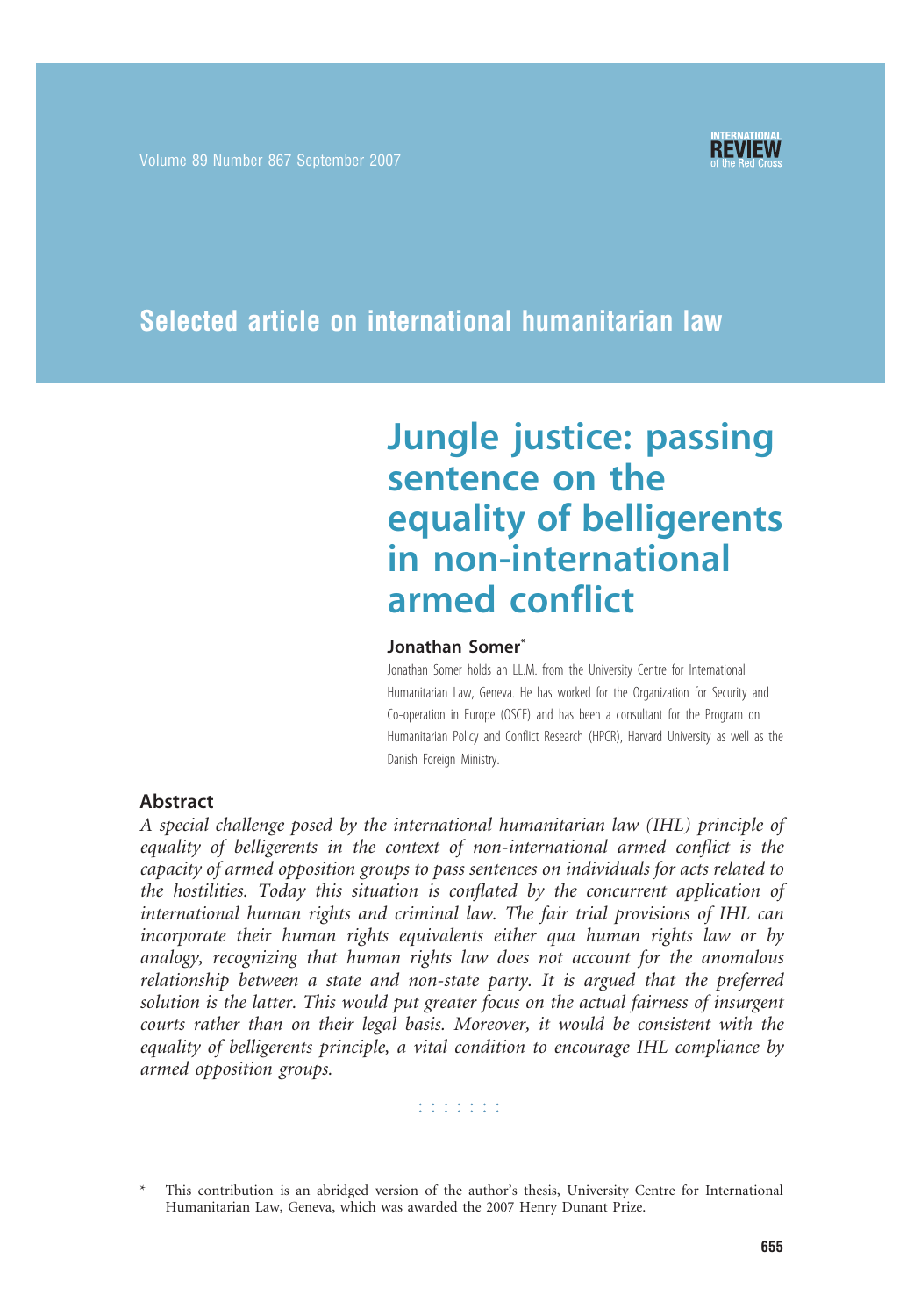That until that day The dream of lasting peace, world citizenship Rule of international morality Will remain but a fleeting illusion To be pursued, but never attained Now everywhere is war.

Emperor Haile Selassie I (as immortalized by Bob Marley in the anthem War)

It is quite likely that if states were to convene today in order to draft Common Article 3, the provision of the Geneva Conventions regulating non-international armed conflict, nothing would come of the effort. Even though the text of Common Article 3 explicitly declares that the ''provisions shall not affect the legal status of the Parties to the conflict'', states are more concerned about the implicit status that the invocation of Common Article 3 grants to armed opposition groups – a de facto recognition of some sort of equality with an entity threatening the state's sovereign status and, quite possibly, very existence. Such apprehension clearly existed prior to 1949, and largely accounts for the historical absence from the law of war of internal armed conflict treaty regulation. It also explains why it has been said that the drafting of Common Article 3 ''gave rise to some of the most prolonged and difficult discussions at the Geneva Conference".<sup>1</sup> Today, the proliferation of the image of international terrorism, as well as the drastically increased ability of non-state opposition groups not only to wage war, but also to mimic the functions of a state, has struck deeply into the psyche of states.

The principle of equality of belligerents, central to the traditional law of armed conflict, is arguably the most disagreeable aspect for states when it comes to adopting a law of non-international armed conflict. By its very nature, the principle strikes at the central tenet of the state, that being its authority over its constituents. Nevertheless, a humanitarian consensus was reached at the 1949 Diplomatic Conference in Geneva (Geneva Conference) imposing obligations on both state and non-state parties to a conflict, albeit in a trade-off that provided a minimum level of protection for a maximum scope of coverage.

Equality in non-international armed conflict, to the extent it exists, is consequently a more limited concept than in international armed conflict. This is due in part to the above-mentioned compromise based on minimum protection and stemming from the asymmetry of the parties. Most of the provisions of Common Article 3 are strictly limited to fundamental humanitarian protections, such as the prohibition of murder or ill-treatment. The fulfilment of these provisions by belligerent parties requires no legal capacity. Yet one provision of Common Article 3 directly impacts on the domain traditionally reserved to the

<sup>1</sup> Joyce Gutteridge, ''The Geneva Conventions of 1949'', British Yearbook of International Law (1949), p. 300.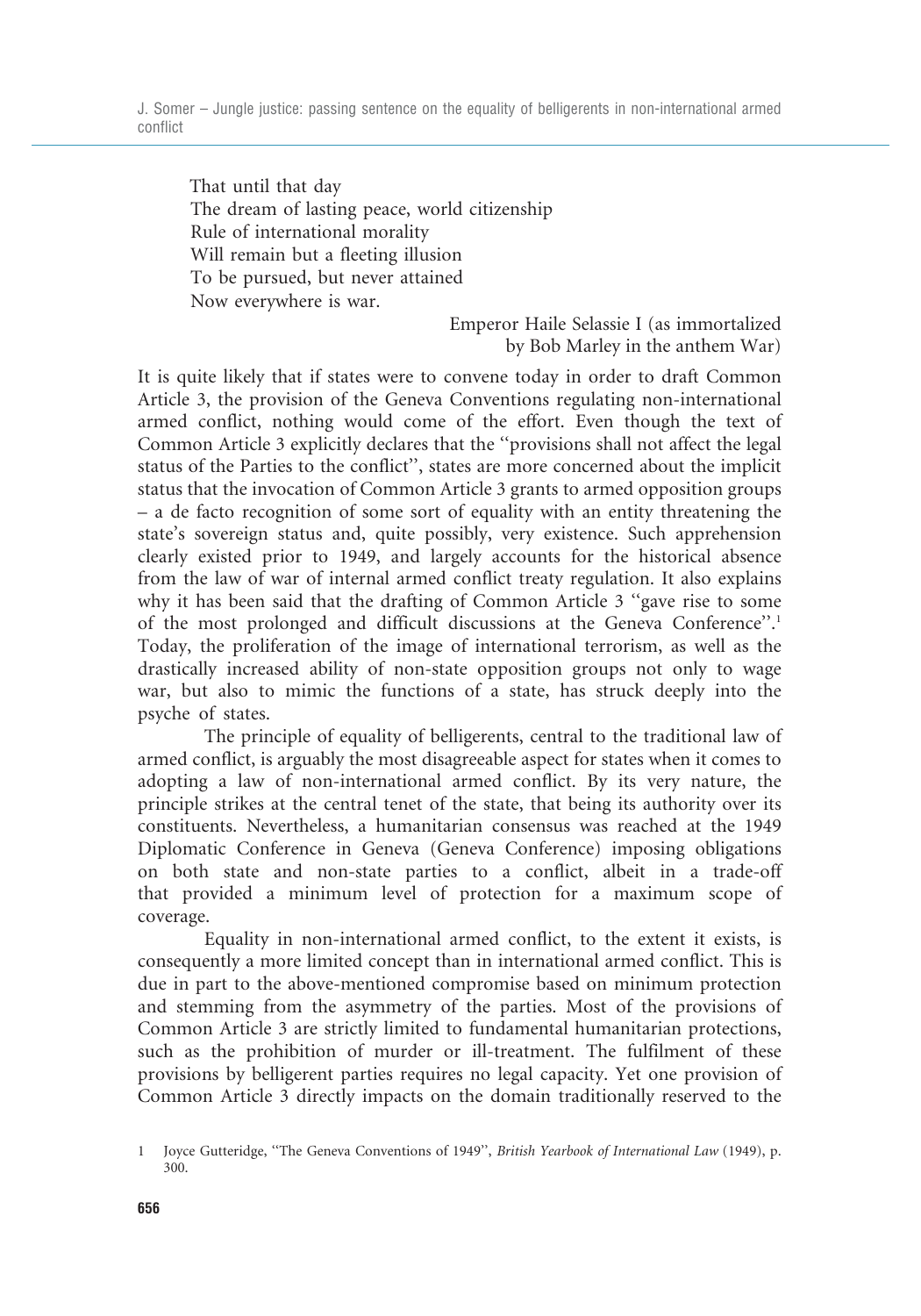

state: the administration of criminal justice. Article 3(1)(d), protecting persons not or no longer taking part in hostilities, prohibits ''the passing of sentences and the carrying out of executions without previous judgment pronounced by a regularly constituted court, affording all the judicial guarantees which are recognized as indispensable by civilized peoples''.

Two possible conclusions can be drawn from the wording of Common Article  $3(1)(d)$ . The first is that it was adopted by states in a spirit of "inequality" consistent with traditional state monopoly on the administration of justice under domestic law. Under this interpretation, Article 3(1)(d) would effectively prohibit armed opposition groups from passing sentences or carrying out executions (except possibly where they have gained control over existing courts), as armed opposition groups would not be deemed to have the requisite capacity to establish a ''regularly constituted'' court and/or to legislate to meet the judicial guarantees component. Alternatively, armed opposition groups would have the legal capacity, a conclusion which would require states to accept a parallel non-state legislative and judicial system outside of their authority. The result is either a situation in which the principle of equality loses its effective meaning, or one in which a state is potentially obliged to relinquish fundamental components of its sovereignty to a proven enemy-from-within. Common Article 3 has been supplemented by Additional Protocol II to the Geneva Conventions (AP II), covering situations of non-international armed conflict. Applying only to high-threshold conflicts, it loosens the legal basis requirement while enumerating the judicial guarantees of Common Article 3.

Originally, the dilemma could be pursued within the contained legal regime of international humanitarian law (IHL), but gradually other areas of international law have become essential to the equation. While it is clear today that the international regimes of humanitarian, human rights and criminal law are generally interactive, in 1949 there were no binding international norms of international human rights law or international criminal law relating to noninternational armed conflict. The personal scope of coverage of the legal regimes is also asymmetrical, which may lead to gaps in protection: IHL creates obligations on states and armed opposition groups and human rights law imposes obligations on states (and arguably armed opposition groups), whereas international criminal law deals essentially with individual responsibility (while imposing certain obligations at state and arguably armed opposition group level). As international criminal law incorporates human rights standards to interpret Common Article  $3(1)(d)$ , the provisions of the three international law regimes become crossreferential. Moreover, any hierarchy in the relationship of the legal regimes must be considered. All of these factors may result in the lack of coherence amongst the regimes, having a potential effect on the equality of belligerents with respect to fair trial guarantees.

The principle of equality of belligerents is especially sensitive in noninternational armed conflict, due to the lack of combatant immunity. Effective equality would dictate that both sides would be able to prosecute captured combatants for mere participation in hostilities. In international armed conflict,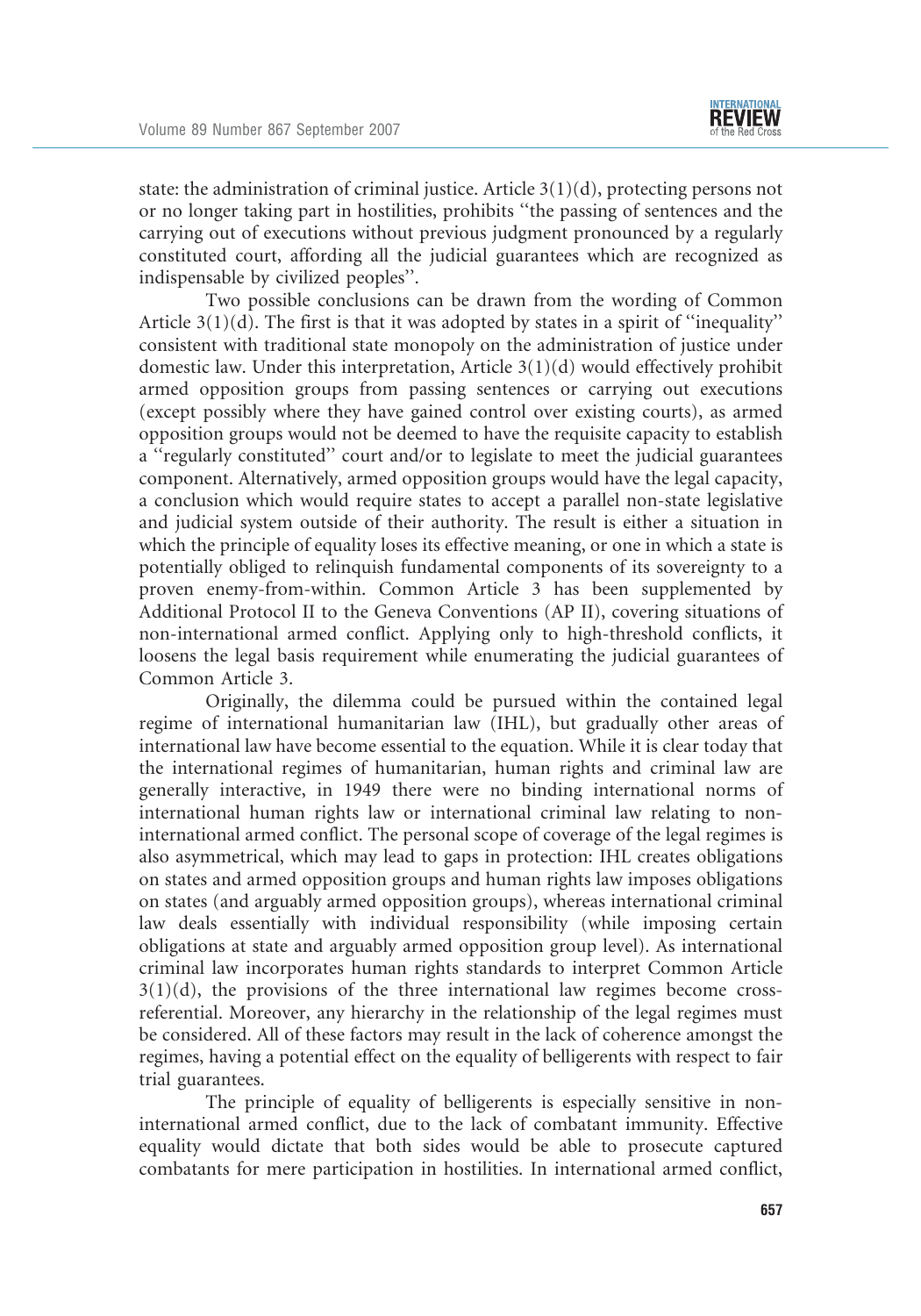this would pose no conceptual problems.<sup>2</sup> Yet non-international armed conflict is a different story. If state authorities alone, due to their traditional monopoly on legislative and judicial organs, are allowed to prosecute rebel soldiers for mere participation in hostilities, and not vice versa, the question of equality comes into question.<sup>3</sup>

An effective principle of equality would require that armed opposition groups have the legal capacity to exercise the rights which flow from the obligations and prohibitions of IHL. Otherwise there is little left to convince them to comply with IHL at all. As the obligations and prohibitions are derived directly from international law, the corresponding rights should also exist in international law. This would compensate for the asymmetrical relationship of the parties, wherein the armed opposition group is a sub-state entity subject to the authority of the state. To the extent that the fair trial provisions of IHL require the right to legislate in order to establish courts and enact penal provisions covering conduct related to the conflict, such capacity should exist independent of the state party. On the other hand, the protection of individuals not (or no longer) participating in hostilities requires that they be afforded proper judicial guarantees if prosecuted for an offence related to hostilities. This balance can be best realized by an interpretation of the IHL penal provisions which grants those armed opposition groups possessing the capability in fact to meet the requirements of the law of non-international armed conflict with the de jure capacity to establish courts and legislate relevant penal sanctions, regardless of de jure status. Such a balance would demand that these courts operate according to a reasonable interpretation of the judicial guarantee requirements which is sensitive to the asymmetrical relationship between states and armed opposition groups, without reducing the de facto level of protection.

After assessing the notion of equality in non-international armed conflicts, this article will first take a critical look at the consequences of the interaction between IHL, human rights law and international criminal law in the context of armed opposition group capacity to pass sentences. Section 2 will then analyse the IHL provisions dealing with the passing of sentences and will be followed by a case study of two armed opposition groups which have done so in El Salvador and Nepal. Finally, in section 4, the issue will be looked at from the perspective of the international and individual responsibility of armed opposition groups and their members or affiliates, before proposing a means of confronting the practical and legal difficulties posed by the qualified prohibition on the passing of sentences.

<sup>2</sup> Of course, it is not at issue in international armed conflict, as combatant immunity exists under Geneva Convention III.

<sup>3</sup> See Marco Sassòli, "Possible Legal Mechanisms to Improve Compliance by Armed Groups with International Humanitarian and International Human Rights Law'', paper submitted to the Armed Group Conference, Vancouver, 13–15 November 2003, p. 12, available at www.armedgroups.org/ images/stories/pdfs/sassoli\_paper.pdf (last visited 19 September 2007).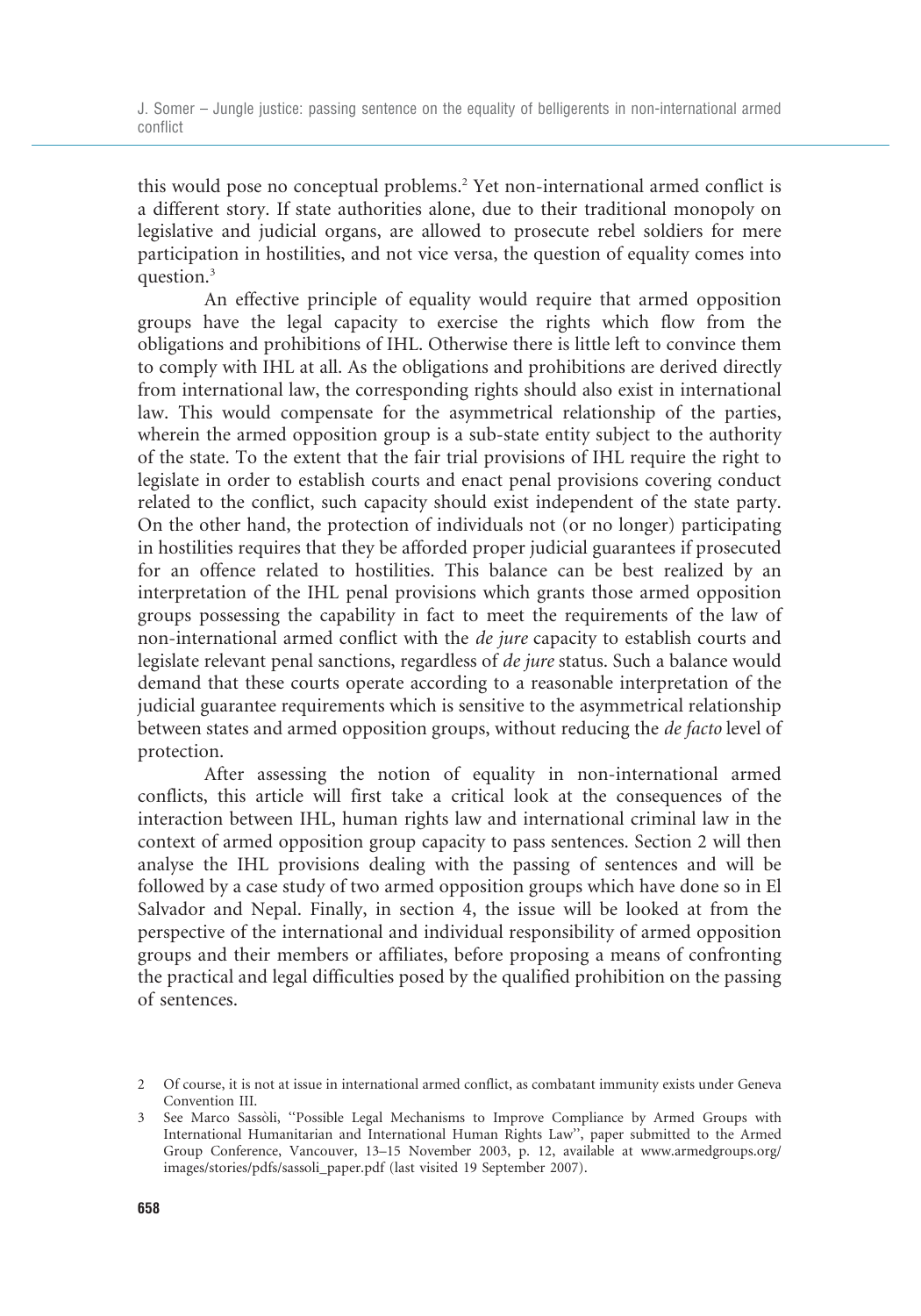

# I. Equality of belligerents in non-international armed conflict

# 1.1. Assessing equality

Although the principle of equality of belligerents in the law of armed conflict is fundamental to the distinction between jus ad bellum and jus in bello, it does not explicitly appear anywhere in the Geneva Conventions of 1949. In the seminal treatment of the subject, Meyrowitz puts to rest any suggestion that an ''unjust'' belligerent should be treated differently from a ''just'' belligerent, even in situations where one belligerent is deemed an aggressor or during wars of national liberation. He concludes,

L'égalité des belligérants devant le *jus in bello* est un principe qui sous-tend le droit moderne de la guerre, principe qui allait tellement de soi qu'il n'avait pas besoin d'être formulé. Il est certain que ce principe est toujours solidement établi en droit positif.<sup>4</sup>

More recently this point of view has been affirmed by both the International Committee of the Red Cross (ICRC) and a number of legal commentators.<sup>5</sup>

Yet while the principle is undoubtedly established in the law of international armed conflict, there is good reason to question its status in the law of non-international armed conflict. This is because international law, or the law of nations as it was once termed, traditionally regulates interactions between sovereign and equal states. As Vattel put it, ''A dwarf is as much a man as a giant; a small republic is no less a sovereign state than the most powerful kingdom."<sup>6</sup> There is of course no such traditional horizontal deference when it comes to the relationship between a state and an armed opposition group, as such groups have been considered to be under the vertical domain of domestic law – even though a dwarf state may be de facto less of a man than a giant armed opposition group.

4 Henri Meyrowitz, Le Principe de L'égalité des Belligérants Devant Le Droit de La Guerre Éditions A. Pedone, Paris, 1970, p. 400. Translated: "The equality of belligerents in jus in bello is an underlying principle of the modern law of war, a principle that was so self-evident that it needed no formulation. This principle is certainly still as firmly established as ever in positive law.''

5 See ICRC, International Humanitarian Law and Challenges of Contemporary Armed Conflicts, 28th Annual Conference of the Red Cross and Red Crescent, 2–6 December 2003, Geneva, p. 19, stating, ''The principle of the equality of the belligerents underlies the law of armed conflict'', available at http:// www.icrc.org/Web/eng/siteeng0.nsf/html/5XRDCC (last visited 27 September 2007); see also Marco Sassòli and Antoine A. Bouvier, How Does Law Protect in War? Cases, Documents and Teaching Materials on Contemporary Practice in International Humanitarian Law, ICRC, Geneva, 2005, p. 106; Nathaniel Berman, ''Privileging Combat? Contemporary Conflict and the Legal Construction of War'', Columbia Journal of Transnational Law, 2004, Vol. 43, no. 1, p.12, stating, ''The ''equality of belligerents'' in the eyes of jus in bello, regardless of their relative merits on jus ad bellum grounds, remains a cardinal principle of the law of war"; François Bugnion, "Jus ad Bellum and Jus in Bello and Non-International Armed Conflicts'', in T. McCormick (ed.), Yearbook of International Humanitarian Law, Vol. 6, T.M.C. Asser Press, The Hague, 2003, p. 174, stating, ''This principle dominates the entire body of the laws and customs of war.''

6 Emerich de Vattel, Law of Nations, Preliminaries, para. 18, available at http://www.constitution.org/ vattel/vattel\_pre.htm (last visited 18 September 2007).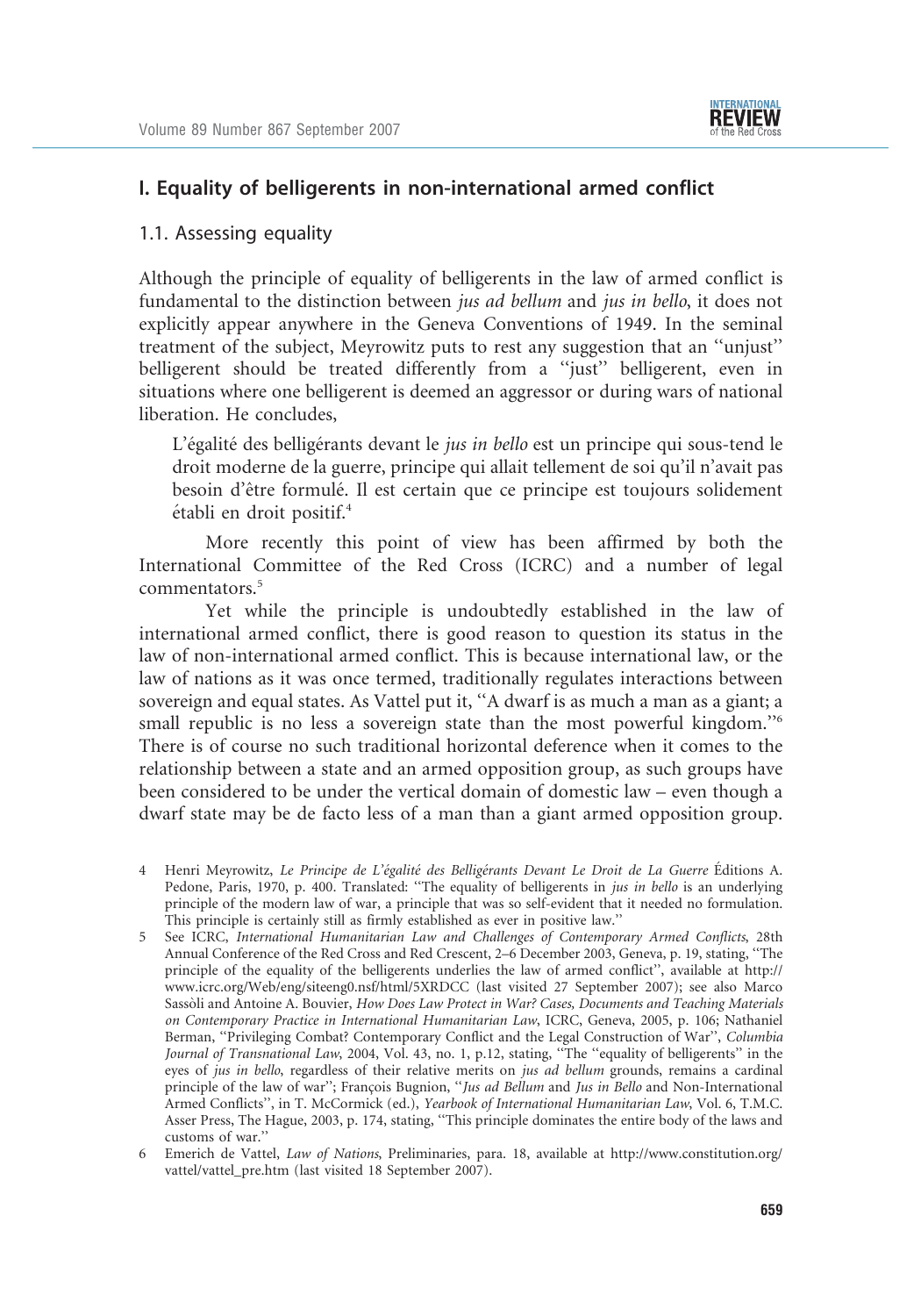This axiomatic difference renders any analogous extension of the equality principle to internal conflict difficult. Based on the asymmetrical quality of the parties, one may therefore expect that the principle of equality of belligerents has not experienced a smooth transition into the law of non-international armed conflict.

Common Article 3 binds each party to the conflict. The ICRC Commentary to Article 3 (Geneva Commentary) proclaims that the words ''each party" mark a step forward in international law.<sup>7</sup> This statement is undoubtedly true, but the final text of AP II of 1977 may just as easily mark a step back. The 1973 ICRC Draft Protocol II was based on Four Principles, one of them being that ''the guarantees should be granted to both sides of such conflicts on a basis of complete equality''.8 Draft Article 5 clearly enunciated such a principle:

The rights and duties of the parties to the conflict under the present Protocol are equally valid for all of them.<sup>9</sup>

However, when it became clear that AP II was in serious danger of being rejected at the Diplomatic Conference, Pakistan took the initiative to get rid of ''any provision which made it appear that the two sides were on the same level or had equal rights".<sup>10</sup> Draft Article 5 was dropped, and the final text included no reference at all to parties to the conflict. The delegate from Zaire justified the rejection of the Draft Protocol, declaring that some of its provisions treated ''a sovereign state and a group of insurgent nationals, a legal Government and a group of outlaws, a subject of international law and a subject of domestic law, on an equal footing''.11 This statement is especially revealing, as it alludes to the position of many states that did not exist at the time of the Geneva Conference of 1949, and it was reaffirmed at the First Periodical Meeting on Humanitarian Law in 1998, about which Zegveld notes,

[S]everal states re-emphasized their objections to the qualifications of armed opposition groups as a party to the conflict within the meaning of international humanitarian law. In their view, the better way to deal with internal conflicts is through international criminal prosecution of individuals.12

<sup>7</sup> International Committee of the Red Cross, Commentary IV, Geneva Convention Relative to the Protection of Civilian Persons in Times of War, ICRC, Geneva, 1958, p. 37.

<sup>8</sup> Michael Bothe, Karl Josef Partsch and Waldemar A. Solf, New Rules for Victims of Armed Conflicts, Martinus Nijhoff Publishers, The Hague, 1982, p. 604.

<sup>9</sup> ICRC, Commentary to the Draft Additional Protocols to the Geneva Conventions of August 12, 1949, ICRC, Geneva, 1973, p. 135.

<sup>10</sup> Bothe et al., above note 8, p. 606.

<sup>11</sup> Official Records of the Diplomatic Conference on the Reaffirmation and Development of International Humanitarian Law Applicable in Armed Conflicts (CDDH), Geneva, 1974–7, Federal Political Dept., Bern, 1978, SR.56, para. 126.

<sup>12</sup> Liesbeth Zegveld, The Accountability of Armed Opposition Groups in International Law, Cambridge University Press, Cambridge, 2002, p.10, at n. 1, citing ICRC, International Conference of the Red Cross and Red Crescent, 31 October–6 November 1999, Geneva, Annex II (1999). Note that the scope of this statement also reflects the opinion of these states with respect to Common Article 3.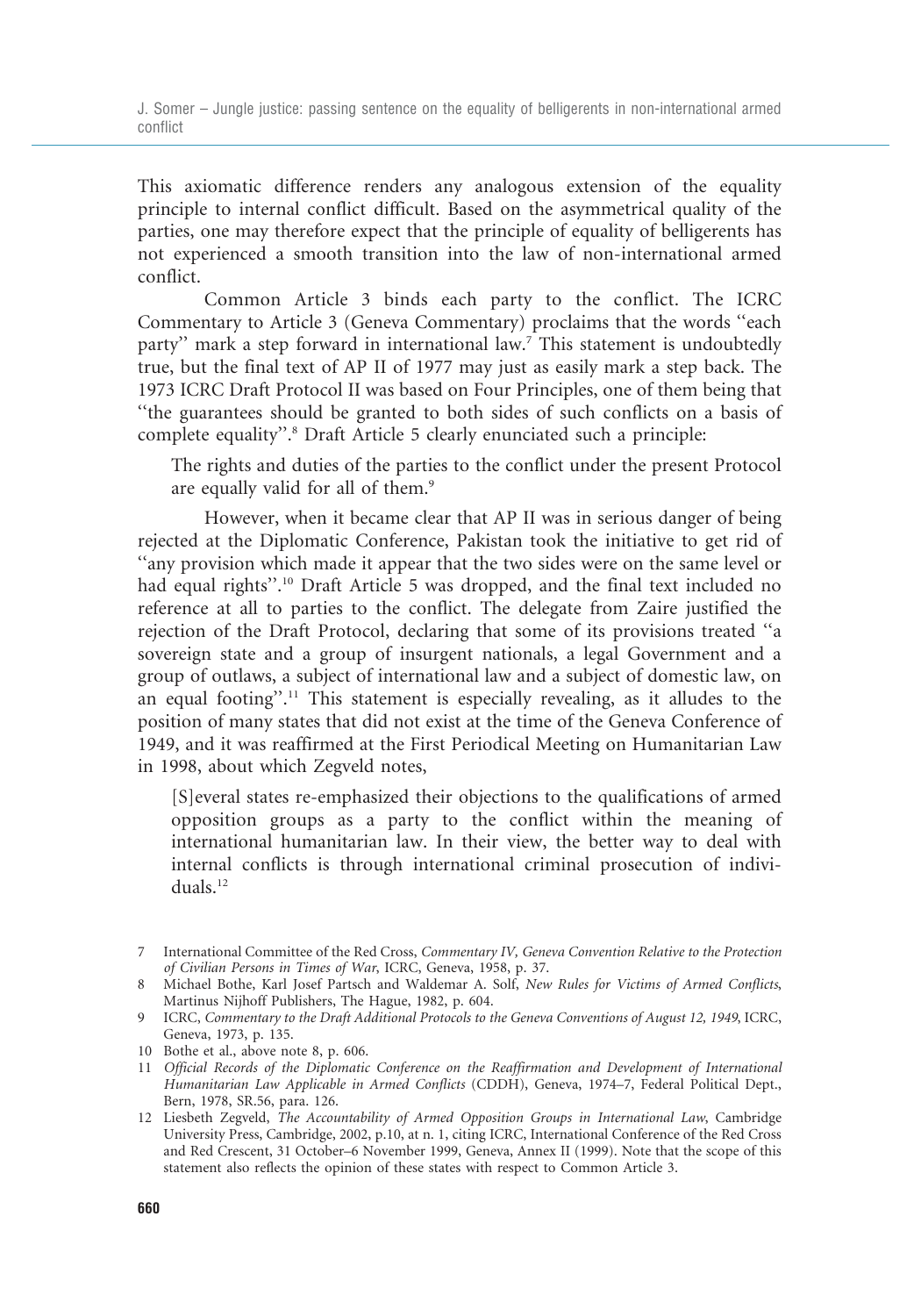One may therefore question the assertion of the Commentary to AP II, which alleges that the Protocol grants "the same rights and impose[s] the same duties on both the established government and the insurgent party".<sup>13</sup> In fact these developments may even cause one to speculate as to the durability of the principle of equality in non-international armed conflict overall.<sup>14</sup>

The issue of how armed opposition groups are bound by IHL cannot be separated from the notion of equality, as only states have the requisite legal personality to become parties to the Geneva Conventions and Additional Protocols. With respect to Common Article 3, the Geneva Commentary suggests that armed opposition groups are bound due to a principle of ''effective sovereignty'' over territory.15 Such an argument is compelling from a perspective of equality, as it purports to bind armed opposition groups in the same way that successive governments are bound by the international obligations of their predecessors. The weakness is, however, revealed in its scope of coverage, as, according to the Commentary, only those groups who ''claim to represent the country, or part of the country'' would be bound.16

An alternative yet popular view is that armed opposition groups are bound by nature of the customary status of the obligation requiring them to respect Common Article 3 (as distinct from the customary status of Common Article 3 itself). The Special Court for Sierra Leone (SCSL) has pronounced that

there is now no doubt that [Common Article 3] is binding on States and insurgents alike, and that insurgents are subject to international humanitarian law … [a] convincing theory is that [insurgents] are bound as a matter of customary international law to observe the obligations declared by [Common Article 3] which is aimed at the protection of humanity.<sup>17</sup>

While this explanation may suffice for purposes of imposing international responsibility, the reasoning does not point towards equality if the practice of states alone determines the customary rule. Surely equality, in the broad, everyday

<sup>13</sup> Yves Sandoz, Christophe Swinarski and Bruno Zimmermann (eds.), Commentary on the Additional Protocols of 8 June 1977 to the Geneva Conventions of 12 August 1949, ICRC, Martinus Nijhoff Publishers, Geneva, Dordrecht, 1987, para. 4442. The failure to form a consensus on equal application is also highlighted by the different comments of the Belgian and Sudanese delegations to the CDDH. Belgium pointed to Article 1, wherein AP II ''develops and supplements'' Common Article 3, in order to conclude ''the basic sovereign principle that the obligations of the Protocol are equally binding on both Parties to the conflict." (CDDH, Vol. VII, Annex p.76, reproduced in Sassoli and Bouvier, above note 5, p. 964. Sudan stated that AP II is ''simply a concession on the part of States''. CDDH/SR.56, para. 37.

<sup>14</sup> Doswald-Beck argues that equality of belligerents ''in every respect'' is inappropriate for noninternational armed conflict, as states do not accept the principle. Sassoli and Bouvier alternatively contend that while IHL respects the principle of equality in non-international armed conflict, ''it cannot request domestic law to do so''. See Louise Doswald-Beck, ''The Right to Life in Armed Conflict: Does International Humanitarian Law Provide all the Answers?'', International Review of the Red Cross, no. 864 (December 2006), p. 903; Sassòli and Bouvier, above note 5, p. 108.

<sup>15</sup> Commentary IV, above note 7, p. 37.

<sup>16</sup> Ibid., p. 37. However, effective sovereignty should not depend on intention but on fact.

<sup>17</sup> Kallon, Kamara, Decision on Challenge to Jurisdiction: Lome´ Accord Amnesty, SCSL-04-15-PT-060, 13 March 2004, paras. 45, 47.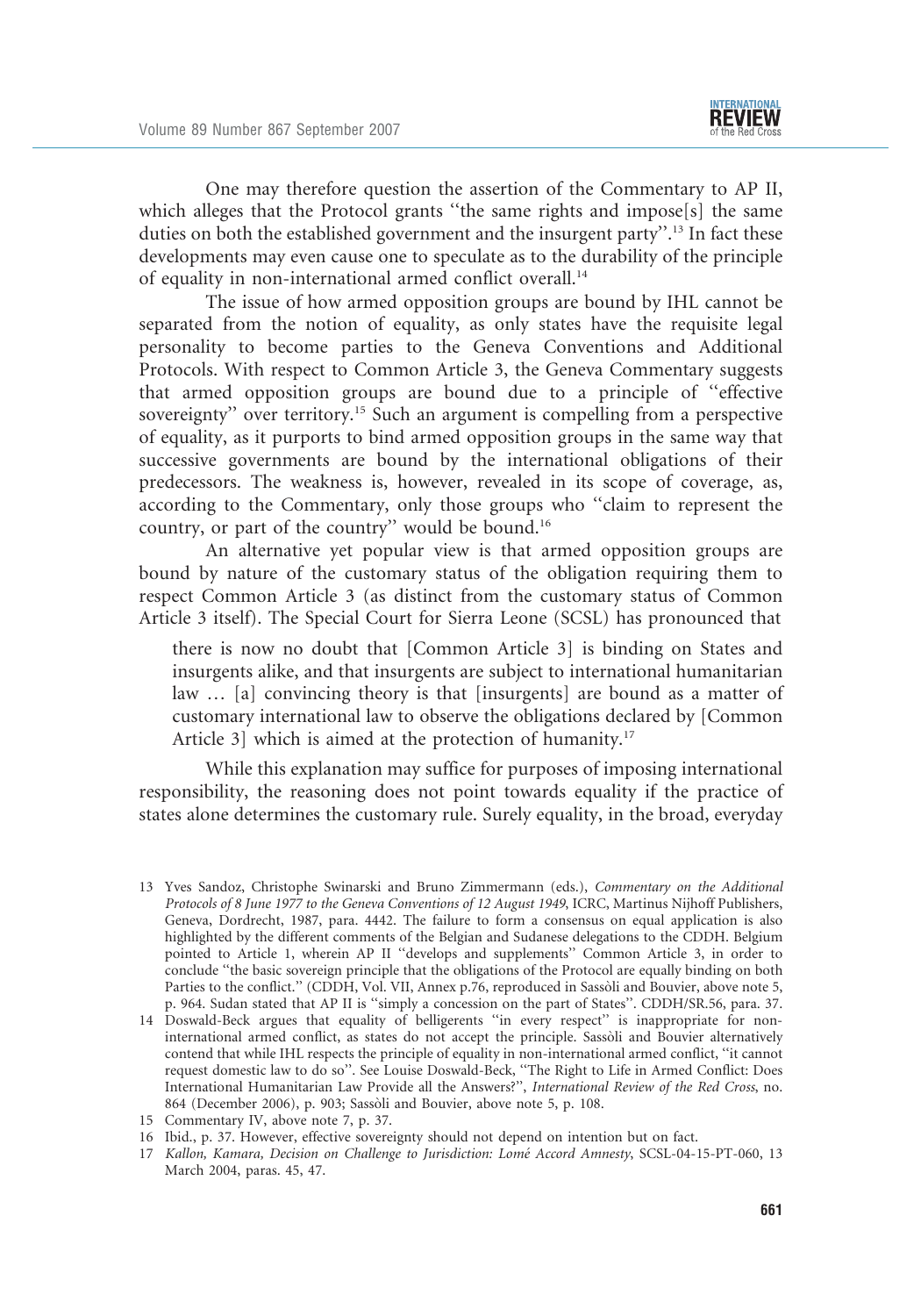sense of the term, would demand that in order for insurgents to be bound by a customary rule, their practice would need to be taken into account.

Sassòli, who advocates an "ownership" approach to the promotion of respect for IHL by armed opposition groups, claims that these non-state actors already participate in the formation of customary IHL and human rights law.<sup>18</sup> The view that ''rebel practice'' and opinion helps to form the customary law of IHL is supported by the International Criminal Tribunal for the former Yugoslavia (ICTY) Tadic´ Jurisdiction decision and the Report of the UN Commission of Enquiry on Darfur (Darfur Commission).19 However, it is noteworthy that neither the ICTY Appeals Chamber nor the Darfur Commission pointed to any rebel practice that contradicted IHL norms created by states.<sup>20</sup> One may therefore question whether this partial acceptance of rebel practice is akin to the right to exercise a democratic vote under a totalitarian regime.

Customary International Humanitarian Law (ICRC Study), conversely, does not take rebel practice into consideration, declaring that ''its legal significance is unclear".<sup>21</sup> Jean-Marie Henckaerts, a co-editor of the ICRC Study, has unequivocally stated that ''Under current international law, only State practice can create customary international law''.22 While a theory that non-state actor participation in the development of customary law may make a great deal of sense in a post-Westphalian order, it remains controversial.<sup>23</sup> At any rate, the notion that armed opposition groups are bound by the customary nature of their Common Article 3 obligations makes one question the meaning of ''equality'' if they have been unable to participate in its formation.

The binding nature of AP II, which is not fully considered as customary law, is even more problematic. Sivakumaran contends that the only way that

- 18 Sassòli, above note 3, p. 6. For support of non-state actors forming customary law in general, see R. Gunning, ''Modernizing Customary Law: The Challenge of Human Rights'', Virginia Journal of International Law, Vol. 4 (1999), p. 221.
- 19 Prosecutor v. Duško Tadić, ICTY, IT-94-1-AR72 (Decision on the Defence Motion for Interlocutory Appeal on Jurisdiction), 2 October, 1995, paras. 107–108; Report of the International Commission of Inquiry on Darfur to the United Nations Secretary-General, 2005, para. 156, available at www.ohchr.org/english/ darfur.htm (last visited 18 September 2007). Note that Antonio Cassese was both the president of the 1995 ICTY Appeals Chamber and the chairman of the 2005 Darfur Commission.
- 20 For example, with respect to its 2006 conflict with Israel, the leader of Hezbollah is quoted by Amnesty International as saying, ''As long as the enemy undertakes its aggression without limits or red lines, we will also respond without limits or red lines''. Hezbollah is also quoted as stating that it generally respects IHL. See BBC News, ''Hezbollah Accused of War Crimes,'' 14 Sept. 2006, available at http:// news.bbc.co.uk/2/hi/middle\_east/5343188.stm (last visited 18 September 2007). This practice would be contrary to Rule 148, Customary International Humanitarian Law (the ICRC Study), which prohibits belligerent reprisals against civilians. See Jean-Marie Henckaerts and Louise Doswald-Beck (eds.), Customary International Humanitarian Law, 2 vols., ICRC and Cambridge University Press, Geneva and Cambridge, 2005, Vol. 1, p. 526.
- 21 Henckaerts and Doswald-Beck, above note 20, p. xxxvi.
- 22 Jean-Marie Henckaerts, ''Binding Armed Opposition Groups through Humanitarian Treaty Law and Customary Law'', in Proceedings of the Bruges Colloquium, Relevance of International Humanitarian Law to Non-State Actors, 25th-26th October 2002, Collegium, Vol. 27 (Spring 2003), p. 128.
- 23 Although the concept with respect to armed opposition groups as lex ferenda is supported by both Sivakumaran (see below n. 24) and Henckaerts, above note 22, p.128. Further questions, such as the weight which should be given to rebel practice, remain outside the scope of the current study.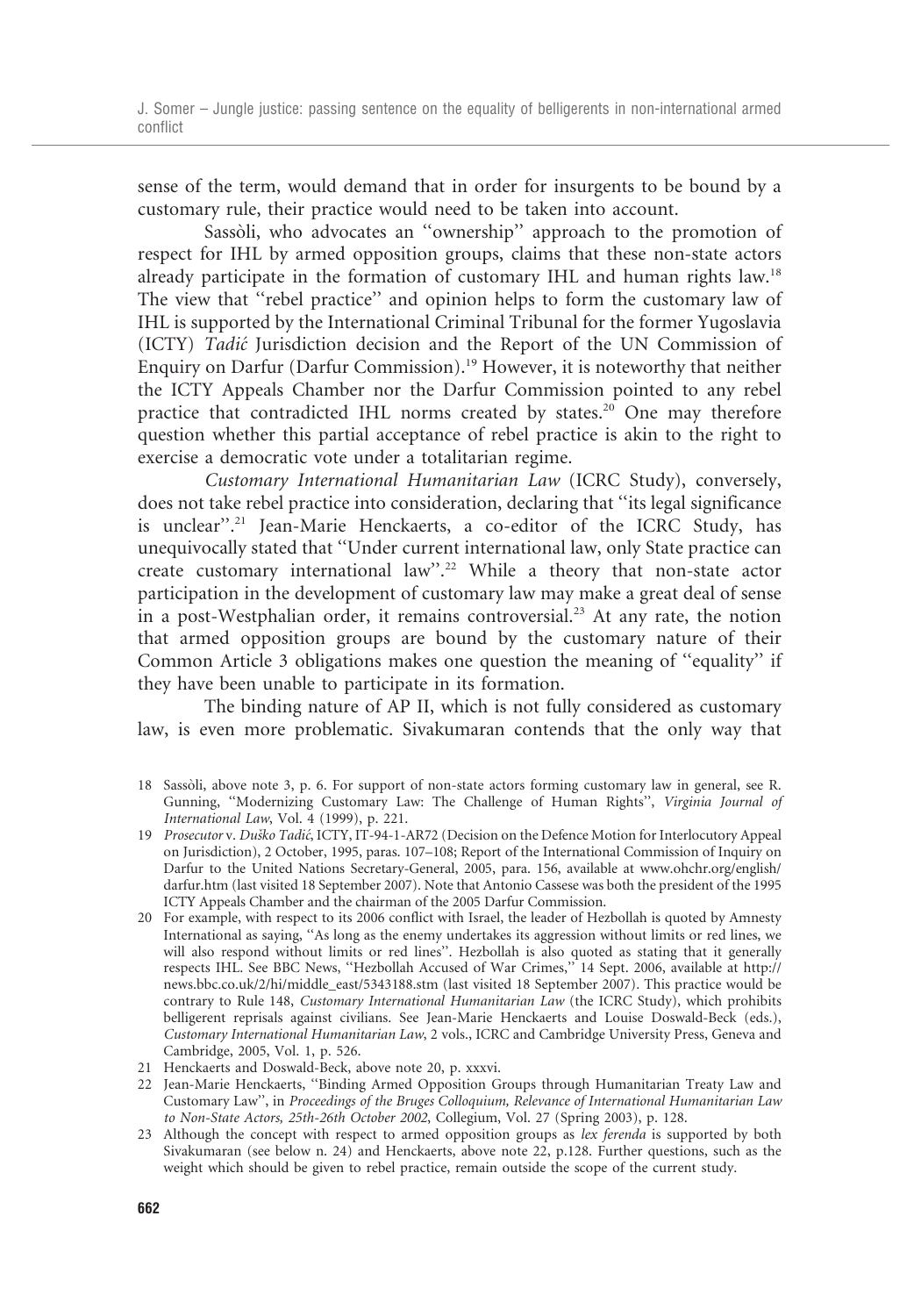

armed opposition groups will be bound in all circumstances is through the principle of domestic legislative jurisdiction, wherein armed opposition groups are simply subject to domestic law.<sup>24</sup> From a perspective of international duties, such an approach removes armed opposition groups from being the addressees of AP II. Yet, as Cassese correctly points out, it is not the status of rebels at domestic law, but at international law, that is at issue.<sup>25</sup> In the case of fair trial guarantees, the distinction is essential, assuming that domestic law would prohibit armed opposition groups from operating courts. Cassese instead looks to the customary law of treaties to conclude that armed opposition groups are only bound based on their consent to be bound.<sup>26</sup> While this conclusion would be consistent with any definition of the principle of equality, the result would be similar to the theory of the Common Article 3 Commentary, as it would leave many armed opposition groups outside of the scope of coverage by AP II.

# 1.2. Equality vs. parity

The above analysis highlights the dilemma in the application of the principle of equality of belligerents to the vertical relationship between state and non-state entities. It is clear that the principle of equality of belligerents cannot be transposed from international armed conflict if equality is to refer to the rights of the parties in relation to their ability to affect the law, rather than simply to their ability to act under the law.

One way around this problem is to acknowledge that the principle of equality of belligerents is a narrow concept that does not extend to status. The principle does not necessarily mean equal standing, but equal rights and obligations flowing from the international law norms regulating the subject matter of IHL. The significance of the term ''international law'' here requires further clarification. First, "international law" limits the scope of equality by excluding rules of municipal law, both state and insurgent, from the equation. Second, ''international law'' is not limited to IHL itself, but encompasses all international norms which have a bearing on the rights and obligations flowing from Common Article 3, AP II and the customary law of non-international armed conflict. These additional norms include international human rights law, international criminal law and international terrorism conventions.

We can therefore apply the term "parity" to represent a general equality of status as exists between states at international law, while restricting ''equality'' to the notion captured in the definition above. Disparity may mean that states have more general rights and obligations than armed opposition groups, but their rights and obligations with respect to the IHL subject matter should remain equal.

<sup>24</sup> Sandesh Sivakumaran, ''Binding Armed Opposition Groups'', International Comparative Law Quarterly, Vol. 55 (April 2006), p. 371.

<sup>25</sup> Antonio Cassese, ''The Status of Rebels Under the 1977 Geneva Protocol on Non-International Armed Conflicts'', International Comparative Law Quarterly, Vol. 30 (April 1981), p. 429.

<sup>26</sup> Ibid., pp. 428–30.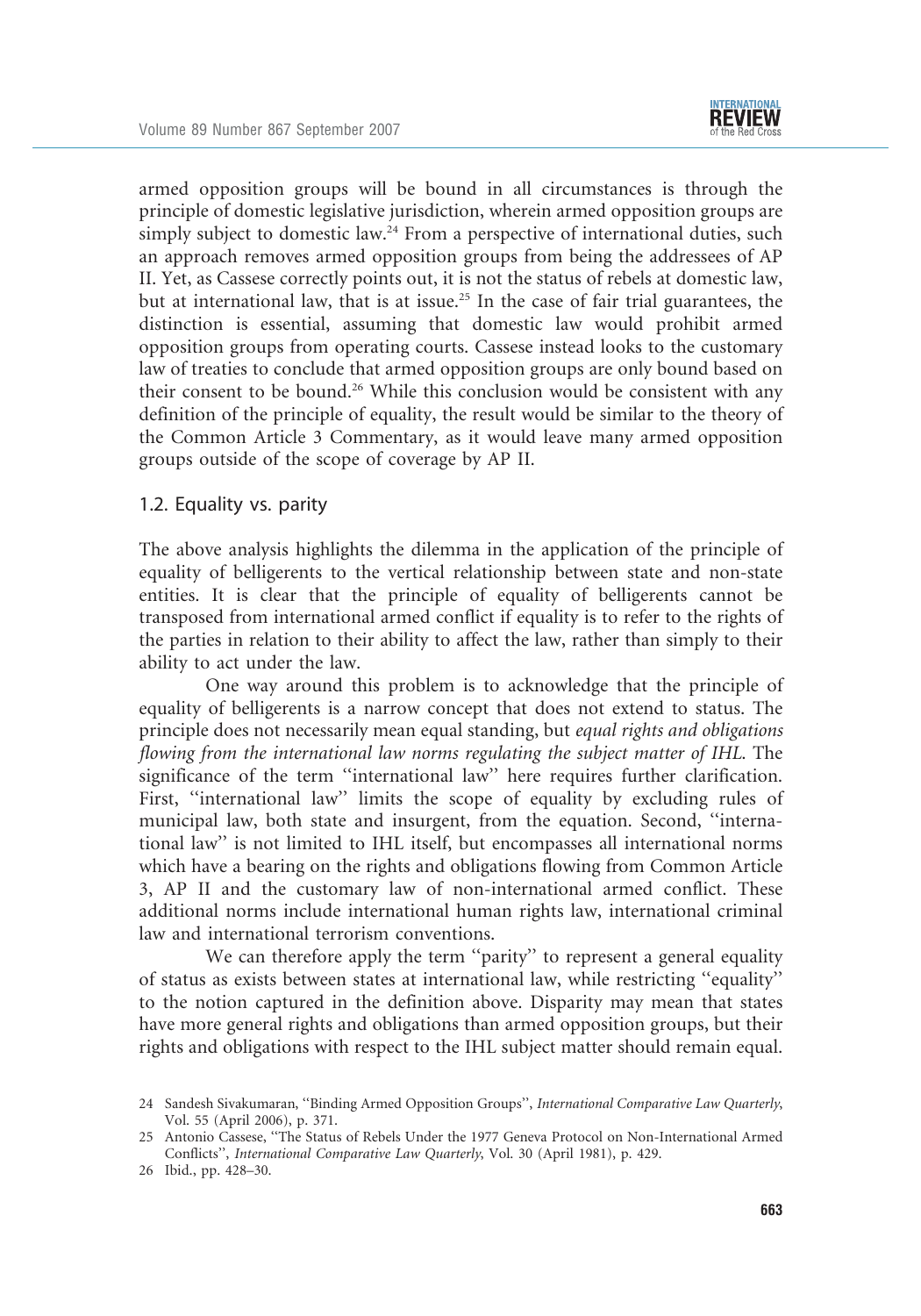For example, the creation of an international norm applying a strict definition of torture contained in the UN Convention against Torture (CAT), a human rights treaty, to the prohibition of torture contained in Common Article 3(1)(a) would in fact create an inequality (favouring the armed opposition group), as the definition requires the act to be committed by a ''public official'' or ''person acting in an official capacity".<sup>27</sup> In fact, the ICTY Celebici decision<sup>28</sup> reinterpreted the ''traditional'' definition of torture in order to extend the concept of ''official capacity'' to armed opposition groups during armed conflict – in line with the equality principle – although such equality may not necessarily be maintained outside armed conflict. While the severing of equality from parity may suffice to bring most issues which arise in non-international armed conflict under the principle of equality, $29$  the capacity of armed opposition groups to pass sentences remains problematic due to the convergence of the different international law regimes.

# 2. Convergence of international humanitarian, international human rights and international criminal law

# 2.1. Human rights implications

While it is no doubt true that the convergence of IHL and international human rights law has for the most part found a comfortable fit, Lubell notes that ''[t]he focus of the arguments is now shifting from the question of if human rights law applies during armed conflict to that of how it applies, and to the practical problems encountered in its application.''30 The intention here is to concentrate on one aspect that has not been generally tackled: the problem (from the point of view of armed opposition groups) of the convergence with respect to the passing of sentence during non-international armed conflict. Specifically, international human rights law requires that anyone being prosecuted on criminal charges is entitled to a hearing ''by a competent, independent and impartial tribunal established by law".<sup>31</sup> To the extent that the "regularly constituted" requirement of IHL incorporates the ''established by law'' criterion as understood by human

<sup>27</sup> Article 1of the Convention Against Torture and Other Cruel, Inhuman or Degrading Treatment or Punishment, 26 June 1987, 1465 UNTS 85.

<sup>28</sup> Prosecutor v. Zejnil Delalić, Zdravko Mucić, Hazim Delić, Esad Landžo, ICTY, IT-96-21-T, 16 November 1998, para. 473.

<sup>29</sup> There are other potential inequalities which remain outside the scope of this paper. See Article 4 of the Optional Protocol to the Convention on the Rights of the Child on the Involvement of Children in Armed Conflicts, 2000, Annexed to GA Resolution 54/263, and Article 2 of the Draft Comprehensive Convention on International Terrorism, A/57/37, available at http://hei.unige.ch/~clapham/hrdoc/ docs/a-57-37.pdf (last visited 18 September 2007).

<sup>30</sup> Noam Lubell, "Challenges of Applying Human Rights Law to Armed Conflict," International Review of the Red Cross, no. 860 (December 2005), p. 738.

<sup>31</sup> These principles are taken from Article 14 of the ICCPR, and are also expressed in the regional human rights treaties. See ECHR Article 6 and I-ACHR Article 8.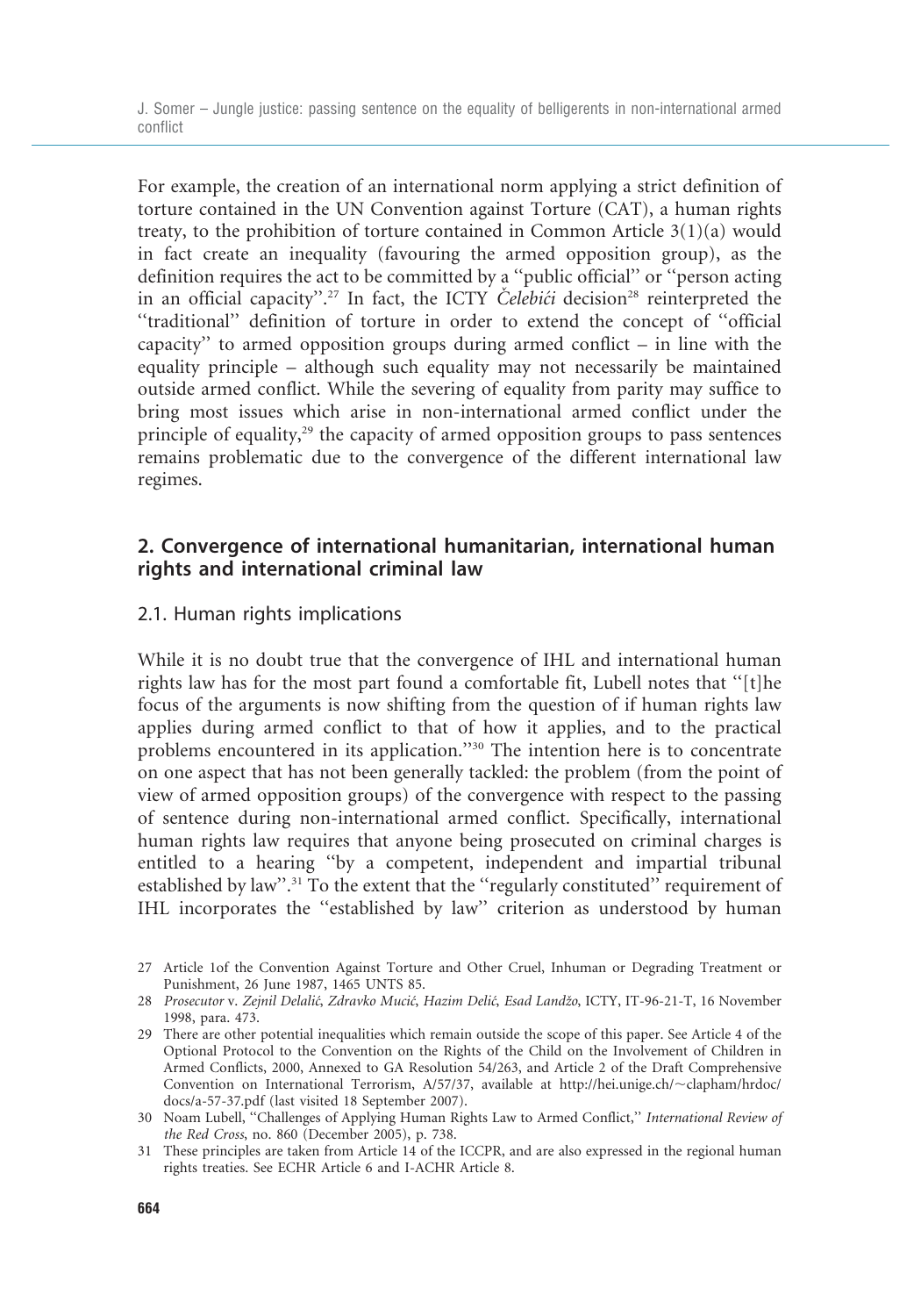

rights law, an armed opposition group may be barred from passing sentences. Furthermore, the judicial guarantees requirement is also at issue due to possible interpretations of the human rights nullum crimen sine lege requirement. The equality of belligerents, a principle with which human rights law is not concerned, is a potential casualty of the convergence.

The dilemma can be put in context by looking at how the two separate legal regimes (the law of non-international armed conflict and human rights law) came of age, since at the end of the Second World War neither regime existed in international law. With respect to the negotiations at the Geneva Conference of 1949, Elders points out, ''Of course any suggestion that the [1948 Declaration on the Rights of Man] was a binding instrument of international law …would have been met with looks of incredulous surprise."<sup>32</sup> Therefore, in negotiating the codification of minimum humanitarian norms to regulate non-international armed conflict for the first time, it would not have been especially problematic for the Geneva Conference delegates to assume that Common Article 3(1)(d) was a self-contained system which could theoretically be equally applied by state and non-state parties.

#### 2.1.1. Established by law

Although the term ''established by law'' eventually became the norm of binding human rights instruments, including the International Covenant on Civil and Political Rights (ICCPR), it did not make its debut until 1950 in Article 6 of the European Convention on Human Rights. The Nowak commentary states that the word ''competent'', as appearing in Article 14 of the ICCPR, ''merely represents a more specific formulation of established by law'', and then continues,

Both conditions are to ensure that the jurisdictional power of a tribunal is determined generally and independent of the given case, i.e., not arbitrarily by a specific administrative act. The term ''law'' is … to be understood in the strict sense of a general-abstract parliamentary law or an equivalent, unwritten norm of common law, which must be accessible to all persons subject to it. A law of this sort must establish the tribunals and define the subject matter and territorial scope of their jurisdiction.<sup>33</sup>

The European Court of Human Rights has summarized its case law in the decision of Coeme et al. v. Belgium, stating that ''the object of the term ''established by law'' in Article 6 of the Convention is to ensure ''that the judicial organisation in a democratic society [does] not depend on the discretion of the Executive, but that it [is] regulated by law emanating from Parliament".<sup>34</sup> On the other hand, in the Fals Borda Communication, the Human Rights Committee

<sup>32</sup> David Elders, ''The Historical Background of Common Article 3 of the Geneva Conventions'', Case Western Reserve Journal of International Law, Vol. 11 (1979), pp. 56–7.

<sup>33</sup> Manfred Nowak, UN Covenant on Civil and Political Rights: ICCPR Commentary, N. P. Engel, Kehl, 1993, p. 245.

<sup>34</sup> Coeme et al. v. Belgium, European Court of Human Rights, 22 June 2000.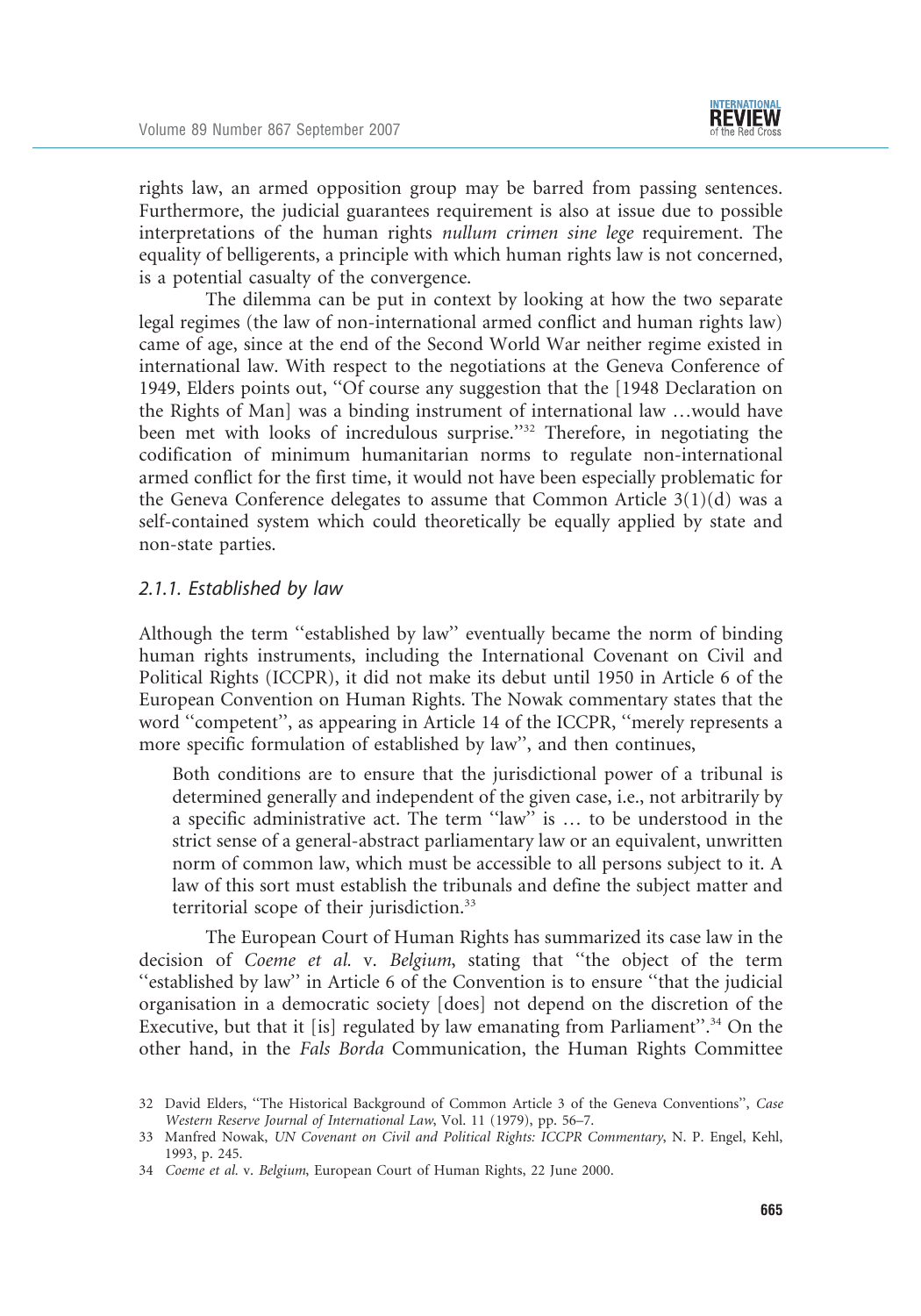(HRC) did not consider the ''established by law'' criterion, stating that it ''does not deal with questions of constitutionality, but whether a law is in conformity with the Covenant".<sup>35</sup> This Communication has been the subject of scrutiny, as commentators have noted that ''the constitutionality or legality of a tribunal's existence *is* an issue with which the HRC should be concerned".<sup>36</sup>

The term "established by law" has also been considered by the ICTY Appeals Chamber Tadić (jurisdiction) decision. In assessing its own competency, the Court endeavoured to distinguish the international nature of the tribunal in order to loosen the problematic legislative requirement. The Court effectively created a two-tier system affirming in a municipal setting the responsibility of a state to guarantee the right to have criminal charges determined by a tribunal ''established by law''.37 By contrast, in an international setting, ''established by law'' was watered down to mean ''in accordance with the rule of law'', whereby a tribunal must be established by a competent organ (e.g. the Security Council) and observe requirements of procedural fairness.<sup>38</sup>

The case law of both treaty bodies treats the legal basis of ''established by law'' as a separate requirement from judicial guarantees. On the other hand the ICTY, at least with respect to international tribunals, considers essential guarantees to form part of the legal basis. The latter determination has been properly criticized as rendering "established by law" redundant.<sup>39</sup> Yet in none of the determinations were the rights and responsibilities of purely non-state actors considered.

#### 2.1.2. Addressees of the law

A related and important issue in our analysis of the convergence of IHL and human rights law obligations is the asymmetry of the addressees. The imposition of IHL of non-international armed conflict obligations directly on both the state and non-state parties to a conflict is seen as a radical step in international law. Human rights treaties, however, were drafted by states within a more conventional framework, having only the obligations of states in mind. In its 3rd Report on Colombia, the Inter-American Commission of Human Rights stated,

<sup>35</sup> Fals Borda et al. v. Columbia, Human Rights Committee, 46/79, 27 July 1982.

<sup>36</sup> Sarah Joseph, Jenny Schultz and Melissa Castan, The International Covenant on Civil and Political Rights: Cases, Material and Commentary, 2nd edn, Oxford University Press, Oxford, 2004, p. 407.

<sup>37</sup> Tadić (Jurisdiction), above note 19, para. 42.

<sup>38</sup> Ibid., para. 45.

<sup>39</sup> For criticism, see Jose E. Alvarez, "Nuremberg Revisited: The Tadić Case", European Journal of International Law, Vol. 7, no. 2 (1996), p. 17 of online version available at http://www.ejil.org/journal/ Vol7/No2/art7.pdf (last visited 18 September 2007). While the Appeals Chamber seemed to put some emphasis on the Security Council being a competent organ, such an argument is inconsistent with Nowak, above note 33, wherein ''competent'' was equated with ''established by law''. The judgment would also seem to run foul of the theory that the Security Council does not have the competence to legislate.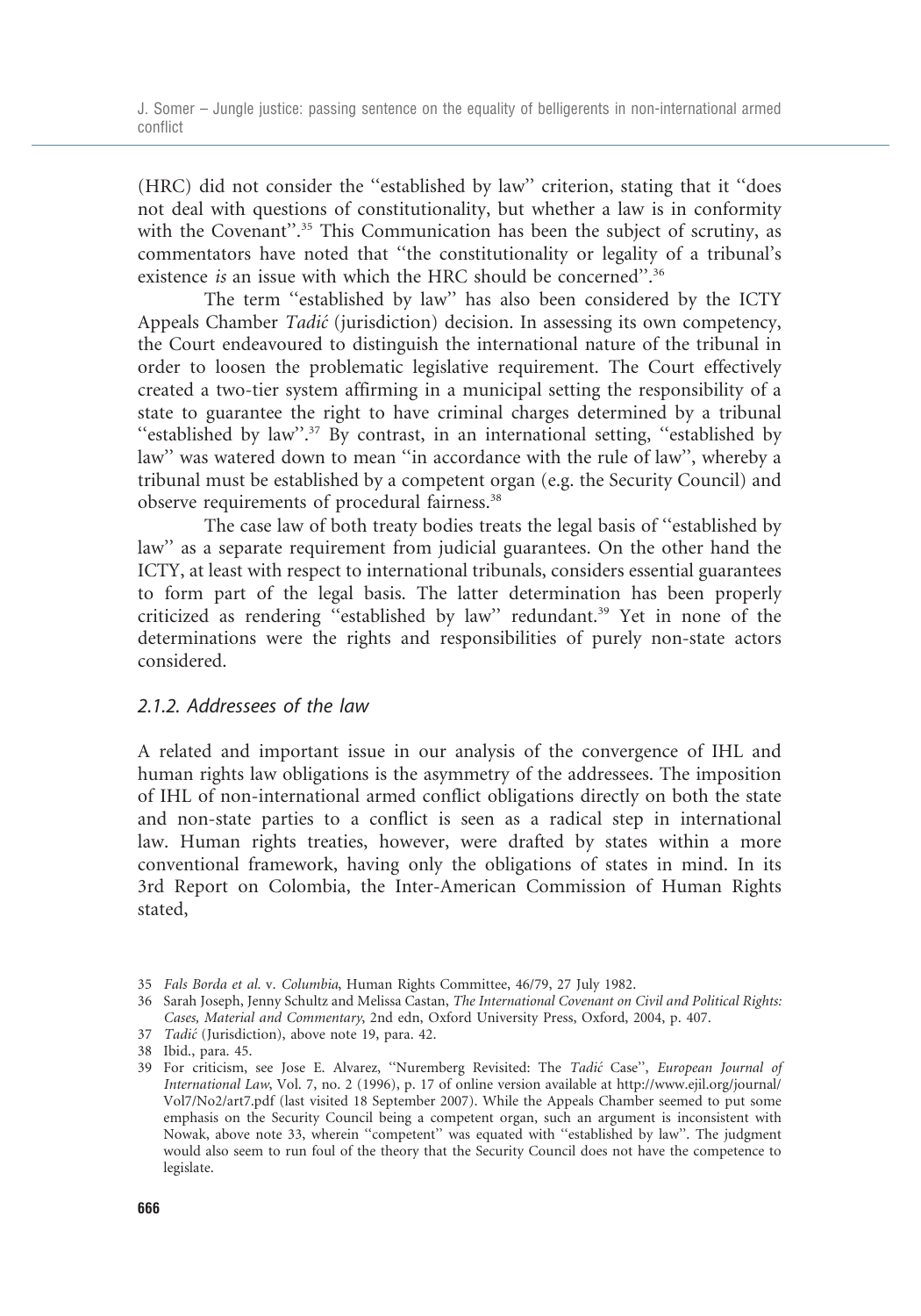[H]umanitarian law rules governing internal hostilities apply equally to and expressly bind all the parties to the conflict, i.e. State security forces, dissident armed groups and all of their respective agents and proxies. In contrast, human rights law generally applies to only one party to the conflict, namely the State and its agents.<sup>40</sup>

In applying human rights law, the Office of the High Commissioner for Human Rights (OHCHR) in Nepal differentiated between ''obligations'' of states and "commitments" of armed opposition groups.<sup>41</sup>

Clapham, a strong advocate for extending human rights obligations to non-state actors in general, suggests that even though the HRC goes out of its way to stress that the ICCPR does not create obligations for non-state actors, the "careful phrasing" of its General Comment 31 leaves the door open for an interpretation that general international law may in fact extend such obligations.<sup>42</sup> Regarding Darfur, the Human Rights Commission has stated that ''[t]he rebel forces also appear to violate human rights and humanitarian law.''43 Further examples of international bodies seeming to hold armed opposition groups accountable for human rights violations are quite numerous.44 It must be concluded that the jury is still out on the human rights law obligations of armed opposition groups.45

The implications for our purposes are quite severe. With respect to a legal basis for detention in non-international armed conflict, asymmetry would create a gap in protection for individuals detained by armed opposition groups – IHL is silent on the subject matter and the human rights norm of freedom from arbitrary detention would only apply to the state party.46 This would in fact allow armed

- 43 E/CN.4/2005/3, CHR, 61st Session, Item 4, Situation of Human Rights in the Darfur Region of the Sudan.
- 44 For examples and discussion, see Clapham, above note 42, pp. 281–5.
- 45 One should also consider the problem of holding armed opposition groups accountable only during armed conflict, but not before or after. For discussion on human rights obligations of armed groups controlling territory, see Christian Tomuschat, ''The Applicability of Human Rights Law to Insurgent Movements'', in H. Fischer, U. Froissart, W. Heintchel von Heinegg and C. Raap (eds.), Krisensicherung und Humanitärer Schutz – Crisis Management and Humanitarian Protection: Fetschrift für Dieter Fleck, Berliner Wissenschafts-Verlag, Berlin, 2004, pp. 586–7.
- 46 The carrying out of executions would still require a fair trial. For discussion on the right to detain without trial see Zegveld, above note 12, pp. 65-7, where she points out that some (but certainly not all) international bodies have dubiously filled the gap by importing either human rights standards for application to armed opposition groups, or by applying the law of occupation by analogy. While asymmetrical application would create disparity, it would not create inequality according to our definition as the norm derives from human rights law rather than IHL.

<sup>40</sup> Inter-American Commission of Human Rights, 3rd Report on the Human Rights Situation in Columbia, OEA/Ser.L/V/II.102, Doc. 9 rev. 1, 26 February 1999, ch. 4, para. 13.

<sup>41</sup> OHCHR-Nepal, ''OHCHR-Nepal calls on CPN-Maoist to fulfil commitments to stop human rights abuses'', press release, 11 September 2006, available at http://nepal.ohchr.org/en/resources/Documents/ English/pressreleases/SEP2006/2006\_09\_12\_HCR\_PressRelease\_E.pdf (last visited 19 September 2007).

<sup>42</sup> Andrew Clapham, Human Rights Obligations of Non-State Actors, Oxford University Press, Oxford, 2006, pp. 328–9. The relevant part of General Comment 31, para. 8, reads, ''[the obligations to ensure respect for the Covenant] are binding on State parties, and do not, as such, have direct horizontal effect as a matter of international law''. Available at http://www.ohchr.org/english/bodies/hrc/comments.htm. Although Clapham does not mention what aspect of the phasing is ''careful'', one can assume that he is referring to "as such".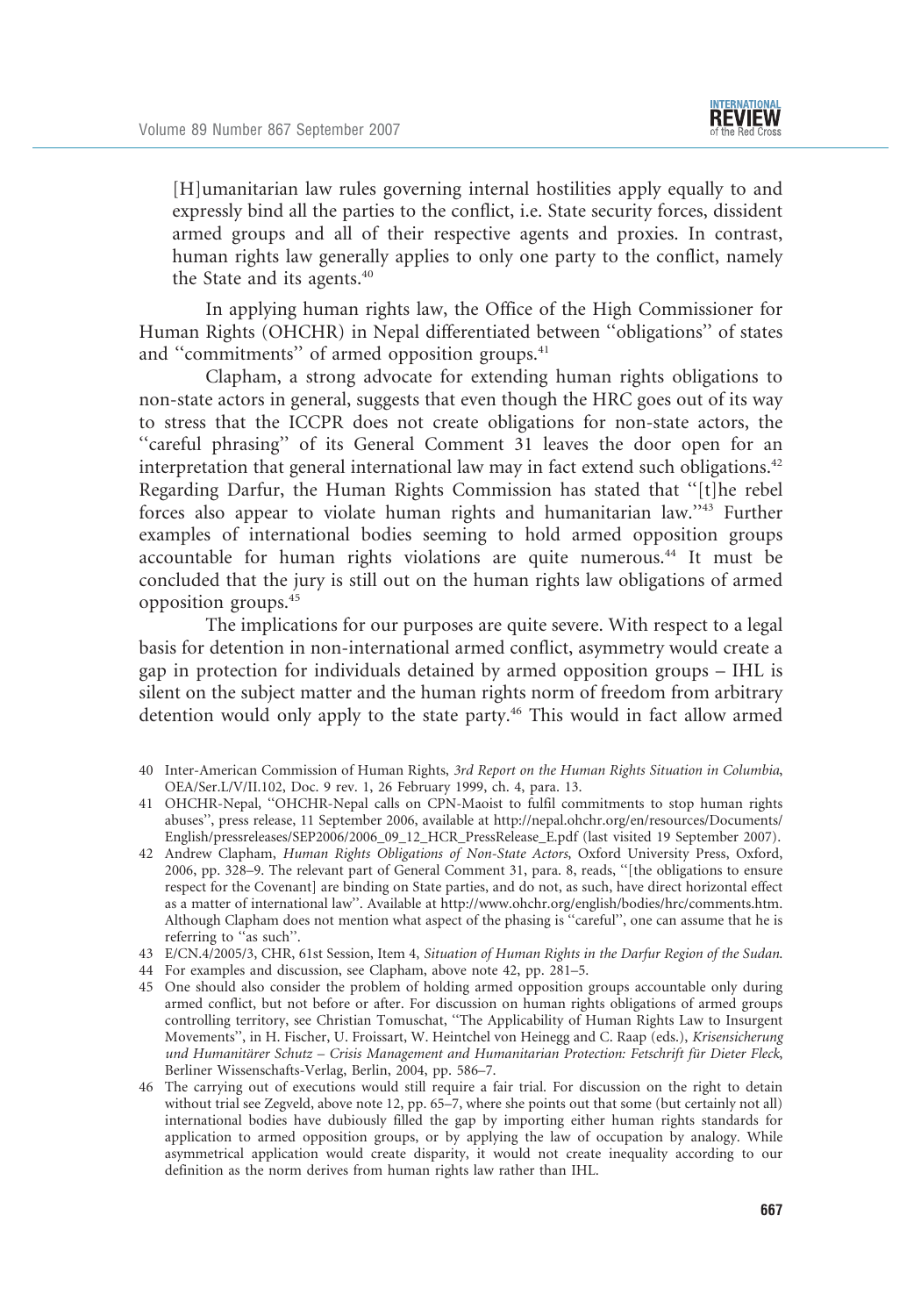opposition groups to detain with impunity (from the viewpoint of international law) and would thereby act as a disincentive to provide for fair trials, since their international responsibility would only be invoked on the passing of sentences. Furthermore, the obligation on states to protect human rights may at any rate prevent states from recognizing the capacity of armed opposition groups to create courts if such courts are not considered to be ''established by law''.

# 2.1.3. Derogations

Another discrepancy to consider is that human rights law allows for derogations from some of its provisions under certain stringent conditions where the ''life of the nation" or "security or independence of the State party" is threatened.<sup>47</sup> For our purposes, such derogation must be strictly required and consistent with other obligations of international law, for example IHL.<sup>48</sup> Already here the problem of applying this principle to armed opposition groups is exposed. First, the personal scope of the capacity to derogate hardly seems to accommodate an armed opposition group. Second, the very existence of an armed opposition group involved in an armed conflict will mean that the derogation regime would tend to become the norm. The issue is especially relevant to the passing of sentence in situations of non-international armed conflict, since the ''established by law'' requirement has been considered a quasi non-derogable human rights obligation,<sup>49</sup> and the *nullum crimen sine lege* requirement is expressly non-derogable.

# 2.2. International criminal law: completing the circle

Until the 1995 ICTY *Tadić* (Jurisdiction) decision, the same "incredulous looks" associated with the suggestion that human rights instruments imposed obligations in 1949 would have followed a suggestion that breaches of Common Article 3 attract international individual criminal responsibility.<sup>50</sup> The Appeals Chamber, using a very thin retrospective of state practice and opinio juris, came to the conclusion that customary law creates individual criminal liability for Common

48 Ibid.

<sup>47</sup> ICCPR Article 4; ECHR Article 15; I-ACHR Article 27

<sup>49</sup> See General Comment 29, CCPR/C/21/Rev.1/Add.11, 31 August 2001, para. 16 and Article 27(2) of the Inter-American Convention on Human Rights. While the Comment considers that ''fundamental guarantees must be respected during a state of emergency'', it does not make reference to ''established by law'', instead stating that ''only a court of law may try and convict a person for a criminal offence.'' Article 27 prohibits derogations from the judicial guarantees essential to the protection of nonderogable rights, a notion which would be invoked and create a special regime in cases of the death penalty.

<sup>50</sup> See Theodor Meron, ''International Criminalization of Internal Atrocities'', American Journal of International Law, Vol. 89, no. 3 (1995), pp.559–63, where he notes that even the ICRC did not recognize such liability. Meron argues that criminalization has been confused with jurisdiction, which in his view accounts for the conservative view towards the individual responsibility of Common Article 3 violations. The Security Council, however, had already, and for the first time, criminalized violations of Common Article 3 in the ICTR Statute, and Meron points to some sources in the early 1990s (all Western) which had advocated the criminalization of Common Article 3.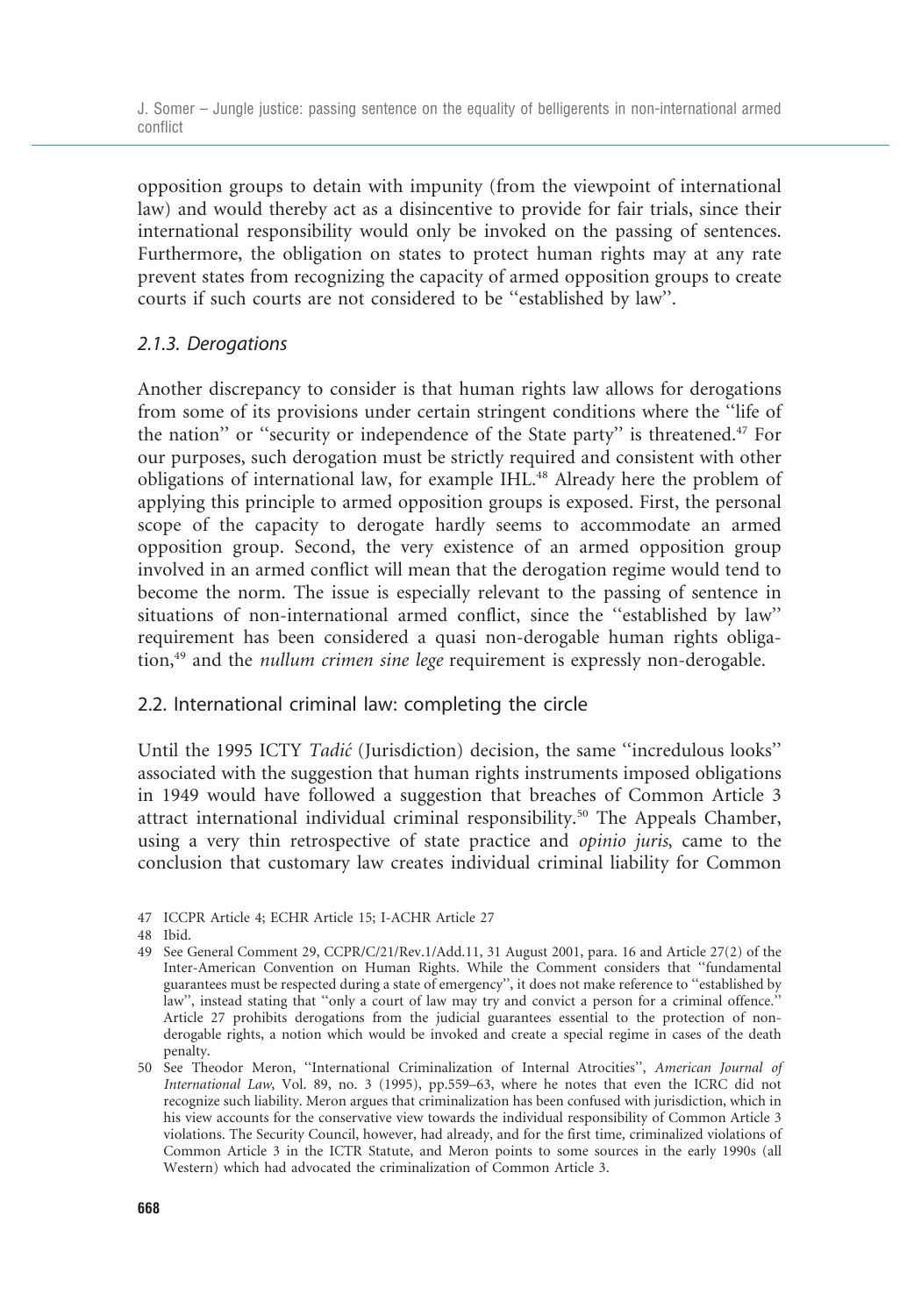

Article 3 breaches.<sup>51</sup> Certainly the ruling was a catalyst for self-fulfilling prophecy, as today, just over ten years later, the notion is established as a treaty obligation on the more than 100 states parties to the ICC.<sup>52</sup>

The imposition of criminal responsibility for breaches of Common Article  $3(1)(d)$  under Article  $8(2)(c)(iv)$  of the ICC Statute complicates the puzzle with respect to equality of belligerents. First, it adds a further personal scope of coverage to the subject matter of Common Article 3, already made complex by the asymmetrical application of IHL and human rights law. This can lead to different outcomes for different classes of subjects exposed to different standards, for example, when it comes to command responsibility. Second, Article 21(3) of the ICC statute declares that the application and interpretation of the relevant law "must be consistent with internationally recognized human rights".<sup>53</sup> In effect, this creates what Pellet critically calls a ''super-legality'', wherein a hierarchy of norms gives an ''intrinsic superiority'' to certain rules due to their subject matter rather than their source.<sup>54</sup> Although one may be tempted to conclude that Article  $21(3)$ refers only to procedural measures of the ICC, Arsanjani calls the provision ''sweeping language'', creating a standard ''against which all the law applied by the court should be tested''.55 Accordingly, ''regularly constituted'' could be interpreted to encompass the state-centric human rights notion of ''established by law'' when it comes to individual responsibility but not necessarily state responsibility.

The principle of complementarity means that much of the effect of the ICC Statute will be realized within domestic jurisdictions controlled by courts of the state party, outside the scrutiny of international mechanisms. It is conceivable that a state, under cover of Article 21(3), may prosecute (or threaten the prosecution of) individuals associated with insurgent courts for the sake of political leverage, even when the armed opposition group in general, and these individuals specifically, respected IHL. The result would be a disturbing situation wherein the cross-referential interaction of IHL, human rights law and international criminal law would impose more exacting conditions for individual penal responsibility than for international responsibility.

51 ICTY, Tadić (Jurisdiction), above note 19, paras. 128-134.

<sup>52</sup> ICC Statute Article  $8(2)(c)$ . It was easier for the ICC treaty drafters to include emerging law, or create new law, as ICC jurisdiction is not retroactive, whereas the ICTY jurisdiction applies retroactively.

<sup>53</sup> ICC Statute, Article 21(3).

<sup>54</sup> Alain Pellet, ''Applicable Law'', in Antonio Cassese, Paola Gaeta and John R. W. D. Jones (eds.), Rome Statute of the International Criminal Court: A Commentary, Oxford University Press, Oxford, 2002, p. 1079.

<sup>55</sup> M. Arsanjani, "The Rome Statute of the International Criminal Court", American Journal of International Law, Vol. 93 (1999), p. 29.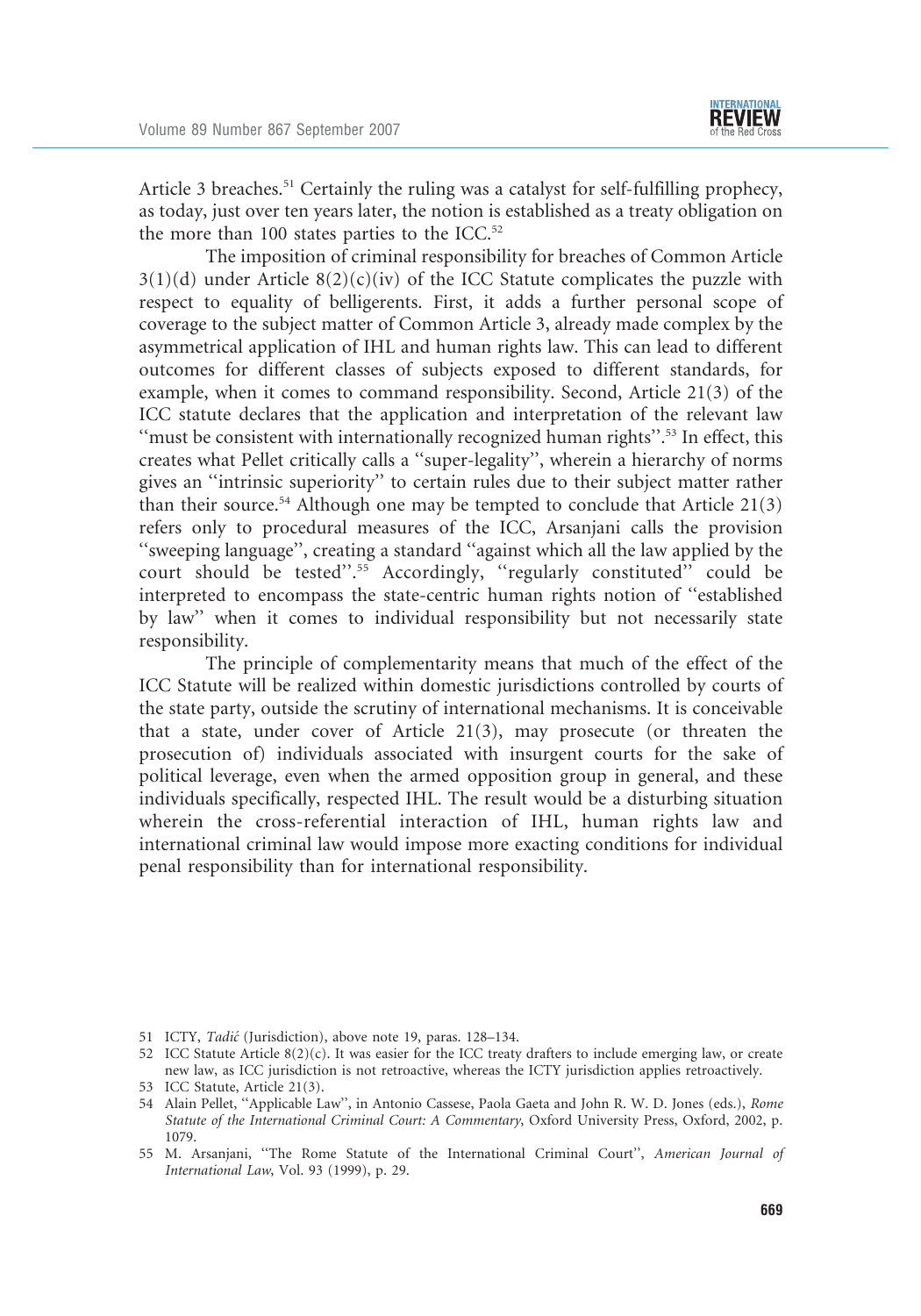# 3. The passing of sentences under international humanitarian law

# 3.1. Common Article 3(1)(d) and Additional Protocol II Article 6(2)

The text of Common Article 3(1)(d) prohibits both governments and armed opposition groups from passing sentence unless by a ''regularly constituted court affording all the judicial guarantees recognized as indispensable by civilized peoples''. This article is divisible into two requirements, the first – ''regularly constituted court'' – addressing the legal basis for passing sentence, and the second addressing the judicial guarantees. While such proscriptive language does not in itself provide any legal basis for the establishment and operation of courts by armed opposition groups, it does not explicitly prohibit it either. Zegveld, in her seminal text on accountability of armed opposition groups, notes that the prohibition ''does not make clear what specifically is expected from armed opposition groups''.56

AP II, which ''develops and supplements [Common Article 3] without modifying its existing conditions of application",<sup>57</sup> also divides the prohibition into two parts. The chapeau of Article 6(2) prevents the passing of sentences ''except pursuant to a conviction by a court offering all the essential guarantees of independence and impartiality''. In relation to Common Article 3, the first requirement drops the ''regularly constituted'' qualifying provision of what type of court is necessary, while the second requirement substitutes one standard of guarantees (i.e. independence and impartiality) for the other (i.e. recognized as indispensable by civilized peoples).

When it comes to the second prohibition, AP II does exactly what it purports to do, enumerating a list of six guarantees in the following sub-sections. These substitutions succeed in developing and supplementing the prohibition without modifying it. With respect to the first prohibition, however, by simply removing the qualifier ''regularly constituted court'', Article 6 does nothing to ''develop or supplement'' the Common Article 3 prohibition. It in fact loosens it. Furthermore, it is hard to reconcile the deletion of the "regularly constituted" requirement with the disclaimer regarding the unmodified application of Common Article 3. Yet the reason for the deletion is clear enough. The ICRC Commentary to the Draft Additional Protocols of 1973 admits that ''the words "regularly constituted", qualifying the word "court" in Common Article 3, were removed, as some experts considered that it was not very likely that such a court could be regularly constituted within the meaning of national legislation if it were set up by the insurgent party".<sup>58</sup> One may therefore be justified in questioning, in the specific case of the legal basis for the passing of sentences, whether this

<sup>56</sup> Zegveld, above note 12, p. 69.

<sup>57</sup> Article 1(1), Protocol Additional to the Geneva Conventions of 12 August 1949, and Relating to the Protection of Victims of Non-International Armed Conflicts (AP II).

<sup>58</sup> ICRC, Commentary to Draft Additional Protocols, above note 9, p. 142.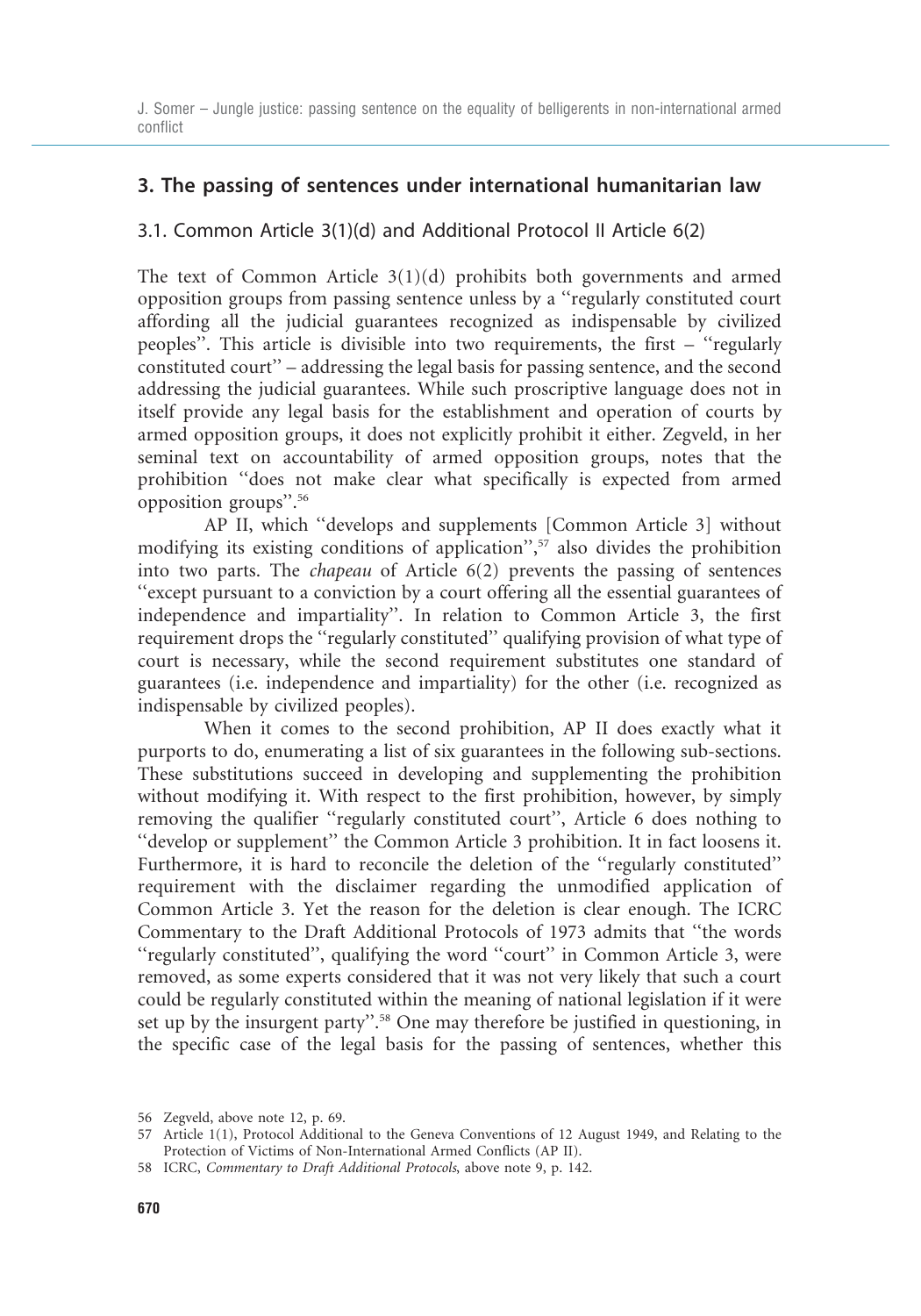

Protocol which purports to develop Common Article 3 does not, in fact, end up contradicting it.

The problem, however, goes beyond mere consistency of application. First, the lack of universal ratification, especially in countries experiencing internal conflict, means that AP II often does not apply to situations of non-international armed conflict. Second, the threshold gap means that a conflict may trigger the application of Common Article 3 but not AP II.<sup>59</sup> In either case, it is difficult to imagine how the provisions of Common Article 3 can be ''developed and supplemented'' by further provisions of AP II which do not necessarily apply to the situation at all. It is also difficult to reconcile the fact that a provision which applies to a lower threshold of conflict (i.e. Common Article 3) is actually narrower in terms of the conditions under which it will allow the passing of sentences (i.e. the requirement of "regularly constituted court").<sup>60</sup> This specific anomaly relevant to the passing of sentences actually contradicts the Commentary to AP II on the general relationship between AP II and Common Article 3:

The Conference chose in favour of the solution which makes the scope of protection dependent on intensity of the conflict. Thus, in circumstances where the conditions of application of the Protocol are met, the Protocol and Common Article 3 will apply simultaneously, as the Protocol's field of application is included in the broader one of Common Article 3.<sup>61</sup>

Yet one must not lose sight of the essential reality: a court established by law can still result in an unfair trial, while one which offers all the essential guarantees cannot. Therefore a disproportionate emphasis on the legal basis requirement at the expense of judicial guarantees could result in the weakening of protection for those not, or no longer, participating in hostilities, especially when one considers that these courts will continue to operate whether they meet international obligations or not.

#### 3.1.1. The first requirement: legal basis

One aspect of the term ''regularly constituted court'' on which many authorities tend to agree is that the definition is difficult to pin down.62 The US Supreme Court, in its recent landmark Hamdan decision, notes that the term is ''not

<sup>59</sup> For a comprehensive analysis of the threshold gap, see Zegve1d, above note 12, pp. 134–46 and Sandoz et al., above note 13, paras. 4446–4479. For a cautionary note on whether the gap does in fact exist, see Francoise Hampson, ''Human Rights and Humanitarian Law in Internal Armed Conflict'', in Michael Meyer (ed.), Armed Conflict and the New Law, Vol. 1, British Institute of International and Comparative Law, London, 1989, p. 67.

<sup>60</sup> On ''regularly constituted court'' as a more difficult prerequisite than AP II, see Peter Rowe, The Impact of Human Rights Law on Armed Forces, Cambridge University Press, Cambridge, 2006. See also below on ONUSAL.

<sup>61</sup> Sandoz et al., above note 13, para. 4457.

<sup>62</sup> See for example, Zegveld, above note 12, p. 69.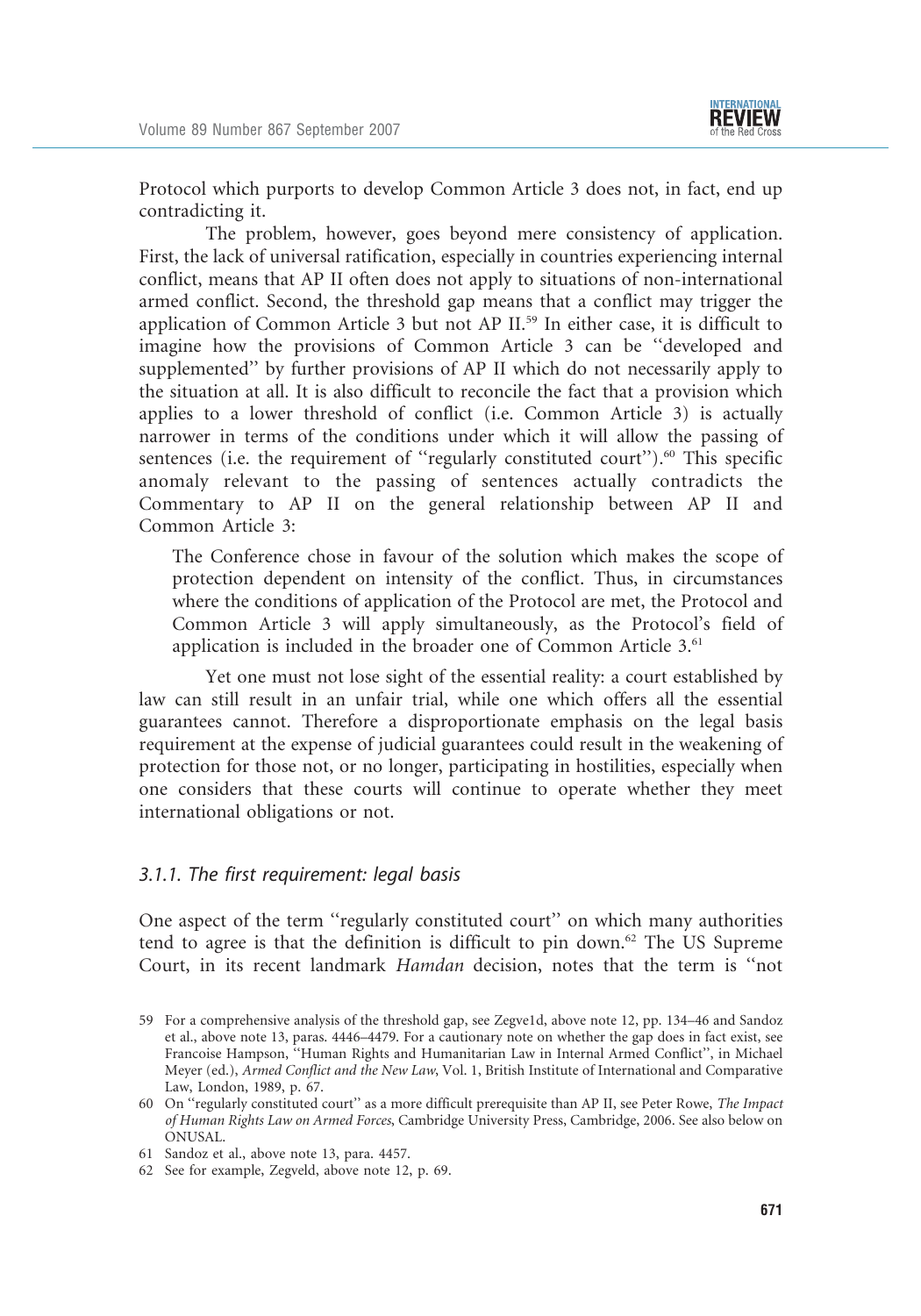specifically defined in either Common Article 3 or its accompanying commentary''.63 In order to help clarify the term, the Hamdan majority looked to the Commentary on Article 66 of Geneva Convention IV, which associates the ''properly (or regularly) constituted courts'' of an occupying power with its own ''ordinary military courts''.64 Article 66 declares that an occupying power may establish such courts in the territory it occupies for the purposes of adjudicating breaches of the laws it enacts under the exceptional authority of Article 64. Yet the fact that the Civilian Convention creates an explicit legal basis for courts of the occupying power, while Common Article 3 contains no such explicit basis, is not particularly relevant in considering the meaning of ''regularly constituted'' with respect to an armed opposition group. The Civilian Convention is of course only applicable to conflicts between states, and therefore does not consider the disparity between states and armed opposition groups when it comes to the legal basis for establishing courts. In the case of Hamdan, the Supreme Court was only concerned with the courts established by the state party, and did not touch on issues that could be prejudicial to the rights of armed opposition groups. This illustrates that for the purposes of non-international armed conflict, the definition of ''regularly constituted court'' must be seen as particularly nuanced in relation to definitions of similar terms appearing in the Geneva Conventions dealing with international armed conflict.

The ICRC Study concludes that in both international armed conflict and non-international armed conflict, the customary standard for passing sentence is a "fair trial offering all the essential guarantees".<sup>65</sup> Unfortunately, in discussing this rule the analysis does not distinguish between the two types of conflict, even though it does so, for example, with regard to the Rule on Detention. One may wonder whether an opportunity to provide for some nuance with respect to the anomaly of disparity in non-international armed conflict was therefore lost. Even though the Rule itself does not make reference to the Common Article 3 standard, the accompanying discussion nevertheless makes a determinative finding on the requirements of ''regularly constituted court'' in the context of both Common Article 3 regulating non-international armed conflict and Additional Protocol I Article 75 regulating international armed conflict. However, the definition is not based on analysis of state practice or opinio juris, but rather is limited to the opinion of the authors. After establishing that human rights treaties require the ''competent tribunal'' and ''established by law'' criteria, the ICRC Study declares, ''A court is regularly constituted if it has been established and organized in accordance with the laws and procedures already in force in a country."<sup>66</sup> The Introduction to the ICRC Study further states that ''international humanitarian law contains concepts the interpretation of which needs to include a reference to human rights law, for example the provision that no one may be convicted for a

<sup>63</sup> Hamdan v. Rumsfeld, USSC, 548U.S. (2006), p. 69.

<sup>64</sup> ICRC, Commentary IV, above note 7, p. 340.

<sup>65</sup> See Rule 100 in Henckaerts and Doswald Beck, above note 20, Vol. 1, p. 353.

<sup>66</sup> Ibid., p. 355.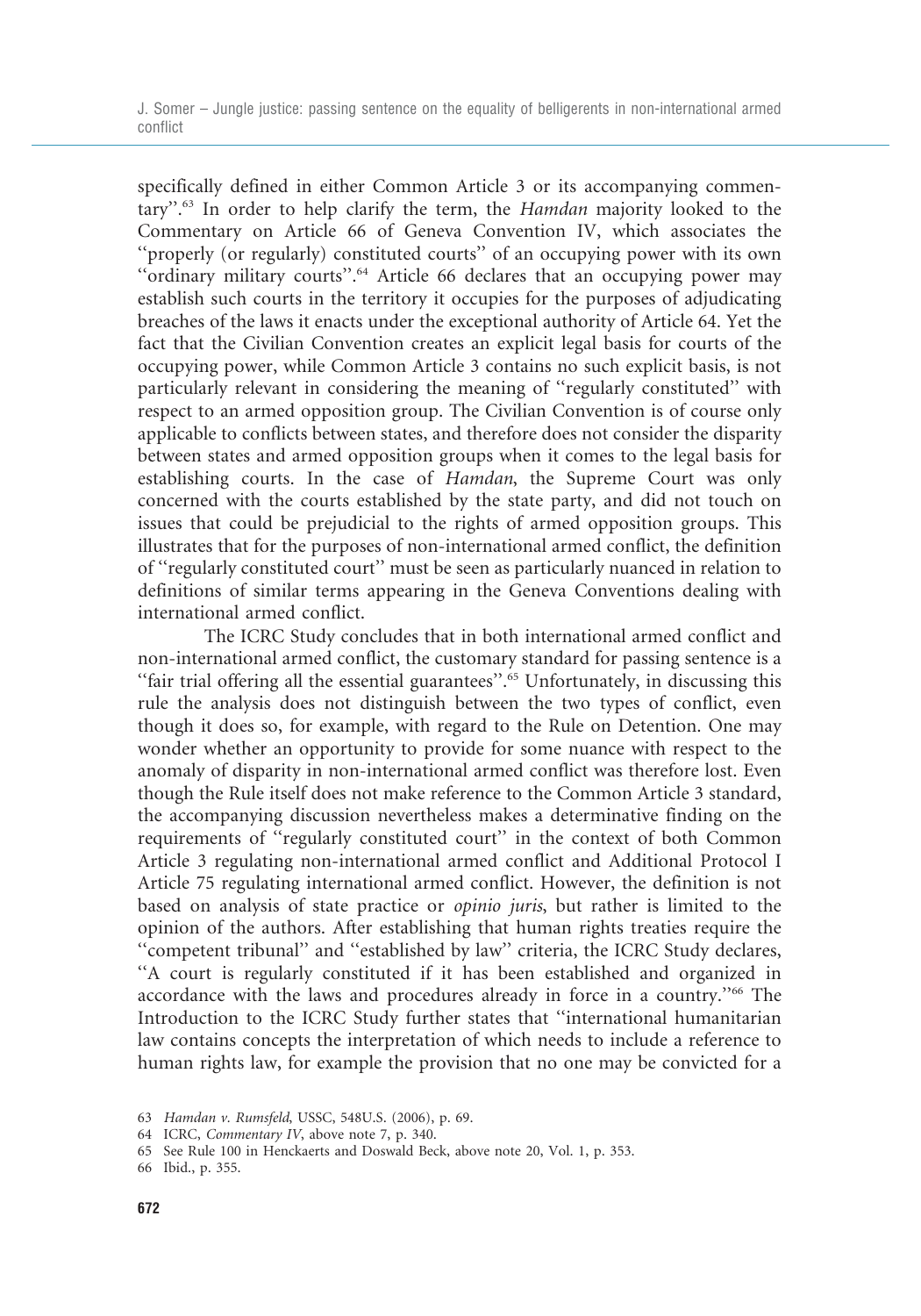

crime other than by a "regularly constituted court..."".<sup>67</sup> The human rights renvoi suggests a state monopoly interpretation. Yet, as has been shown above in section 2, human rights obligations did not exist at the time when Common Article 3 was drafted.

One possibility is that the ICRC Study takes a lex specialis approach, wherein the substance of the law is determined by the more detailed rule. In two advisory opinions, the ICJ has ruled that when it comes to armed conflict, it is IHL which becomes the lex specialis.<sup>68</sup> Yet in the case of passing sentences related to an armed conflict, a lex specialis favouring the human rights obligations would be tenable, as the provisions of the ICCPR, the ECHR and the American Convention on Human Rights (ACHR) are all more detailed than Common Article 3 when it comes to procedural due process.<sup>69</sup> Another possibility is that the ICRC Study applies a lex posterior approach, wherein the development of new and overarching legal norms affects the interpretation of existing norms.<sup>70</sup> Still, both of these approaches require more attention when it comes to the regulation of noninternational armed conflict; to the extent that human rights obligations do not apply to armed opposition groups, there is no lex specialis or lex posterior regulating their conduct at all. A better explanation would be a quasi-lex posterior approach in which the human rights ''prescribed by law'' criteria is imported into the IHL ''regularly constituted'' legal basis definition. It would also be consistent with Paust, who asserts that Common Article  $3(1)(d)$  "incorporates customary human rights into due process by reference, and thus, all of the provisions of Article 14 of the International Covenant on Civil and Political Rights".<sup>71</sup>

In a pre-AP II discussion on the meaning of Common Article  $3(1)(d)$ , James Bond advocated a functional approach to the requirements, noting that ''Guerrillas, after all, are not apt to carry black robes and white wigs in their backpacks.''72 His cocktail of criteria was based on appropriateness, ''whether the appropriate authorities, operating under appropriate powers, created the court

<sup>67</sup> Ibid., p. xxxi.

<sup>68</sup> Legality of the Threat or Use of Nuclear Weapons, ICJ, Advisory Opinion, 8 July 1996, para. 25; Legal Consequences of the Construction of a Wall in the Occupied Palestinian Territory, ICJ, Advisory Opinion, 9 July 2004, para. 106.

<sup>69</sup> See William Abresch, ''A Human Rights Law of Internal Armed Conflict: The European Court of Human Rights in Chechnya'', European Journal of International Law, Vol. 16, no. 4 (2005).

<sup>70</sup> Further evidence suggesting an adoption of the lex posterior approach is found in the ICRC Study, above note 20, at p. 349: ''Since the adoption of the Geneva Conventions, there has been a significant development in international human rights law relating to the procedures required to prevent arbitrary deprivation of liberty.'' One of the editors of the ICRC study has also stated that, ''…international humanitarian law rules, although very advanced by 1949 standards, have now fallen behind the protections provided by Human Rights treaties'', see Louise Doswald-Beck, ''Human Rights and Humanitarian Law: Are there Some Individuals Bereft of all Legal Protection?'', ASIL Proceedings 2004, p. 356.

<sup>71</sup> Jordan J. Paust, ''Executive Plans and Authorizations to Violate International Law Concerning Treatment and Interrogation of Detainees'', Columbia Journal of Transnational Law, Vol. 43 (2005), n. 25 at p. 818.

<sup>72</sup> James Bond, ''Application of the Law of War to Internal Conflict'', Georgia Journal of International and Comparative Law, Vol. 3, no. 2 (1973), p. 372.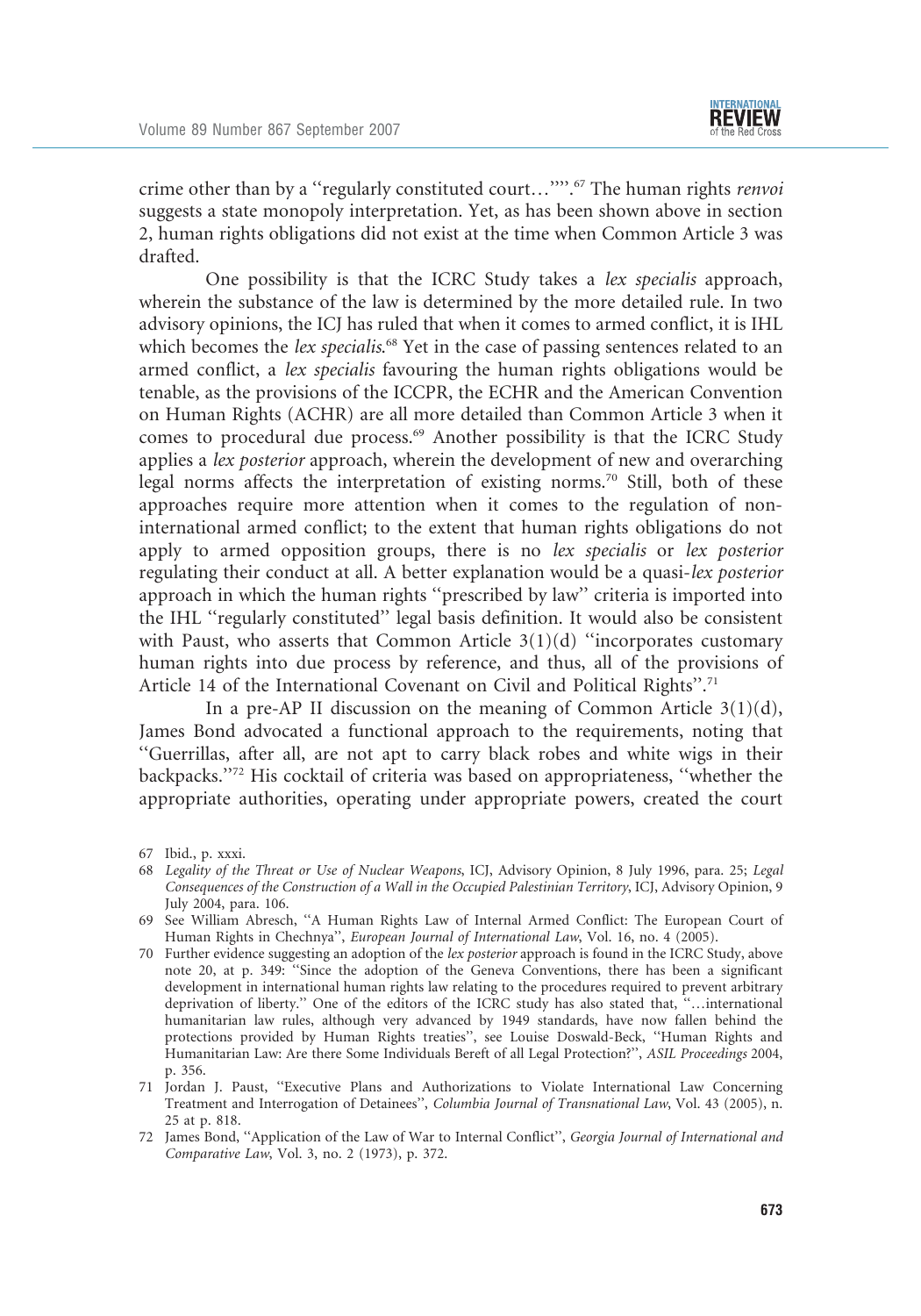under appropriate standards''.73 While this definition at least provides some implicit recognition of the problems associated with disparity, it is not necessarily helpful in answering the question raised by Zegveld above, as to what specifically is expected of armed opposition groups. It is especially the first two criteria that are problematic, as they relate to the legal basis requirement, while the third criterion relates to the judicial guarantees requirement.

In none of the definitions already discussed has precision been an essential feature. These definitions have been framed in the context of international responsibility, an area of law often intentionally laced with the ambiguity of political expediency. Yet the same cannot be said when it comes to individual criminal responsibility. In drafting the Elements of Crime of the Statute of the ICC, states were faced with the task of creating sufficient specificity to meet the requirements of the legality (i.e. nullum crimen sine lege) general principle of international criminal law.74 There were no legal precedents to work from, as individual responsibility for non-international armed conflict did not generally exist at international law prior to the ICTY Tadić (Jurisdiction) decision of 1995, and none of the subsequent trials from either ad hoc tribunal was faced with the issue of insurgent courts.75 Of course the Elements were drafted in the specific context of the criminal responsibility of the individual, but as the wording of ICC Article  $8(2)(c)$  is functionally identical to that of Common Article 3, the Elements are still a useful tool of interpretation.76 The definition of the Elements of Crime is also valuable in that it was drafted by signatories of the ICC Statute, and thereby represents the views of a number of states.<sup>77</sup>

Element 4 of Article  $8(2)(c)(iv)$  surprisingly borrows from AP II Article  $6(2)$  in defining a "regularly constituted" court:

There was no previous judgement pronounced by a court, or the court that rendered judgement was not "regularly constituted", that is, it did not afford the essential guarantees of independence and impartiality, or the court that rendered judgement did not afford all other judicial guarantees generally recognized as indispensable under international law. (emphasis added)

The repetition of the words ''the court that rendered judgment'' indicates that the definition of ''regularly constituted court'' is limited to that in italics above, specifically ''independence and impartiality''. The final phrase would then

<sup>73</sup> Ibid., p. 372.

<sup>74</sup> For discussion of the extent to which nullum crimen sine lege forms a general principle of international criminal law, see Antonio Cassese, International Criminal Law, Oxford University Press, Oxford, 2003, pp. 139–56.

<sup>75</sup> Knut Dörmann, Elements of War Crimes under the Rome Statute of the International Criminal Court: Sources and Commentary, Cambridge University Press, Cambridge, 2002, p. 409.

<sup>76</sup> The relevant section of ICC Article  $8(2)(c)(iv)$  prohibits "The passing of sentences and the carrying out of executions without previous judgement pronounced by a regularly constituted court, affording all judicial guarantees which are generally recognized as indispensable.'' The difference in wording indicates a recognition of the dated terminology of Common Article 3 but does not represent a substantive effect.

<sup>77</sup> According to ICC Article 9, the Elements of Crime are not definitive but ''assist the Court in the interpretation and application of articles 6, 7 and 8''.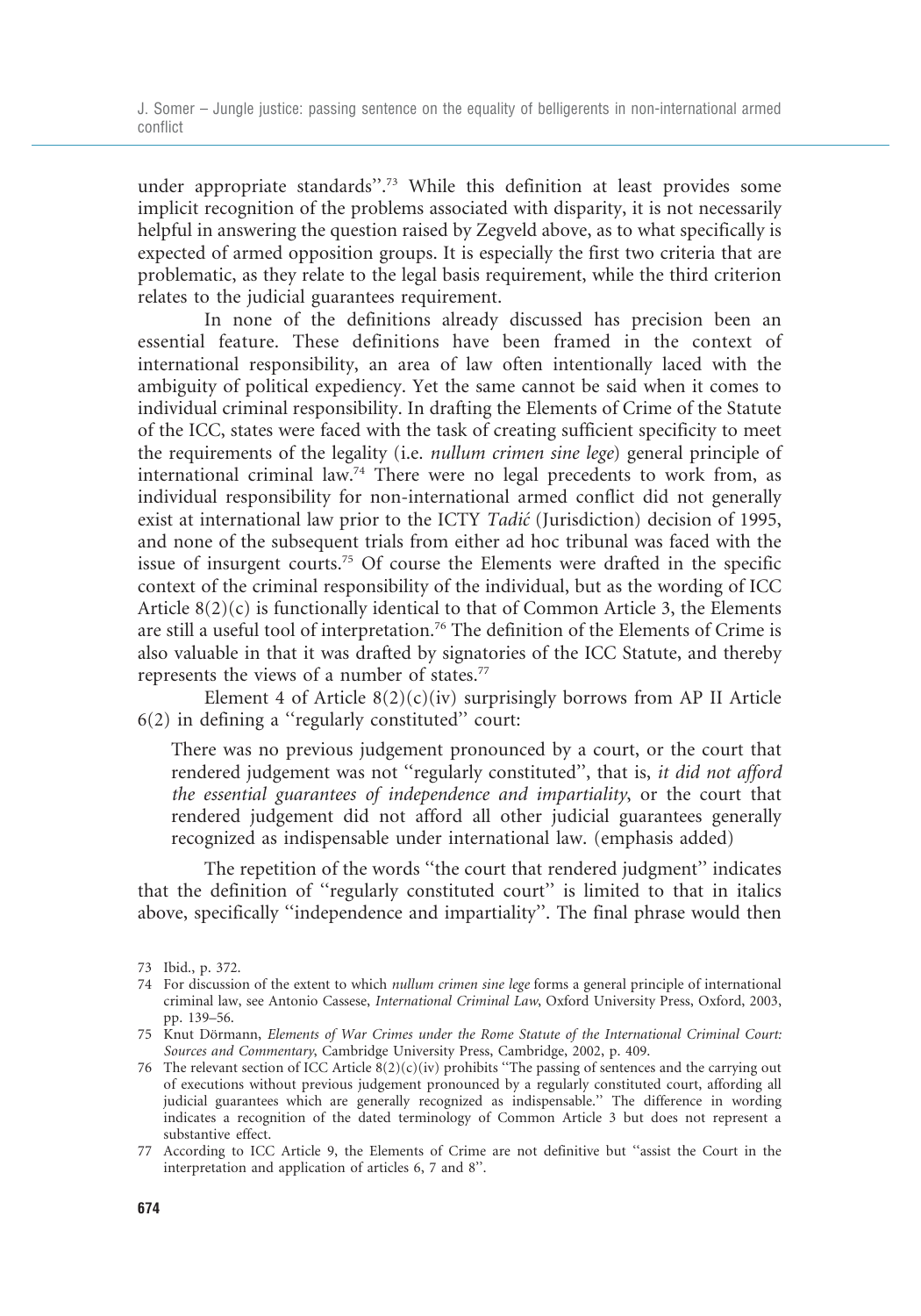

refer to the second requirement of judicial guarantees as separate from the legal basis itself. Such an interpretation, however, confuses the definition of the legal basis of Common Article 3 with that of the essential guarantees of AP II. The adopted Element can be compared with an earlier draft proposal by Belgium which did in fact correctly separate the legal basis and essential guarantees. It listed three distinct situations where the passing of sentence would amount to a war crime: ''either no previous judgment was pronounced, or the previous judgment was not pronounced by a regularly constituted court or did not offer all the essential guarantees which are generally recognised as indispensable''.78

The uneasy relationship between AP II Article 6(2) and Common Article  $3(1)(d)$  has already been discussed above, where it was noted that the "regularly" constituted court" requirement was adapted based on the concerns of some experts who thought that armed opposition groups would not be able to establish such courts under the meaning of national law. It therefore appears odd that the drafters of the Elements of Crime simply imported the AP II Article 6(2) standard (and the wrong one, at that) to define ''regularly constituted court'', when the drafters of the actual ICC Statute maintained the Common Article 3(1)(d) wording. As the discussion on equality of belligerents has revealed, AP II only survived by removing all reference to the parties. Furthermore, the high threshold, including the requirement of territorial control to the extent that armed opposition groups would be able to implement the Protocol, was a vital condition to get states to agree to adopt AP II.79 It is of further interest to note that the threshold for the application of Article  $8(2)(c)(iv)$  has been set objectively lower than that of AP II, as the former requires neither territorial control nor ability to implement the provisions of the Article.<sup>80</sup> The gap therefore becomes actual rather than theoretical, at least in terms of individual responsibility. The Elements of Crime at any rate takes the view that, with respect to the legal basis, the IHL of AP II becomes the lex specialis for any non-international armed conflict. The lack of any qualification to the word "court" in AP II Article  $6(2)$  would justify an interpretation that this provision does not incorporate the ''established by law'' requirements of human rights law and would allow for the establishment of ad hoc courts.81

From the above analysis, it is clear that there is no agreement on the meaning of the term "regularly constituted court" when it comes to the insurgent party. Proposed definitions either brush over the nuances of disparity, are vague, or fail to adequately engage the substantive differences between Common Article 3

<sup>78</sup> PCNICC/1999/WGEC/DP.13, reproduced in Eva LaHaye, ''Violations of Common Article 3'', in Roy S. Lee (ed.), The International Criminal Court: Elements of Crimes and Rules of Procedure & Evidence, Transnational Publishers, Ardsley, NY, 2001, p. 212.

<sup>79</sup> See for example CDDH/SR.49/ANNEX, explanation of vote on Material Field of Application, statement of Ghana.

<sup>80</sup> ICC Article 8(2)(d) states, ''Paragraph 2 (c) applies to armed conflicts not of an international character and thus does not apply to situations of internal disturbances and tensions, such as riots, isolated and sporadic acts of violence or other acts of a similar nature.''

<sup>81</sup> To the extent that ''established by law'' may be considered non-derogable, this reasoning would be problematic. See below.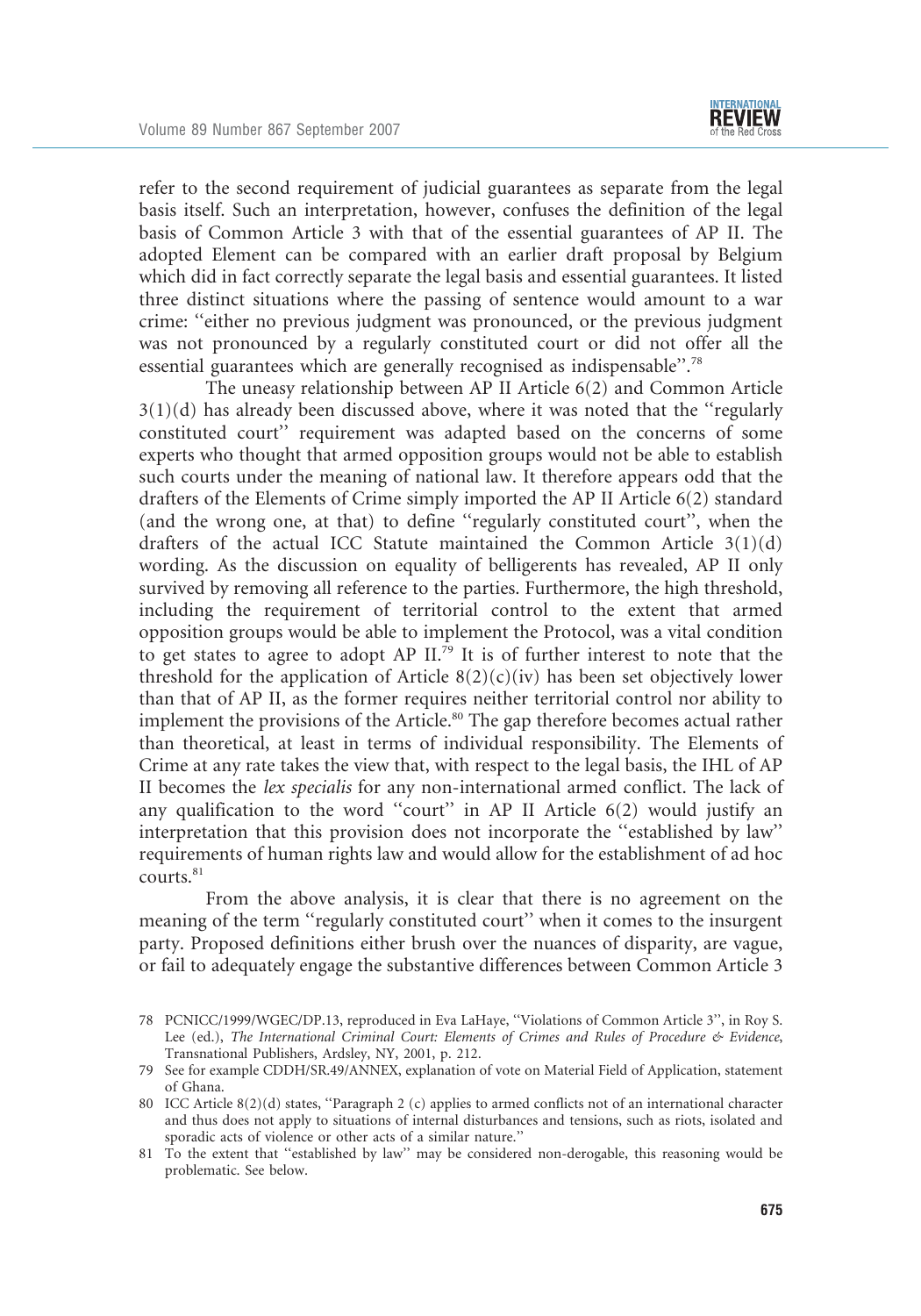and AP II. The impact of AP II Article 6(2) has been to highlight the problem of Common Article 3(1)(d), but even if AP II is considered to be the lex specialis with respect to human rights law, it does not provide a universal solution, due to both the application gap and the threshold gap.

# 3.1.2. The second requirement: judicial guarantees

As has already been noted, when it comes to judicial guarantees, AP II clarifies Common Article 3 without expanding it. Therefore the AP II standards can be applied universally with respect to the second prohibition. Most of the guarantees listed in Article 6(2)(a–f) are not affected by the disparity between states and armed opposition groups, although armed opposition groups may find them difficult to apply due to factual capabilities. They are conceptually no different than, for example, the requirement to provide education to children under Article  $4(3)(a)$ . It is only the first sentence of Article  $6(2)(c)$ , an enumeration of the nullum crimen sine lege principle, that presents a potential inequality problem.

The relevant provision states, ''no one shall be held guilty of any criminal offence on account of any act or omission which did not constitute a criminal offence, under the law, at the time when it was committed''. The Commentary points out the difficulty caused by disparity, or the ''special context of noninternational armed conflicts'', explaining that ''The possible coexistence of two sorts of national legislation, namely that of the States and that of the insurgents, makes the concept of national law rather complicated in this context.''82 Zegveld asserts that since the final wording seems to have come from Article 15 of the ICCPR, the provision "must therefore be understood as referring to state law".<sup>83</sup> Bothe et al. take a more expansive view, asserting that the deletion of the ICCPR ''national and international law'' terminology at the CDDH ''should be understood as broadening, not as limiting the concept of "law"".<sup>84</sup> The broader view would mean that armed opposition groups would be able to meet the nullum crimen sine lege criterion by relying on international law with respect to international crimes, while relying on either existing state legislation or their own existing ''legislation'' to prosecute crimes related to the mere participation in hostilities. Under the narrow view, armed opposition groups would not be able to rely on their own ''legislation'' with respect to mere participation-related crimes, although they could apply existing government legislation, for example, trying government soldiers for murder.

# 3.1.3. The diplomatic conferences

It is easy to imagine the objections that states, especially those engaged in noninternational armed conflict, would have to recognizing a right of armed

<sup>82</sup> Sandoz et al., above note 13, paras. 4604–4605.

<sup>83</sup> Zegveld, above note 12, p. 187.

<sup>84</sup> Bothe et al., above note 8, p. 652.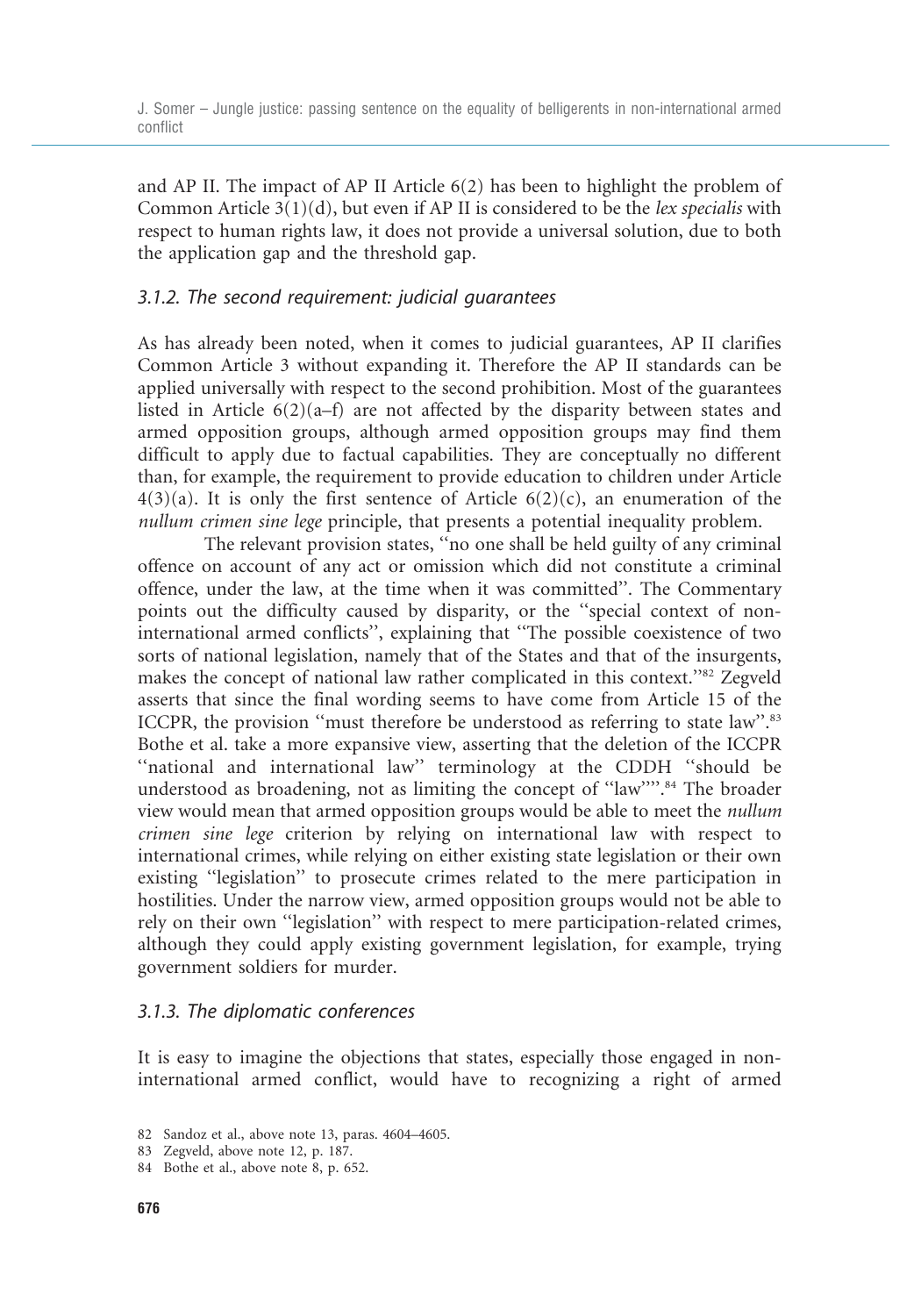opposition groups to establish courts. Unfortunately, the intention of the drafters of Common Article 3 is difficult to discern from the Official Records of the Geneva Conference. The discussions had been mainly focused on whether the Geneva Conventions should apply in their entirety in cases of non-international armed conflict, and it was only towards the end of the Conference that the 2nd Working Party of the Special Committee came up with an exhaustive, limited list of provisions which were to become Common Article 3.85 The Official Records give no indication as to how the passing of sentences prohibition ended up in the enumerated list, and contain no discussion on the meaning of ''regularly constituted court''.

One important difference between the negotiations in 1949 and those in 1974–7 is that in the latter instance states were aware of their human rights obligations and hence the ''established by law'' requirement. While the discussions at the CDDH related the sensitivity of the issue, they did little to clarify it. The CDDH negotiations were based on the 1973 AP II draft Article 10 which stipulated:

No sentence shall be passed or penalty inflicted upon a person found guilty of an offence in relation to the armed conflict without previous judgment pronounced by a court offering the guarantees of independence and impartiality which are generally recognized as essential …86

The ICRC delegate began the discussion by emphasizing that draft Article 10 should be considered in light of the fact that Article 1 on the high threshold of application, including territorial control, had already been passed by the drafting committee.87 The intention of such a comment was most probably to ensure that states recognized that the adoption of a provision with a wider scope of application than Common Article 3 would only be applicable to high-threshold conflicts. She then stated that it was no longer hypothetical for armed opposition groups to be in a position to try persons, and added, "La Partie insurgée pourrait utiliser à cette fin les tribunaux existant sur la partie du territoire qu'elle contrôle et qui pourraient continuer à fonctionner, ou pourrait créer des tribunaux populaires.''88 The ICRC was therefore in favour of the right of armed opposition groups to establish courts, at least in conflicts wherein the armed opposition group asserts territorial control and meets the other AP II threshold requirements. Significantly, the ICRC delegate framed this assertion in the context of the subsequently abandoned draft Article 5 on equality of rights and obligations of the parties, implying that equality of belligerents was an underlying principle of the legal basis interpretation.<sup>89</sup>

Many state delegates, recognizing the difficulties in reconciling disparity and equality in terms of insurgent courts, also made reference to draft Article 5

<sup>85</sup> See 28th Meeting of the Special Committee, Official Records, II-B, p. 83.

<sup>86</sup> CDDH/1.

<sup>87</sup> CDDH/I/SR.33, para. 24.

<sup>88</sup> Ibid., para. 24. The French text is presented above as authoritative due to ambiguity in the English text.

<sup>89</sup> Ibid., para. 24; see also above, on draft Article 5.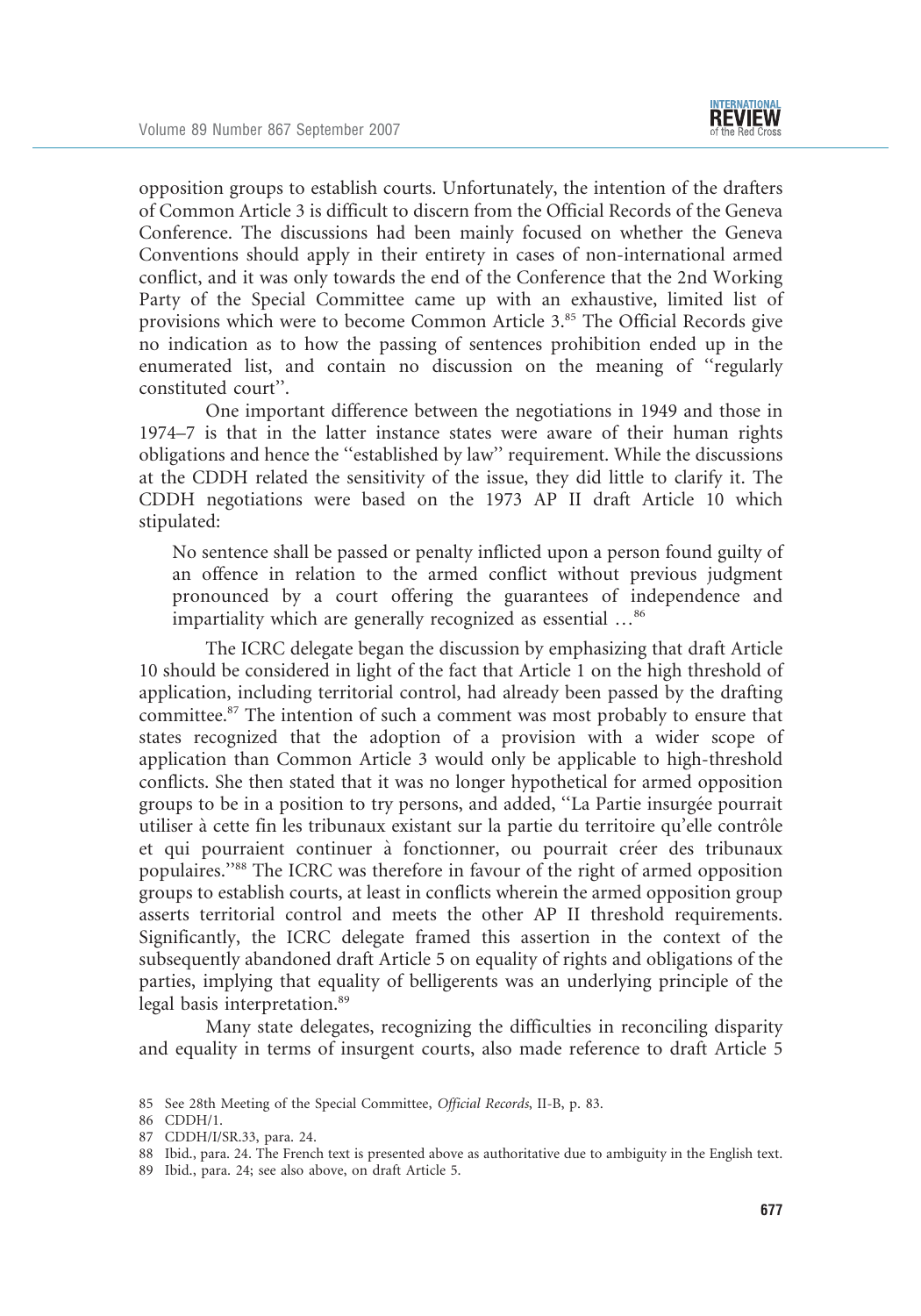and counselled caution in drafting the provision on due process.<sup>90</sup> The UK delegate stated that ''the principle that ''the rights and duties of the Parties to the conflict under the present Protocol are equally valid for all of them'' must clearly be given special consideration when provisions concerning penal law were being drafted''.91 Yet none of the state delegate statements referred to above indicated whether they agreed with the ICRC delegate on the legal basis issue. It was only the Nigerian delegate who explicitly recognized that rebels ''could certainly set up courts with a genuine legal basis".<sup>92</sup> The general warnings in connection with draft Article 5, and the subsequent jettisoning of that article, suggest that many states recognized with apprehension that their monopoly on the legislative and judicial branches of government was at stake.

With respect to the second prohibition regarding judicial guarantees, states also voiced their concern over the scope of the nullum crimen sine lege principle as discussed above. Although the initial ICRC draft only contained the term ''law'', intermediate drafts contained the expression ''national or international law"<sup>93</sup> as imported directly from Article 15 of the ICCPR.<sup>94</sup> This formulation was not well received. The Argentinean delegate expressed concern over the ambiguity of the term ''national law'', questioning whether a government involved in an non-international armed conflict would ''recognize the idea of ''rebel law"".<sup>95</sup> The Mexican delegate called the meaning "vague", noting that "no clear idea of it had emerged from the debate''.96 Some delegations threatened that they would vote to exclude the entire sub-paragraph  $(d)$  if the wording was maintained,<sup>97</sup> and in the end the Conference reverted to the original, unqualified "law".<sup>98</sup>

# 3.2. Evidence of practice in the passing of sentences by armed opposition groups

The vast majority of evidence of actual practice on the issue of insurgent courts is either not well documented or remains confidential.<sup>99</sup> While the current study

- 90 In addition to the UK delegate, see Spanish delegate, CDDH/I/SR.34, para. 28, and Soviet delegate, CDDH/I/SR.34, para. 42.
- 91 CDDH/I/SR.29, para. 45.
- 92 CDDH/I/SR.34, para.20.
- 93 CDDH/I; CDDH/I/GT/88.
- 94 ICCPR Article 15 states:1. No one shall be held guilty of any criminal offence on account of any act or omission which did not constitute a criminal offence, under national or international law, at the time when it was committed. Nor shall a heavier penalty be imposed than the one that was applicable at the time when the criminal offence was committed. If, subsequent to the commission of the offence, provision is made by law for the imposition of the lighter penalty, the offender shall benefit thereby.2. Nothing in this article shall prejudice the trial and punishment of any person for any act or omission which, at the time when it was committed, was criminal according to the general principles of law recognized by the community of nations.
- 95 CDDH /I/SR.64, para. 54.

- 97 CDDH/I/262, fn. 1.
- 98 The actual wording adopted was proposed by the Pakistan amendment, CDDH/427.
- 99 In personal correspondence with Knut Dörmann, Deputy Director of ICRC Legal Division, the author was informed that no ICRC experience with insurgent courts exists in the public domain. ICRC archives are kept confidential for forty years.

<sup>96</sup> Ibid., para. 78.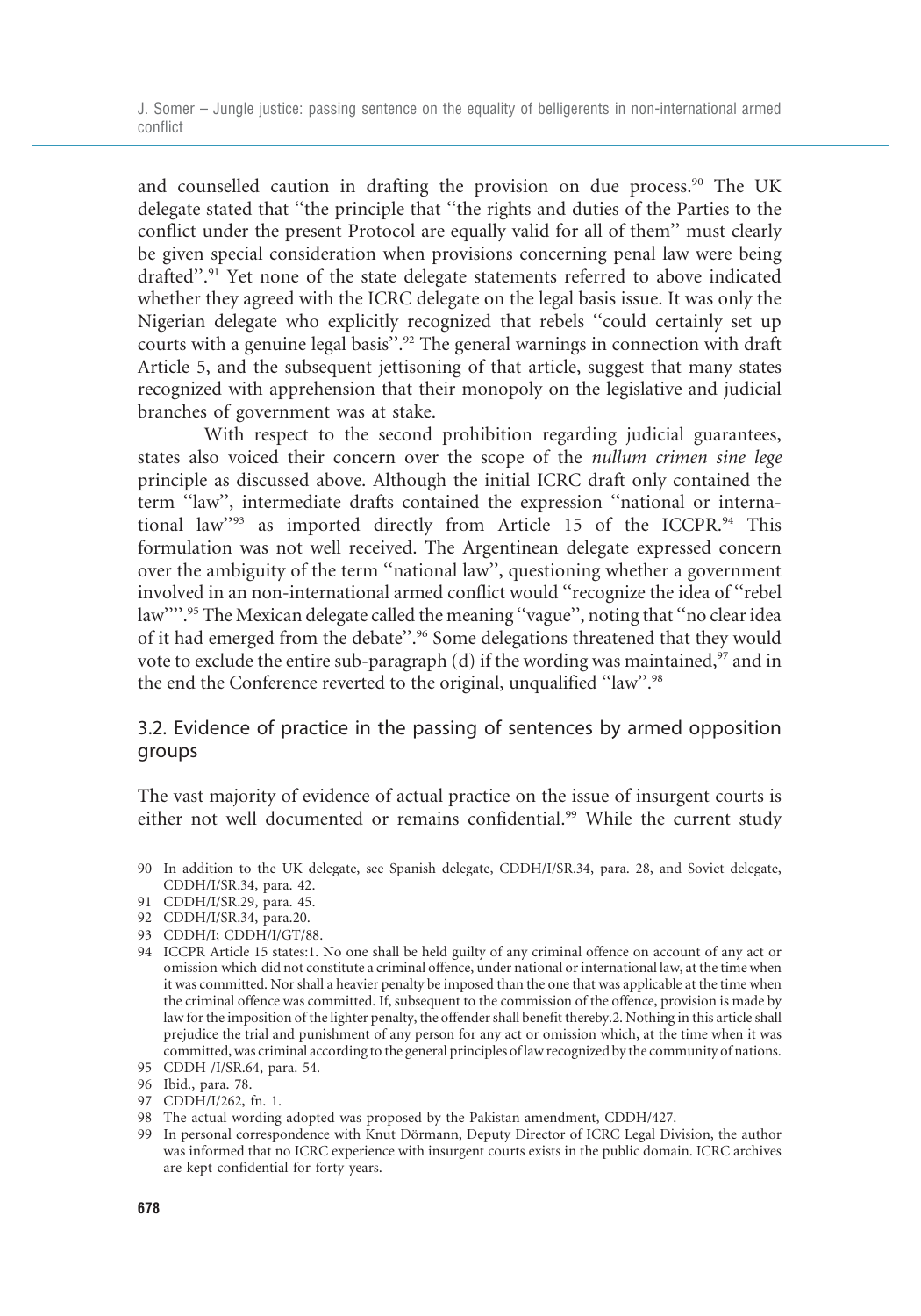does not purport to present a full survey of practice, it will look at two cases where relevant information is available. Rebel practice and opinion is presented without prejudice to the issue of whether it goes towards the formation of customary law. The author submits that a comprehensive survey on practice concerning rebel courts would be a valuable endeavour for any future research, as well as for international efforts to promote armed group compliance with IHL.

#### 3.2.1. The El Salvador conflict

The conflict in El Salvador during the 1980s and 1990s is one of the few in which insurgent courts have received any international attention whatsoever. Security Council Resolution 693(1991) established the UN Observer Mission in El Salvador (ONUSAL), which interpreted its mission to include compliance with IHL as well as human rights commitments of the parties to the conflict.100 Significantly, the El Salvador conflict was the first instance of the application of AP II,<sup>101</sup> and therefore provides some insight into the relationship between the requirements of the two non-international armed conflict instruments. During the El Salvador conflict the Farabundo Martí National Liberation Front (FMLN) passed sentence on, and executed, suspected government agents and collaborators. The group stressed that it was ''endeavouring to assure that its methods of struggle comply with the stipulations of Article 3 of the Geneva Conventions and Additional Protocol II'', and pointed to AP II Article  $6(2)$  as the legal basis for its rebel courts.<sup>102</sup> The FMLN further alleged that compliance "does not require the tribunal to have been set up according to government law in effect".<sup>103</sup>

In its Third Report, the ONUSAL Human Rights Division confirmed the norm of AP II 6(2) to be a ''broader precept'' than that of Common Article  $3(1)(d)$ , and in the same paragraph ONUSAL proclaimed that the "regularly constituted court" requirement is one which "an insurgent force may have difficulty meeting'' while agreeing that ''any responsible and organized entity can and must observe the principles established in article 6 of Additional Protocol II".<sup>104</sup> The Report goes on to consider the principles of independence and impartiality, which suggests that ONUSAL applied the AP II legal basis requirement exclusively.

The FMLN sentenced individuals under its own ''penal procedural law'' that contained precise sanctions for each of the commonly committed infractions

<sup>100</sup> Tathiana Flores Acuña, The United Nations Mission in El Salvador: A Humanitarian Law Perspective, Kluwer Law International, The Hague, 1995, pp. 36–40.

<sup>101</sup> Michel Veuthey, Preface to ibid., p. xiii.

<sup>102</sup> Letter from Commander Nidia Diaz, Director, FMLN Secretariat for the Promotion and Protection of Human Rights, 19 October 1988 (hereinafter FMLN Memo), partially reproduced in Americas Watch, Violation of Fair Trial Guarantees by the FMLN's Ad Hoc Courts, Americas Watch, New York and Washington, 1990.

<sup>103</sup> Ibid.

<sup>104</sup> A/46/876, S23580, ONUSAL Human Rights Division, Third Report, para. 111. The latter statement is a reiteration of the Commentary to the Additional Protocols, above note 13, para. 4597.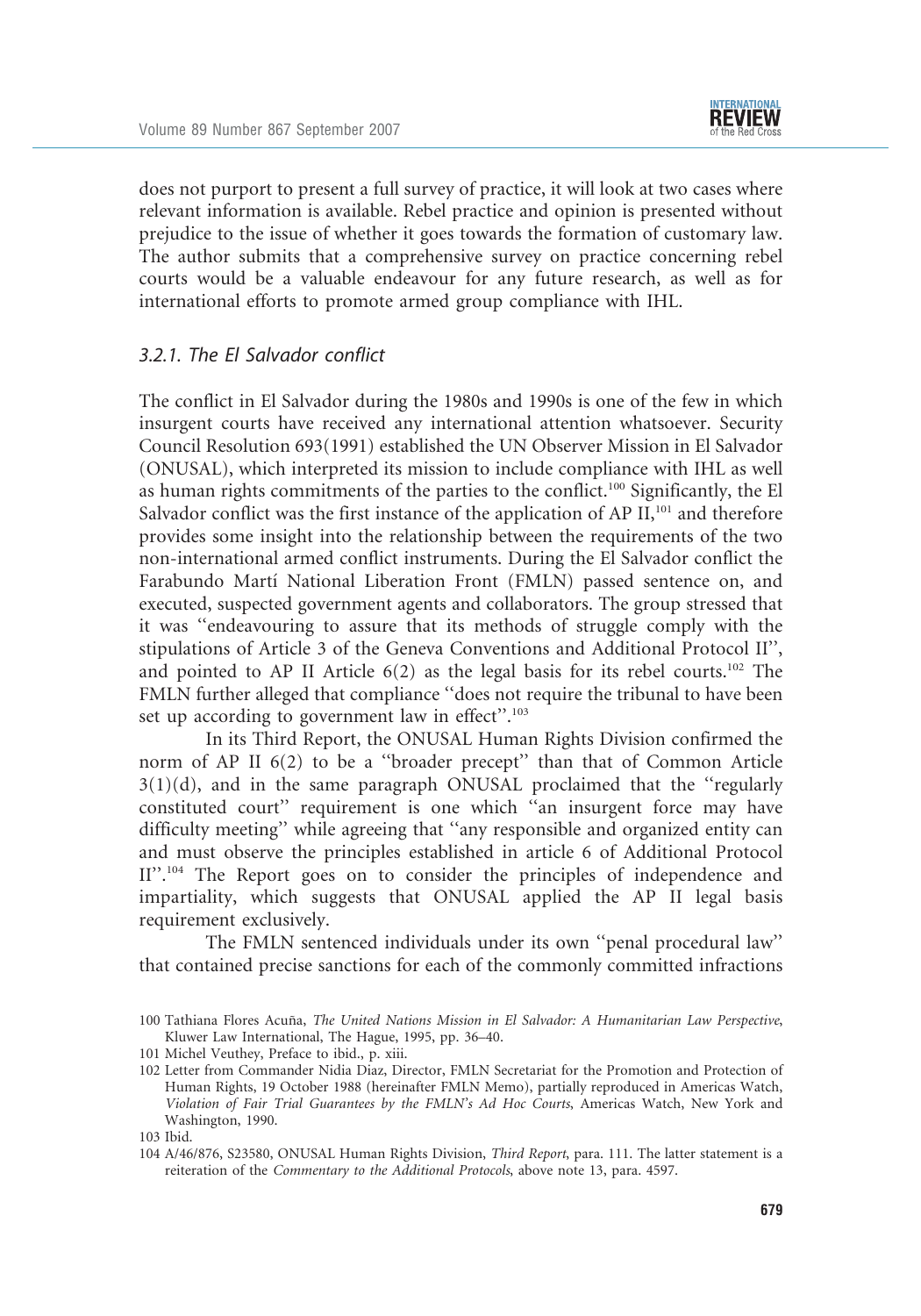in relation to the armed conflict.<sup>105</sup> Consequently, the *nullum crimen sine lege* problem of the second prohibition was at issue. In its memo the FMLN justified its actions:

Nor is it necessary according to [the government law] that the guilt of the accused must be proven; rather Protocol II presupposes the coexistence of "national legislation of the State with insurgent legislation". As a result of this interpretation, each of the contending parties shall be able to try according to their own law in effect.<sup>106</sup>

Furthermore, the FMLN argued that the "type of tribunal and law required by Protocol II have had to have been adapted to the existence and capacity of the contending party''.107

The watchdog organization Americas Watch agreed with the opinion of the FMLN that ''Article 6 of Protocol II undeniably presupposes that either of the contending parties has the authority to try and punish penal infractions committed in relation to the armed conflict''.108 Americas Watch expressly agreed with the FMLN interpretation that AP II envisions two sets of national legislation, whereby the armed opposition group may have legislative authority over the territory it controls, but it did not accept that the standards should be adjusted according to the capacity of the party,<sup>109</sup> a reference to its physical capability rather than legal capacity. As Zegveld notes, ONUSAL implicitly accepted the right of the FMLN to legislate over the territory it controlled by the fact that it examined the armed group's penal provisions.<sup>110</sup>

The El Salvador conflict also provides evidence of practice on armed opposition group prosecution of its own members for violations of the laws of war. According to Human Rights Watch, the FMLN announced that it would prosecute two of its own members for the January 1991 summary execution of two US servicemen after their helicopter had been shot down. The El Salvador government demanded that the FMLN members be handed over to its own state judicial system, and warned that any national or foreign individuals participating in an FMLN trial would be subject to prosecution under El Salvador law. The trial apparently never took place, since the FMLN decided instead to hand over the accused to the national truth and reconciliation process.<sup>111</sup> Human Rights Watch "expressed "disappointment" that the FMLN had not made more progress in fulfilling its obligations under international law to punish gross abusers", $^{112}$ although it is not clear that such an obligation in fact existed at the time, or even

<sup>105</sup> FMLN Memo at Americas Watch, above note 102, p. 511.

<sup>106</sup> Ibid.

<sup>107</sup> Ibid., p. 510.

<sup>108</sup> Americas Watch, above note 102, p. 512, citing the FMLN Memo.

<sup>109</sup> Ibid., p. 513. However, Americas Watch was unable to obtain the alleged penal code after several attempts, and concluded that the essential guarantee requirements were not met.

<sup>110</sup> Zegveld, above note 12, p. 70.

<sup>111</sup> Human Rights Watch, ''El Salvador'', 1992 Annual Report, available at http://www.hrw.org/reports/ 1992/WR92/AMW-08.htm*#*TopOfPage (last visited 18 September 2007).

<sup>112</sup> Ibid.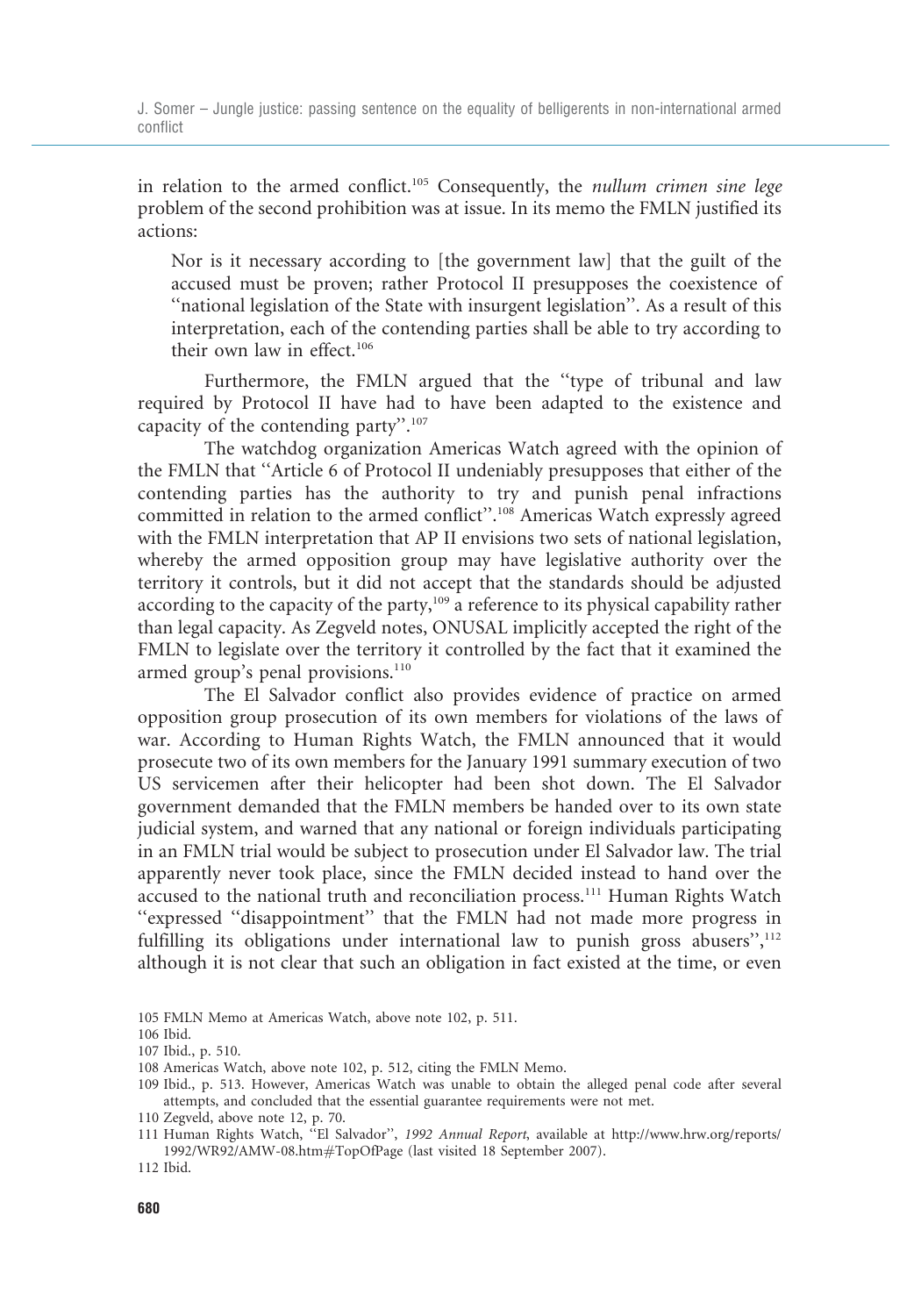does now.113 ONUSAL did not report on the incident at all, most likely because it considered incidents which occurred prior to the launching of the Human Rights Verification Mission on 23 July 1991 to be outside its competence, ''save in exceptional circumstances".<sup>114</sup>

#### 3.2.2. The Nepal conflict

The question looms as to what would have been the outcome had the El Salvador conflict been one in which AP II did not apply and the ''regularly constituted'' court requirement was the only one applicable. Such a question becomes relevant to the recent conflict in Nepal between the Communist Party of Nepal-Maoist (CPN-M) insurgent group and government forces. Although the factual situation of territorial control and sustained military operations (including 13,000 killed over a decade-long conflict)<sup>115</sup> indicates that the AP II threshold has most likely been met, Nepal is not a party to the Protocol, and therefore Common Article 3 remains the only applicable conventional standard. A comprehensive peace agreement was signed in late 2006, which seems to be holding in general at the time of writing.

The CPN-M established ''People's Courts'', which operated during hostilities and reportedly blossomed after the cessation of hostilities. Furthermore, the CPN-M has created its own ''wartime and transitional'' comprehensive public legal code from 2003/04, which covers civil provisions as well as penal provisions both related and unrelated to the conflict.<sup>116</sup> Article 2(9) established the legal basis of People's Courts, stipulating that prosecutions shall be carried out ''by the Peoples' Prosecutor and decisions by the peoples' Court''. Article 4(1) creates a duty to safeguard the Communist Party of Nepal, the Peoples' Liberation Army, the Peoples Government and the Central Peoples' Council, while Article 4(4)&(5) states:

4. Whoever commits or attempts to conspire or join the enemy or commits dishonesty against these agencies, persons, institutions and ideologies in defiance of the aforementioned duty, shall be punished with 10 years labour imprisonment based on the opinion of the ordinary people depending on the stage, planning, situation and severity of the offence.

5. Whoever collects arms, money or property with the intent to commit an insurgency against the Peoples' Government by creating hostility,

<sup>113</sup> See below. At the time of the incident, violations of Common Article 3 were not considered to entail individual criminal responsibility at international law. Even though the victims were agents of another state, the conflict, at least in this context, remained non-international, as the United States was allied with the El Salvador government. Therefore there was no international obligation to prosecute, although the situation would be different today in the light of the individual responsibility in non-international armed conflict.

<sup>114</sup> ONUSAL Human Rights Division, First Report, A/45/1055, para. 8.

<sup>115</sup> BBC News, ''Violent clashes amid Nepal curfew,'' 10 April 2006, available at http://news.bbc.co.uk/2/hi/ south\_asia/4894474.stm (last visited 18 September 2007).

<sup>116</sup> United Revolutionary Peoples' Council Nepal, Public Legal Code, 2060 (2003/2004), unofficial English translation (copy on file with the author).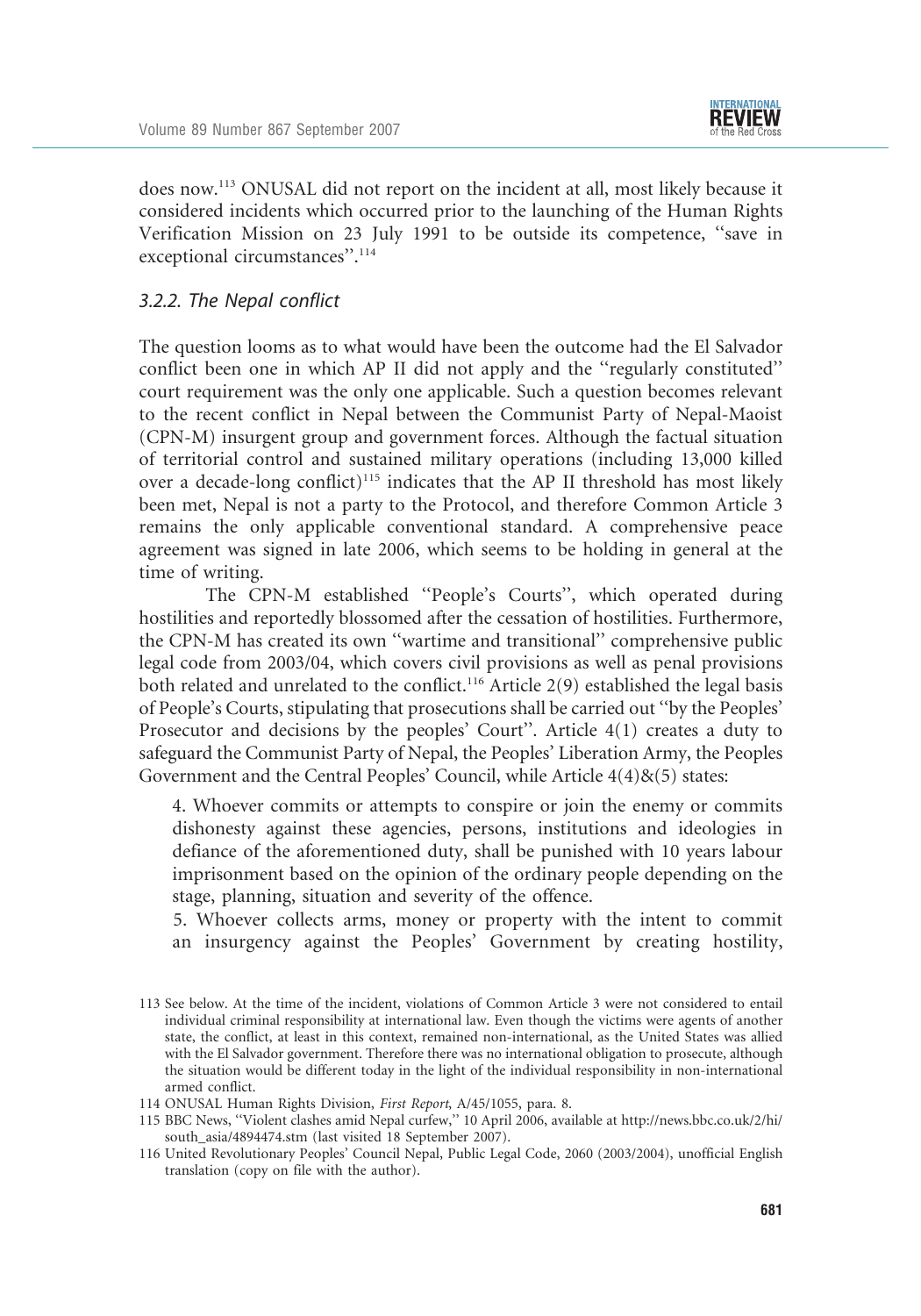confrontation, and hatred, in order to weaken fraternity at the national, regional, and international levels, and in relations with friendly nations, shall be punished with labour imprisonment not exceeding five years and the money and goods as collected shall be confiscated.

These provisions clearly provide ''legislative'' authority for the passing of sentence on individuals for acts hostile to the armed opposition group. The Code does not provide sanctions for specific war crimes, but it does for murder, battery, sexual offences (only if the victim is a woman), illegal detention and theft in general.117 It is not the intention of the author here to analyse whether the judicial guarantees are in line with the standards of the law of non-international armed conflict. However, what can be determined is that this ''national'' law provides both a legal basis and meets the nullum crimen sine lege requirements for the enumerated provisions (assuming, of course, that it is in fact national law). Under AP II these courts would most likely be prima facie acceptable, while under the ''regularly constituted'' requirement of Common Article 3, they would be problematic under a definition which incorporates human rights provisions qua human rights.

The OHCHR has stated, ''OHCHR believes that the abductions, related investigations and punishment related to the ''people's courts'', including holding people in private houses, fail to provide minimum guarantees of due process and fair trial by an independent court".<sup>118</sup> The same report further declares that internal investigations of ''abuses'' by CPN-M members ''cannot substitute for prosecutions carried out in a state court''.119 There is no mention in the report of whether the OHCHR applies IHL at all, and if so, whether its comments apply only to a post-conflict situation, in which human rights law would be the only applicable regime.120 Yet it does note ''the need to ensure full implementation of the CPN-M's repeatedly stated commitment to human rights and humanitarian principles''.121 At any rate, the OHCHR seems to indicate that state courts are the only tribunals which may prosecute criminal acts.

# 4. Passing sentence on the capacity to pass sentence

#### 4.1. The scenarios of prosecution

There are two distinct situations in which an armed opposition group would consider prosecutions in relation to the armed conflict: (i) for the perpetration of international crimes, by either its own members, opposing forces or civilians; and

<sup>117</sup> See Public Legal Code, Articles 6, 7, 9, 12 &16.

<sup>118</sup> OHCHR-Nepal, Human Rights Abuses by the CPN-M, Summary of Concerns, September 2006, p. 4, available at http://nepal.ohchr.org/reports.htm (last visited 18 September 2007).

<sup>119</sup> Ibid., p. 8.

<sup>120</sup> The OHCHR-Nepal mandate includes the monitoring of IHL as per the 10 April 1995 agreement with the government of Nepal. See http://nepal.ohchr.org/en/index.html (last visited 18 September 2007).

<sup>121</sup> OHCHR-Nepal, above note 118, p. 8.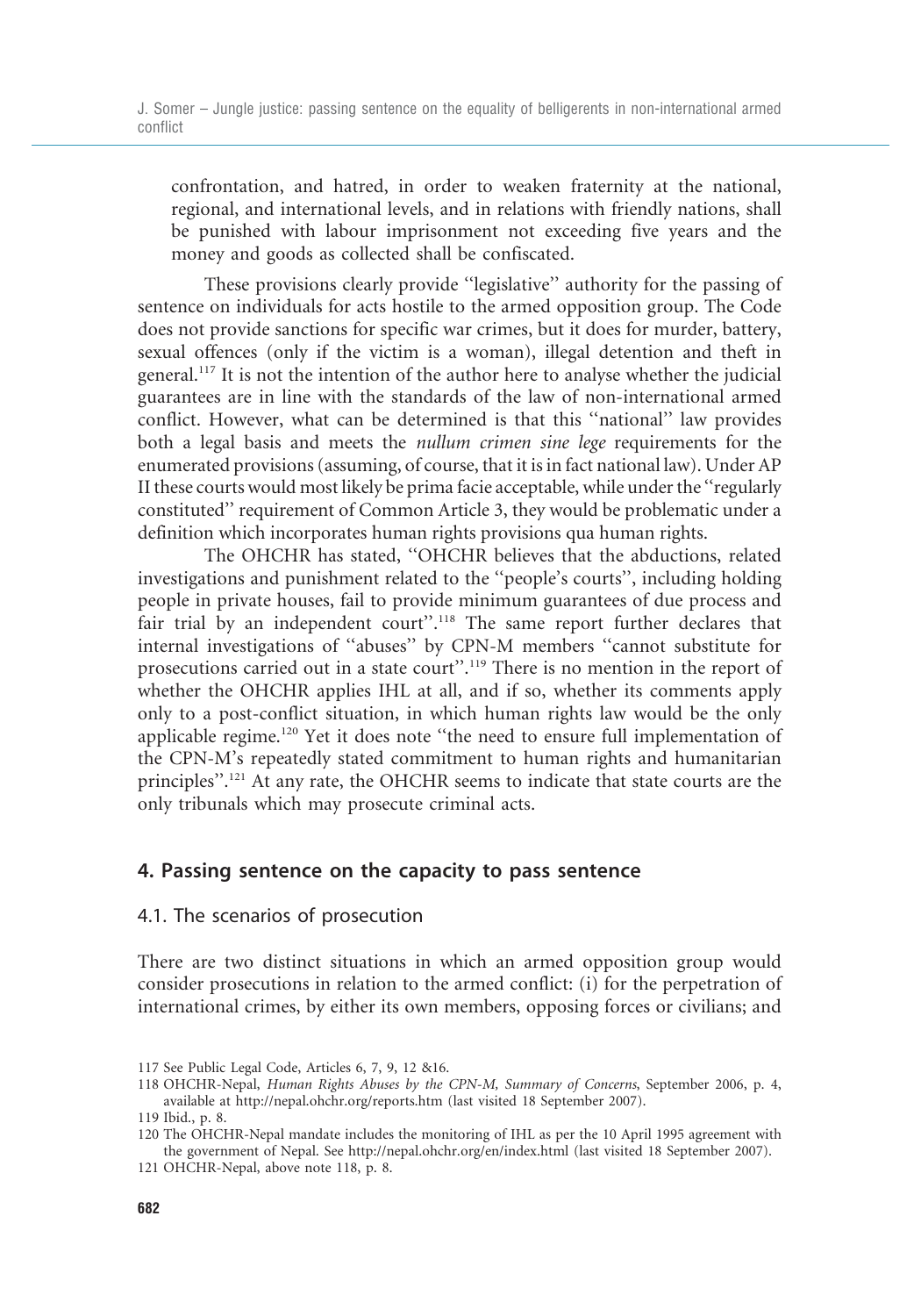

(ii) for merely participating in, or aiding in the participation in, hostilities against the armed opposition group.

The following analysis will examine whether either of these situations impose further international law obligations on armed opposition groups and/or their members in terms of responsibility to punish, and how these obligations may interact with the ''passing of sentences'' prohibitions of Common Article 3 and AP II.

# 4.1.1. Armed opposition group prosecution of perpetrators of international crimes

A general trend of international law has developed in which there should be no impunity for international crimes committed during armed conflict.<sup>122</sup> The prohibition on impunity covers all individuals, whether part of state armed forces or rebel forces, or civilians (including political office holders). In certain circumstances, international law may (or may not) impose obligations on either entities<sup>123</sup> or individuals to prosecute suspected perpetrators of international crimes in relation to an armed conflict. The scope of these obligations is somewhat different; individual responsibility encompasses only superior–subordinate relationships, and therefore does not cover crimes committed by the opposing party, while international responsibility may do so, depending on the circumstance, as it can involve universal jurisdiction or jurisdiction based on the territoriality or nationality principles.

International Responsibility. The penal-sanctions provision of the Geneva Convention grave-breach regime requires the high contracting party to ''enact legislation necessary to provide effective penal sanctions'' for persons responsible for grave breaches, and to ''bring such persons … before its own courts'' or ''hand such persons over for trial to another High Contracting Party".<sup>124</sup> The gravebreach regime includes crimes that are also considered to be crimes in noninternational armed conflict, such as wilful killing and torture, but the Tadić Appeals Chamber ruled that grave breaches only apply to international armed conflict as the law currently stands.<sup>125</sup>

The overwhelming view,<sup>126</sup> supported by Nicaragua,<sup>127</sup> is that common Article 1 requiring states to ''respect and ensure respect'' for the Geneva

<sup>122</sup> See, for example, Philippe Sands (ed.), From Nuremberg to the Hague: The Future of International Criminal Justice, Oxford University Press, Oxford, 2003, p. x.

<sup>123</sup> The term ''entity'' is used to include both armed opposition group and state responsibility.

<sup>124</sup> Convention I Article 50; Convention II Article 50; Convention III Article 129; Convention IV Article 146.

<sup>125</sup> ICTY, Tadić (Jurisdiction), above note 19, paras. 80–84. If grave breaches were to apply to noninternational armed conflict (as the United States argued in Tadić), questions of equality would arise since the obligation only applies to states.

<sup>126</sup> See Laurence Boisson de Chazournes and Luigi Condorelli, ''Common Article One of the Geneva Conventions Revisited: Protecting Collective Interests'', International Review of the Red Cross, no. 837 (March 2000).

<sup>127</sup> ICJ, Case Concerning Military and Paramilitary Activities in and against Nicaragua (Nicaragua v. United States of America), Merits, Judgment of 27 June 1986, para 220.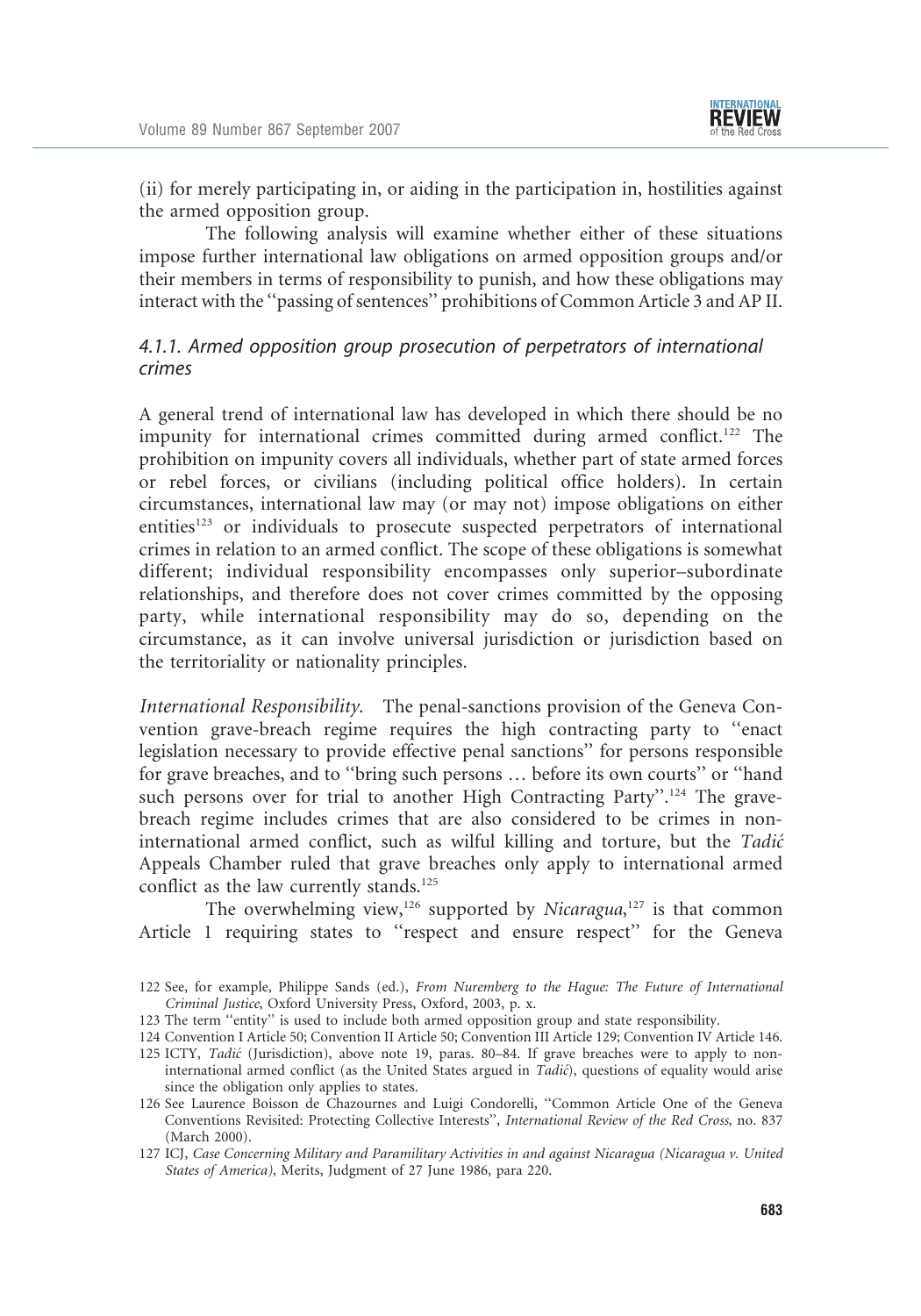Conventions now applies to non-international armed conflict, even though the Commentary to the Geneva Conventions expressly states that it does not<sup>128</sup> Yet these opinions only consider whether the obligation applies either to the state engaged in such a conflict or to other states (the latter being the situation in Nicaragua). Zegveld considers the applicability of Common Article 1 to armed opposition groups, suggesting that ''it may be inferred that it applies equally to armed opposition groups".<sup>129</sup> She further surmises that an obligation to prosecute "may be deduced", but she then fails to find much international practice to support such an obligation. However, the fact that Common Article 3 binds ''each party to the conflict'', while Common Article 1 refers distinctly to undertakings of the ''High Contracting Parties'', rather indicates that conventional obligations of armed opposition groups are limited to those contained in Common Article 3, and can not be ''deduced'' so easily.

The ICRC Study finds a parallel customary obligation in Rule 139: ''each party to the conflict must respect and ensure respect for international humanitarian law".<sup>130</sup> Yet for the "ensure respect" obligation of armed opposition groups, the evidence is not convincing, as it is limited to state participants in the conflicts in the former Yugoslavia (where it was unclear at the time whether the law of noninternational armed conflict applied at all), two instances of intervention by the UN Security Council and the practice of the ICRC, a non-state entity. In terms of obligation to prosecute, Rule 158 of the ICRC Study, applying to both international armed conflict and non-international armed conflict, finds that

States must investigate war crimes allegedly committed by their nationals or armed forces, or on their territory, and, if appropriate, prosecute the suspects. They must also investigate other war crimes over which they have jurisdiction and, if appropriate, prosecute the suspects.<sup>131</sup>

The difference ratione personae between Rule 139 and Rule 158 indicates that the ICRC Study finds an obligation on states to prosecute war crimes in noninternational armed conflict, while no similar obligation is extended to armed opposition groups. Henckaerts, a co-editor of the Customary Study, has stated in another context that IHL imposes an obligation to prosecute war criminals without clarifying whether this obligation is on both the state and non-state party to a non-international armed conflict.132 As discussed above with respect to the FMLN, Human Rights Watch seems to consider there to be an international obligation on armed opposition groups to prosecute ''gross abusers''. Although the report does not clarify the obligation, one can assume that it refers to war crimes committed by members of its own ranks. If an IHL obligation exists, but only for the state, it would result in inequality of belligerents (creating a heavier burden on the state) as per our definition of section 1.

<sup>128</sup> Commentary IV, above note 7, p. 16.

<sup>129</sup> Zegveld, above note 12, p. 67.

<sup>130</sup> Rule 139, Henckaerts and Doswald-Beck, above note 20, Vol. I, pp. 495–8.

<sup>131</sup> Rule 158, ibid., pp. 607–11.

<sup>132</sup> Henckaerts, above note 22, p. 133.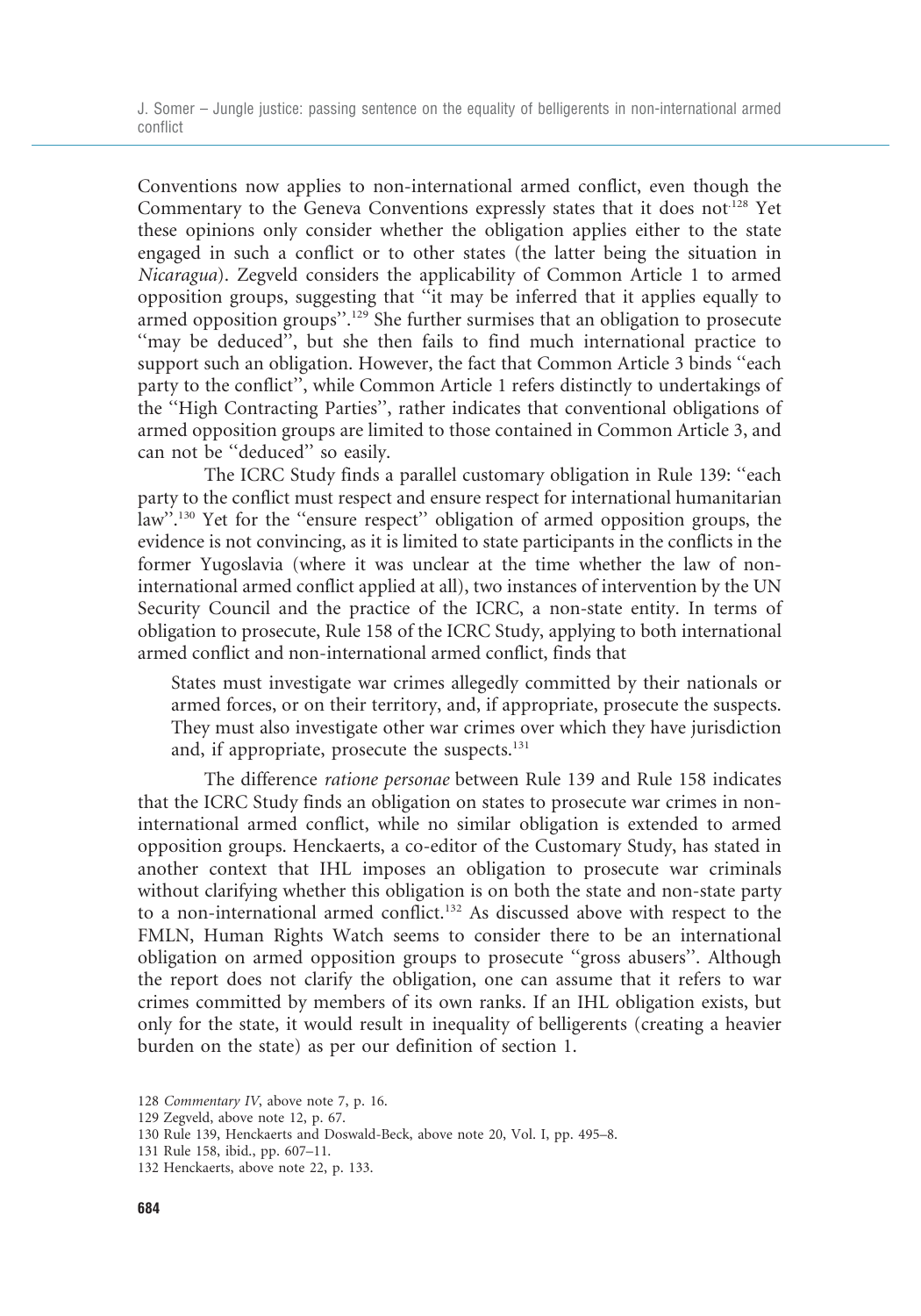

Individual responsibility. The jurisprudence of the ad hoc tribunals,<sup>133</sup> the findings of the ICRC Study134 and the provisions of the ICC Statute135 all conclude that from the individual penal responsibility perspective, the obligation to punish is the same in non-international armed conflict as it is in international armed conflict. Moreover, in all cases, there is no indication that the responsibility is not the same for both state and armed opposition group superiors. The standard requires commanders and superiors to take all necessary and reasonable measures within their power,<sup>136</sup> and it can be assumed that the "punishment" required for any war crime, crime against humanity or genocide would require penal prosecution – that is, would not be able to be met with mere disciplinary action. Paragraphs (a)(ii) and (b)(iii) of Article 28 of the ICC Statute require a superior or commander to take ''all necessary and reasonable measures within his or her power to prevent or repress'' crimes. The law as such, however, does not necessarily mean that armed opposition group superiors have an obligation to bring suspected war criminals before their own courts.<sup>137</sup> For the purposes of prosecution, the armed opposition group superior may hand over a suspected war criminal to the established government, or to another state, if a willing one can be found.<sup>138</sup> In fact, Acuña claims that with respect to the El Salvador conflict, the ICRC stated that, ''in the presence of a serious violation of international humanitarian law, the rebels should have recourse to the national system of administration of justice".<sup>139</sup> The problem, however, is that armed opposition group superiors will most likely not be willing to discharge their duty by engaging the government party, and it is hardly reasonable that the law requires them to do so. What if the armed opposition group superior has reason to fear that the government courts are not independent and impartial, and no other state were willing?

Respect for IHL by armed opposition groups will not be gained by imposing obligations without considering corresponding rights. If they do not have the option to hand over suspects to their own system of criminal justice or to another state, then armed opposition group superiors may find themselves in the untenable position of having to hand over prisoners to the opposing state party in

- 133 ICTY Appeals Chamber, Prosecutor v. Hadzihasanovic et al., ICTY, IT-94-1-AR72 (Decision On Interlocutory Appeal Challenging Jurisdiction in Relation to Command Responsibility) (2003), para. 18: ''wherever customary international law recognizes that a war crime can be committed by a member of an organized military force, it also recognizes that a commander can be penally sanctioned''.
- 134 Rule 153, Henckaerts and Doswald-Beck, above note 20, p. 558: ''Commanders and other superiors are criminally responsible for war crimes committed by their subordinates if they knew, or had reason to know, that the subordinates were about to commit or were committing such crimes and did not take all necessary and reasonable measures in their power to prevent their commission, or if such crimes had been committed, to punish the persons responsible.'' This Rule is listed as applying to non-international armed conflicts.
- 135 ICC Statute Article 28, entitled ''Responsibility of commanders and other superiors'', imposes criminal responsibility ''for crimes within the jurisdiction of the Court''. This clearly includes Articles 8(2)(c) and (e) regulating non-international conflict.
- 136 The Hadzihasanovic Decision, above note 133, does not include the ''within their power'' condition.
- 137 Crimes Against Humanity and Genocide are also covered by command responsibility, raising questions of obligations of armed opposition groups outside an armed conflict context.
- 138 This could also raise legal questions with regards to extradition.
- 139 Acuña, above note 100, n. 247 at p. 6.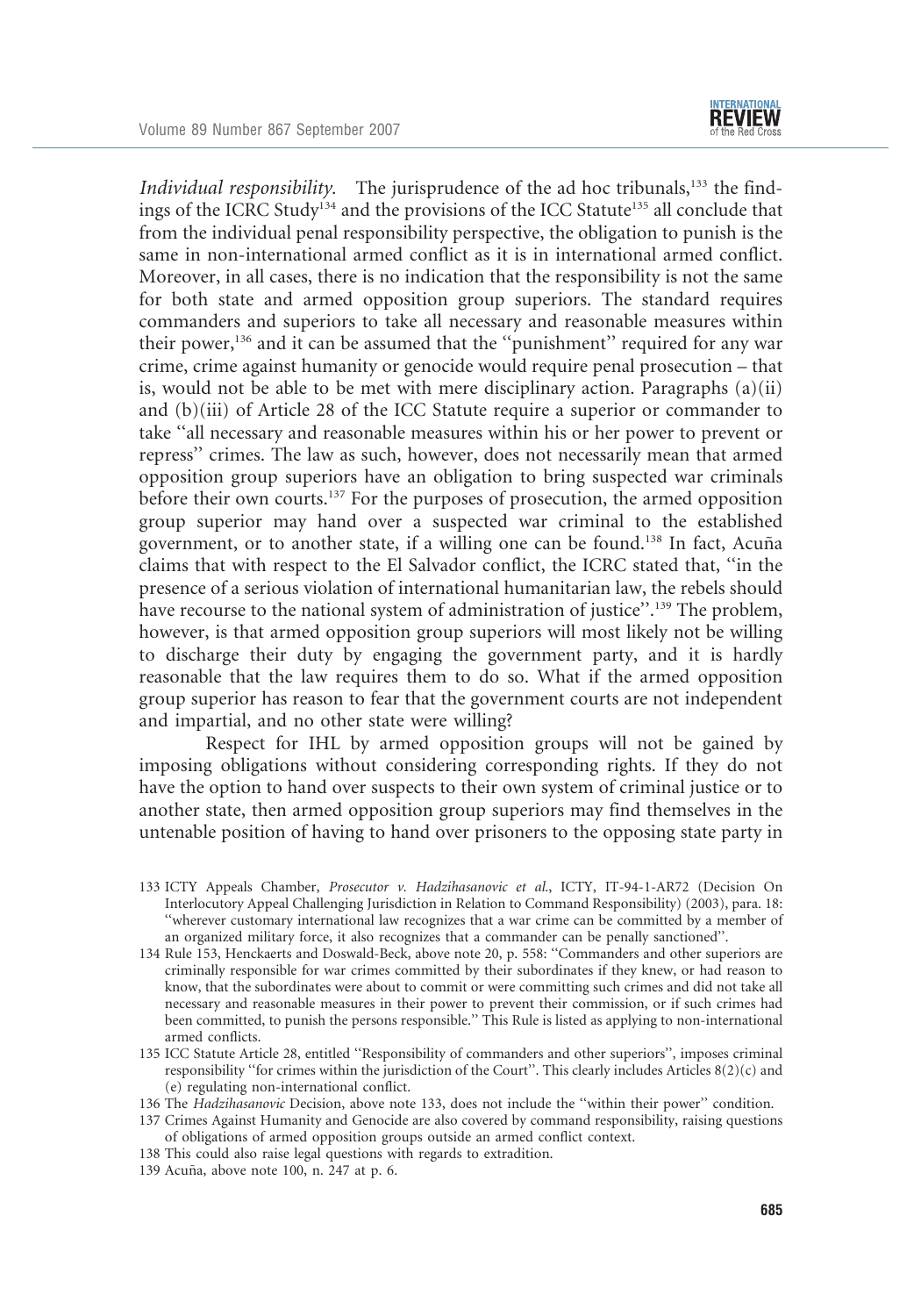order to discharge their individual obligations. It is more likely than not that in such a situation members of armed opposition groups would consider the impositions of international justice to be overly burdensome and prejudicial towards them, with the result that overall compliance would suffer.

# 4.1.2. Prosecution for mere participation in hostilities

Even more controversial is the ability of armed opposition groups to pass sentence on individuals – either government soldiers or others – for mere participation in hostilities or for aiding in such participation. Both the legal basis requirement and the nullum crimen sine lege criterion of the judicial guarantees requirement would pose potential problems for conflicts governed by Common Article 3. AP II conflicts would be less problematic, at least from the standpoint of IHL, due to the lack of legal basis requirement.

Unlike the prosecution of international crimes, international law is silent on this subject matter, so armed opposition groups would not be able to rely on further international law obligations to suggest subsequently flowing rights. Here, the disparity between states and armed opposition groups is most prevalent. States would consider similar conduct by armed opposition group members or supporters to fall under domestic criminal legislation and therefore would have the right (and possibly even the obligation, from a human rights point of view) to prosecute rebels and rebel collaborators.

The limited practice from section 3 shows that armed opposition groups have created penal codes for the purpose of punishing enemy soldiers or civilians for mere-participation-type crimes, and have established courts to judge such violations in both Common Article 3 and AP II-governed conflicts.140 A new trend may be emerging where armed opposition groups are showing an increasing ability not just to mimic the functions of the state, but to deliver services, including the administration of justice, more efficiently if not more effectively than the state.141 As the propaganda value has not gone unnoticed, it is likely that more and more armed opposition groups who control territory will create parallel justice systems.

While it is not necessarily in the best interests of humanity to grant broad legislative and judicial powers to non-state actors, it must be remembered that IHL is rooted in the realities and exigencies of armed conflict, wherein the principle of equality of belligerents has been considered to be crucial for compliance with IHL. The legal capacity of armed opposition groups to administer justice remains tempered in that IHL would only envision such rights in situations amounting to armed conflict, and then only for conduct related to hostilities.

<sup>140</sup> for a statement by the Maoist rebel leader indicating that informers may be tried and executed by People's Courts, see Charles Haviland/BBC News, ''Meeting Nepal's Maoist Leader'', 16 June 2006, available at http://news.bbc.co.uk/2/hi/south\_asia/4707058.stm (last visited 18 September 2007).

<sup>141</sup> Charles Haviland/BBC News, ''Parallel Justice, Maoist Style'', 14 October 2006, available at http:// news.bbc.co.uk/2/hi/south\_asia/6048272.stm (last visited 18 September 2007).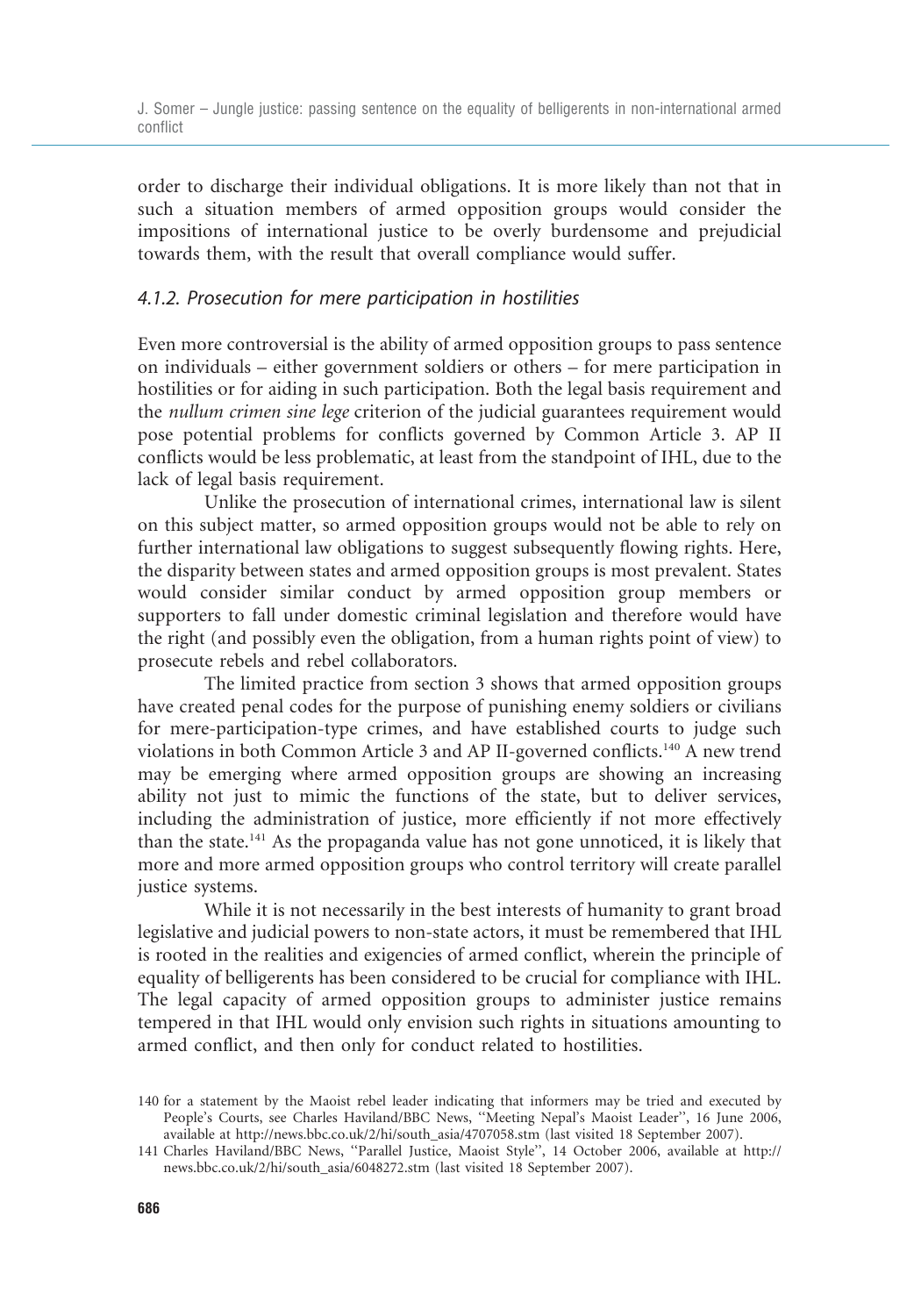

# 4.2. Towards a solution

A realistic solution should aim towards levelling the playing field, so that both sides of a non-international armed conflict will determine that it is in their best interest to refrain from carrying out the harshest measures.<sup>142</sup> If it is generally acknowledged that armed opposition groups can establish and operate courts, there will be greater leverage towards creating ad hoc agreements with respect to analogous prisoner-of-war status and/or postponement of the death penalty. At the end of hostilities there is always a greater chance that amnesties will be granted for participation-related offences by whichever party ends up forming the government.<sup>143</sup>

With these considerations in mind, a realistic solution should entail a mixture involving a loose interpretation of the legal basis, with emphasis on the judicial guarantees requirement. This would recognize that the rights implied by the prohibitions of Common Article 3 would be granted to those groups capable of fulfilling the conditions to exercise those rights. In fact, this would shift the focus back on to the obligations associated with the functioning of courts. In reality, an IHL norm that all but prevents armed opposition groups from operating courts will remain merely a norm. These courts would continue to exist, but their ''illegal'' nature would obstruct efforts to improve compliance with judicial guarantees. Therefore there is reason to believe that the protection of those individuals not or no longer participating in hostilities would at least be maintained, or even increased. Furthermore, the solution would be consistent with an effective equality of belligerents principle. The value of this final point should not be lost in encouraging the compliance of armed groups with IHL obligations. Armed opposition groups which have no interest in complying will not be swayed by international prohibitions. Others will be more likely to work towards compliance if they feel that the law allows them to meet their obligations without it being prejudicial towards them.

It is also important to consider at this juncture that the threshold of Common Article 3 should not be reduced to irrelevancy. IHL contains compromise solutions that should not be applied in situations short of substantial armed conflict. If the IHL of non-international armed conflict is to also entail rights for the non-state party, it is important that rights only arise in situations for which they were considered. Moreover, the different legal basis standards for Common Article 3 and AP II conflicts also remain relevant for practical reasons related to the control of territory. In conflicts where armed opposition groups do not have control of territory, it will be very difficult to meet the ''regularly constituted'' standard, even in a loose interpretation; it is hard to imagine that

<sup>142</sup> A preferred solution would be to recognize PoW status in non-international armed conflict, or even to prohibit the death penalty until the end of hostilities, but states have been consistently unwilling to do so.

<sup>143</sup> Both AP II Article 6(5) and the ICRC Customary Study Rule 159 state that at the end of hostilities, the authorities in power shall endeavour to grant the broadest possible amnesty, The ICRC study explicitly excludes those accused or convicted of war crimes.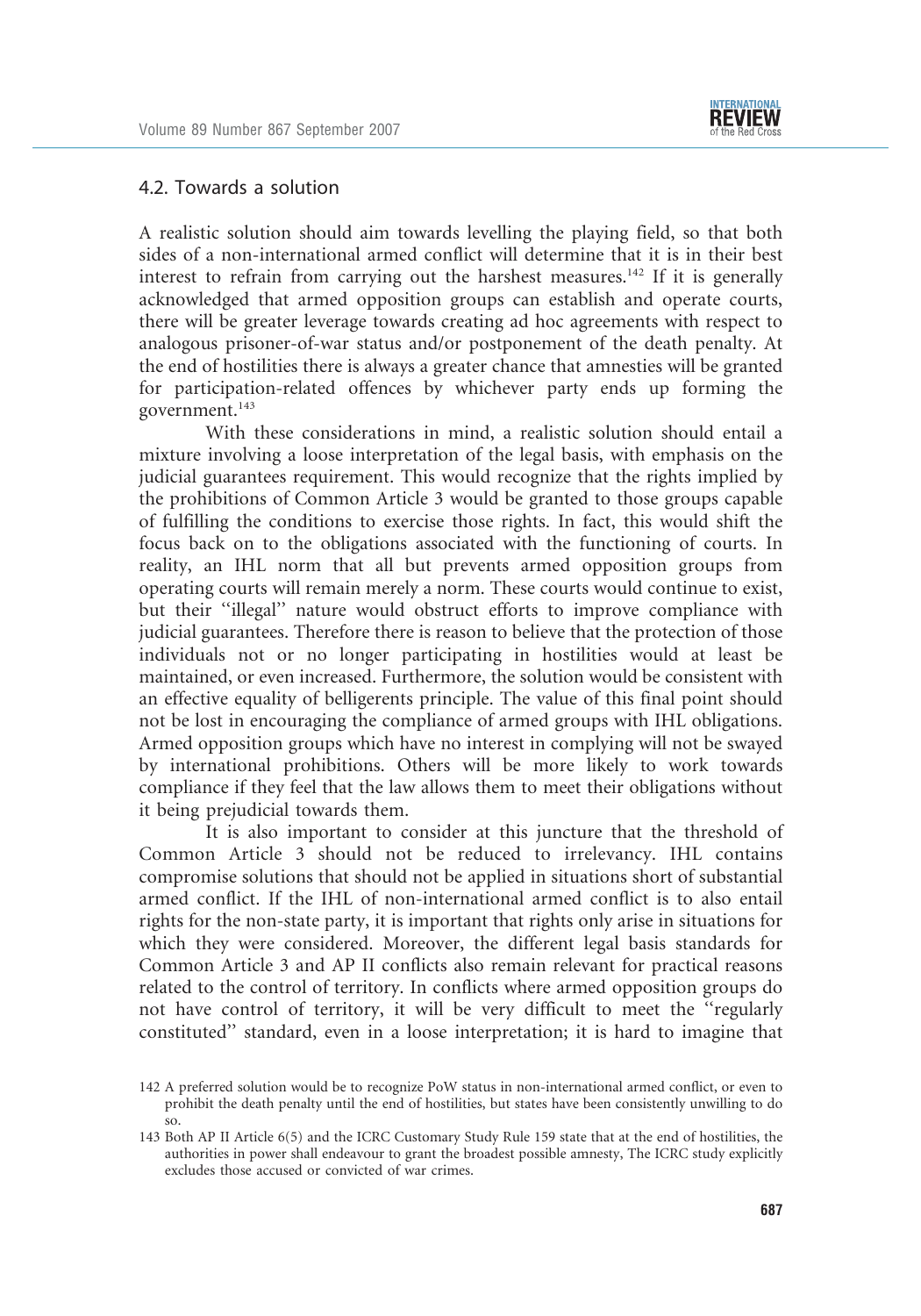''basement'' or ''portable'' courts would be considered ''regularly constituted''. When armed opposition groups control territory, however, the relevance of ''regularly constituted'' is reduced, as the proper means to establish courts would be available. Therefore the legal basis difference under a loose interpretation of ''regularly constituted'' actually acts as a safeguard in situations short of control of territory, while becoming largely obsolete when armed opposition groups do control territory. Besides being consistent with the equality of belligerents, it conforms to the spirit in which AP II was adopted, above, wherein control of territory appeared to be an essential precondition in negotiating AP II Article 6(2). Finally, as the provisions of AP II do not have customary law status in their entirety, and as many states involved in non-international armed conflict are not parties to the Protocol, the proposed solution would nevertheless reduce the practical differences between the standards.

As has been shown, human rights law was scripted only with states in mind, while IHL, under the principle of equality of belligerents, contemplates equal rights and obligations of states and armed opposition groups. It has also been shown that the philosophical origins of the two regimes differ in key respects. Provost warns that "cross-pollination" between IHL and human rights "must be done with an appreciation of the fundamental differences between the normative frameworks of human rights and humanitarian law".<sup>144</sup> In circumstances such as the passing of sentences related to the armed conflict, cross-pollination may be undesirable. Therefore it is valid to question the approach, above, wherein Common Article 3(1)(d) incorporates all of ICCPR Article 14.

Instead, we can revisit the Bond definition in order to derive its meaning.145 Since ''appropriate'' is based on circumstance, the ambiguity of the term is in fact its strong point. The ''appropriate authorities'' become those with obligations under Common Article 3, while the ''appropriate powers'' include those necessary to overcome the disparity of parties to a non-international armed conflict. IHL fair trial guarantees could import human rights law not qua human rights law, but by analogy, such that the equality of belligerents is respected. The legal basis requirement would thereby be met by insurgent ''legislation'' which establishes a penal tribunal. As already stated, the third criterion of ''appropriate standards'' is the definitive safeguard upon which any insurgent court must ultimately be judged, and upon which the most attention should be directed. On the other hand, it is important that in applying standards derived from the case law of the various human rights treaty bodies or various international standards, an IHL interpretation takes disparity into account. For example, the UN Basic Principles on the Independence of the Judiciary require constitutional protection of judicial independence, as well as statutory tenure standards for judges,<sup>146</sup> while

<sup>144</sup> René Provost, International Human Rights and Humanitarian Law, Cambridge University Press, Cambridge, 2002, p. 117.

<sup>145</sup> Above, at note 72.

<sup>146</sup> Articles 1 and 11, Basic Principles on the Independence of the Judiciary, endorsed by General Assembly resolutions 40/32 of 29 November 1985 and 40/146 of 13 December 1985.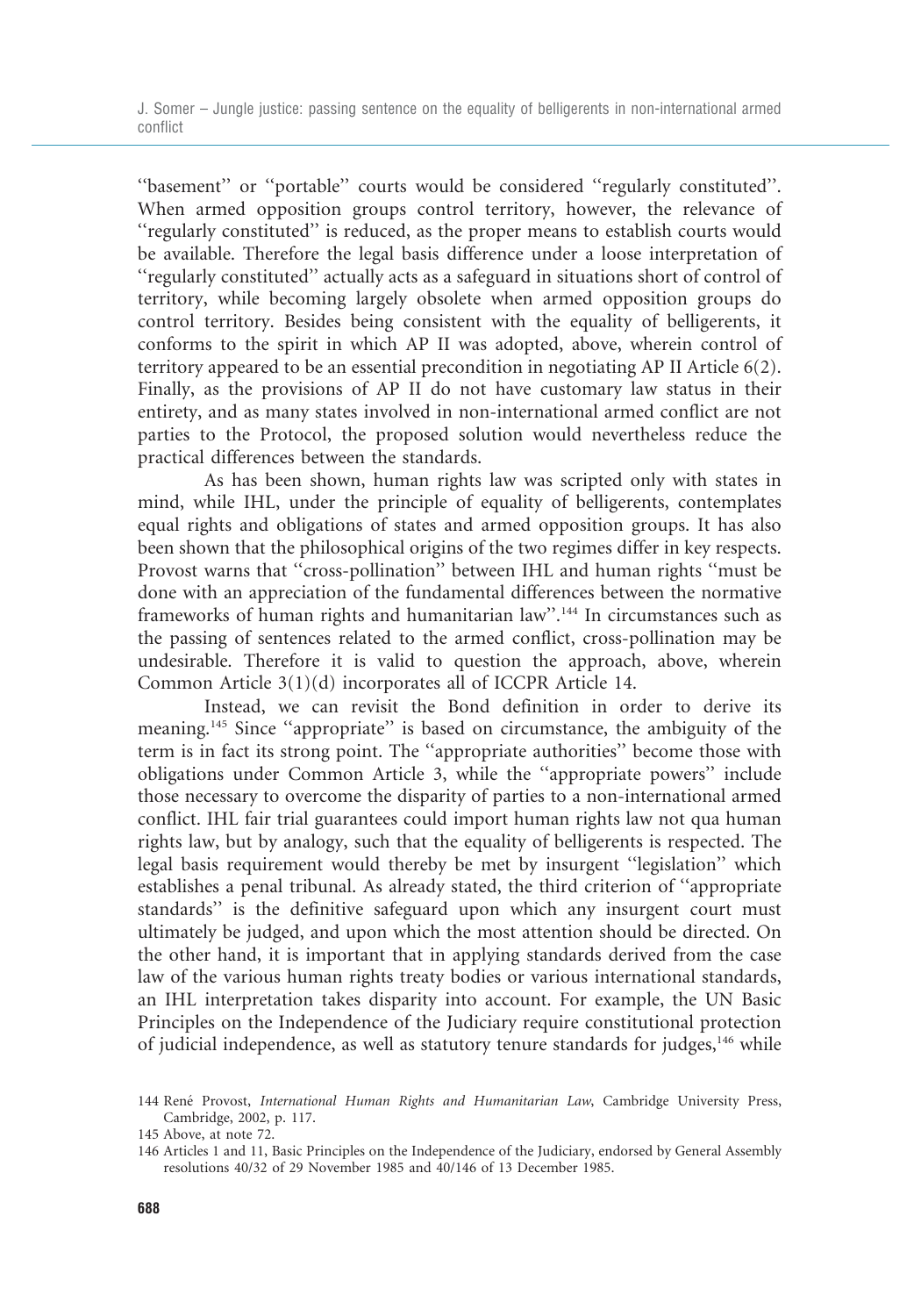

case law requires independence from the executive.<sup>147</sup> To overcome disparity, focus should be on fairness rather than any institutional requirements.

The proposed solution of respecting the equality of belligerents wherever rights and obligations flow from international law norms regulating the subject matter of IHL is certainly not without drawbacks when it comes to fair trial rights. From a practical point of view, problems such as the uncertainty of territorial jurisdiction of insurgent penal legislation, as well as the subjecting of individuals to different and potentially contradictory criminal legislation, must be recognized as serious challenges. On the other hand, it would be contrary to the interests of justice if the hierarchy established by the ICC Statute provided an excuse for states to prosecute otherwise compliant insurgent personnel. Legal questions remain as to whether the term ''law'' is flexible enough to allow for armed opposition groups to create courts and legislation when the interaction of international criminal, humanitarian and human rights law comes out in the wash. Yet even to the extent that fair trial guarantees represent either non-derogable rights or peremptory norms, the creativity of the ICTY Appeals Chamber in defining special contexts of ''established by law'' can provide inspiration for accommodating interpretations which respect the equality of belligerents in non-international armed conflict. Otherwise, as was noted above, armed opposition groups will have the incentive simply to detain individuals indefinitely in order to avoid their international obligations. Such a solution is certainly far from perfect, but perfect solutions will have to wait ''until that day''.

# Conclusion

By nature, insurgent groups are transient. Neither their own members nor their adversaries want them to remain as insurgent groups. The very idea of a ''regularly constituted'' court therefore seems to be hostile to their nature, as the term "regular" implies continuity of some sort. One may easily question how institutions can be built to ensure the proper administration of justice when the goal of all concerned is to eliminate the status quo. ''Jungle justice'', in its pejorative sense, is primitive and brutal, like the unscrupulous rebels whom one may imagine occupy the territory. The deadly serious implications of criminal justice warrant a cautious approach to any legal principle which purports to extend its administration to entities outside state control.

One such principle is the equality of belligerents in non-international armed conflict. This paper has argued that in order for the international humanitarian law principle of equality to be effective, the fair trial guarantees should not incorporate human rights criteria which de jure prohibit an armed opposition group from establishing courts and passing sentences for offences related to the armed conflict. While such an approach may appear ill-advised, two

<sup>147</sup> See collection of case law in Henckaerts and Doswald-Beck, above note 20, Vol. 1, p. 356.